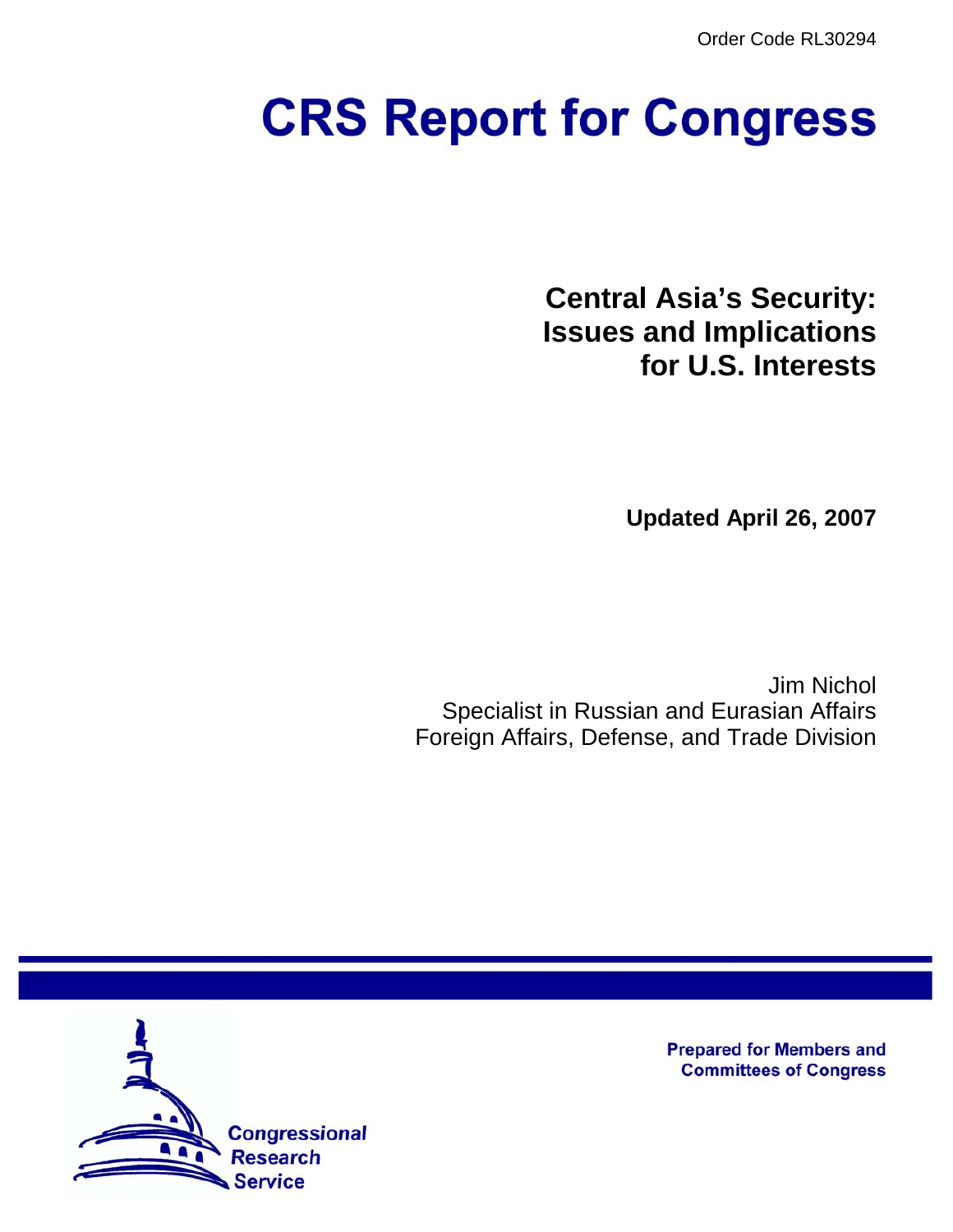# Central Asia's Security: Issues and Implications for U.S. Interests

## **Summary**

The Central Asian states (Kazakhstan, Kyrgyzstan, Tajikistan, Turkmenistan, and Uzbekistan) face common security challenges from crime, corruption, terrorism, and faltering commitments to economic and democratic reforms. However, cooperation among them remains halting, so security in the region is likely in the near term to vary by country. Kyrgyzstan's and Tajikistan's futures are most clouded by ethnic and territorial tensions, and corruption in Kazakhstan and Turkmenistan could spoil benefits from the development of their ample energy resources. Authoritarianism and poverty in Uzbekistan could contribute to a succession crisis. On the other hand, Kyrgyzstan's growing but still fragile civil society might help the relatively small nation safeguard its independence. Uzbekistan might become a regional power able to take the lead on policy issues common to Central Asia and to resist undue influence from more powerful outside powers, because of its large territory and population (55 million) and energy and other resources.

Internal political developments in several bordering or close-by states may have a large impact on Central Asian security. These developments include a more authoritarian and globalist Russia, ethnic and political instability in China and Iran, and re-surging drug production and Islamic extremism in Afghanistan.

Since the September 11, 2001, terrorist attacks on the United States, the Administration has established bases and other military access in the region for U.S. led coalition actions in Afghanistan, and it has stressed that the United States will remain interested in the long-term security and stability of the region. U.S. interests in Central Asia include fostering democratization, human rights, free markets, and trade; assisting the development of oil and other resources; and combating terrorism, the proliferation of weapons of mass destruction, and drug production and trafficking. The United States seeks to thwart dangers posed to its security by the illicit transfer of strategic missile, nuclear, biological, and chemical weapons technologies, materials, and expertise to terrorist states or groups, and to address threats posed to regional independence by Iran. Some critics counter that the United States has historically had few interests in this region, and advocate only limited U.S. contacts undertaken with Turkey and other friends and allies to ensure U.S. goals. They also argue that the region's energy resources may not measurably enhance U.S. energy security.

Most in Congress have supported U.S. assistance to bolster independence and reforms in Central Asia. The 106<sup>th</sup> Congress authorized a "Silk Road" initiative for greater policy attention and aid for democratization, market reforms, humanitarian needs, conflict resolution, transport infrastructure (including energy pipelines), and border controls. The  $108<sup>th</sup>$  and  $109<sup>th</sup>$  Congresses imposed conditions on foreign assistance to Kazakhstan and Uzbekistan, based on their human rights records. The  $110<sup>th</sup>$  Congress is likely to continue to raise questions about what should be the appropriate level and scope of U.S. interest and involvement in the region.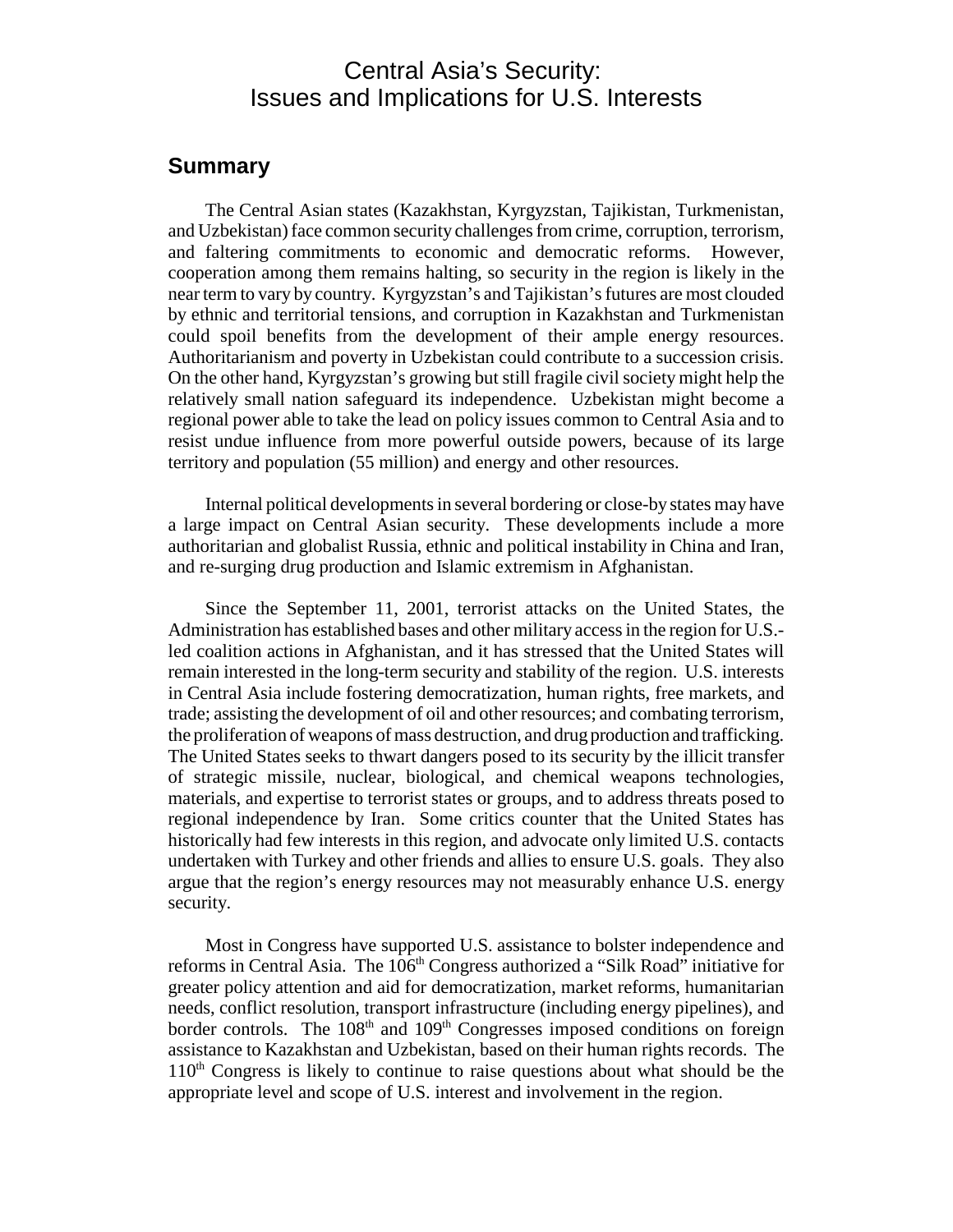# **Contents**

| Should the United States Play a Prominent Role in Central Asia? 37                      |  |
|-----------------------------------------------------------------------------------------|--|
|                                                                                         |  |
| What Roles Should Outside Powers Play in the Region?  39                                |  |
| How Significant Are Regional Energy Resources to U.S. Interests? 40                     |  |
| What U.S. Security Involvement is Appropriate? $\dots \dots \dots \dots \dots \dots 41$ |  |
| Should the United States Try to Foster Democratization? 42                              |  |
|                                                                                         |  |
| Appendix 1:                                                                             |  |
|                                                                                         |  |
|                                                                                         |  |
|                                                                                         |  |
|                                                                                         |  |
|                                                                                         |  |
|                                                                                         |  |
|                                                                                         |  |
|                                                                                         |  |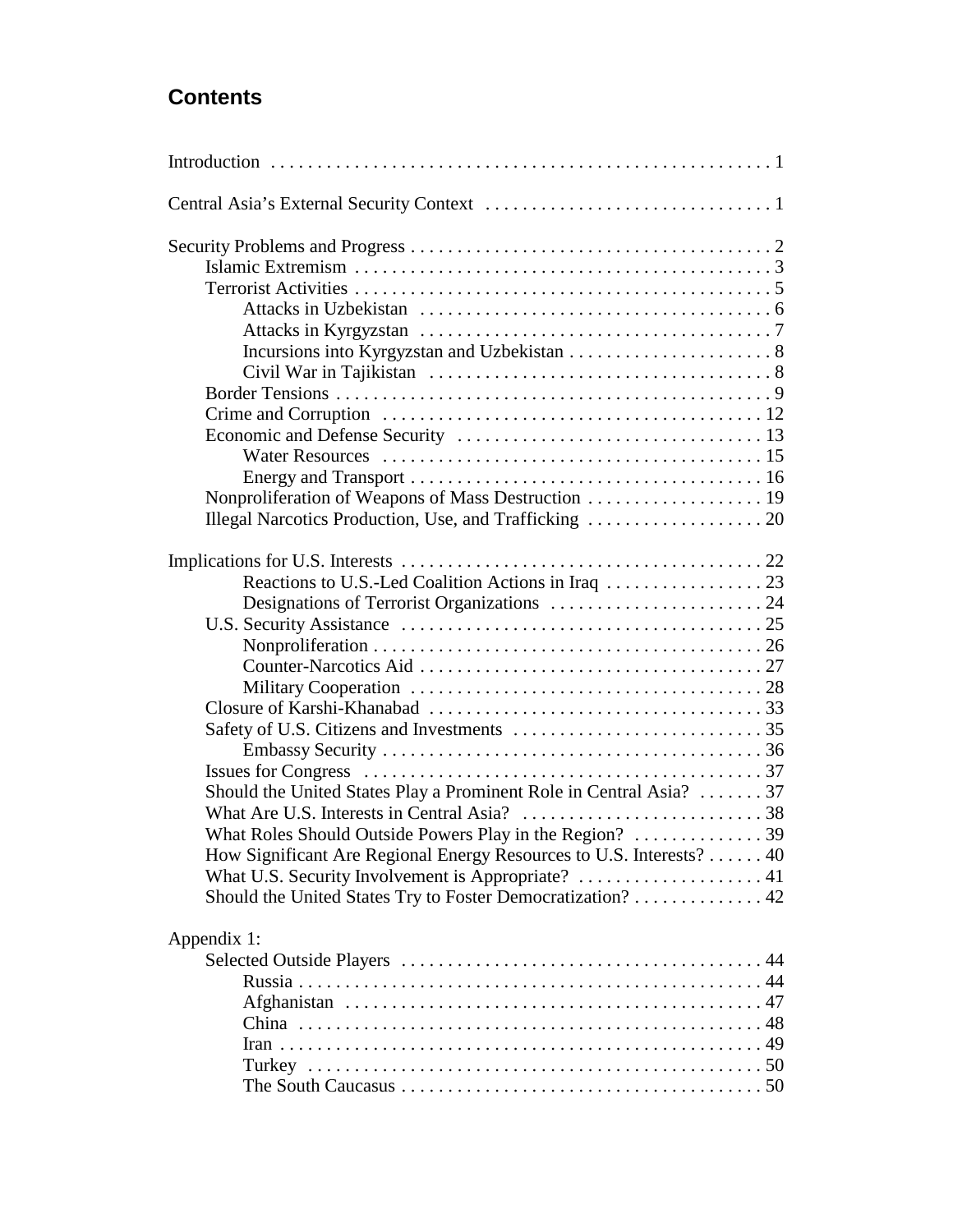# **List of Tables**

| Table 2. U.S. Government FY1992-FY2005 Budgeted Security Assistance |  |
|---------------------------------------------------------------------|--|
| to Central Asia, FREEDOM Support Act, and Agency Budgets 52         |  |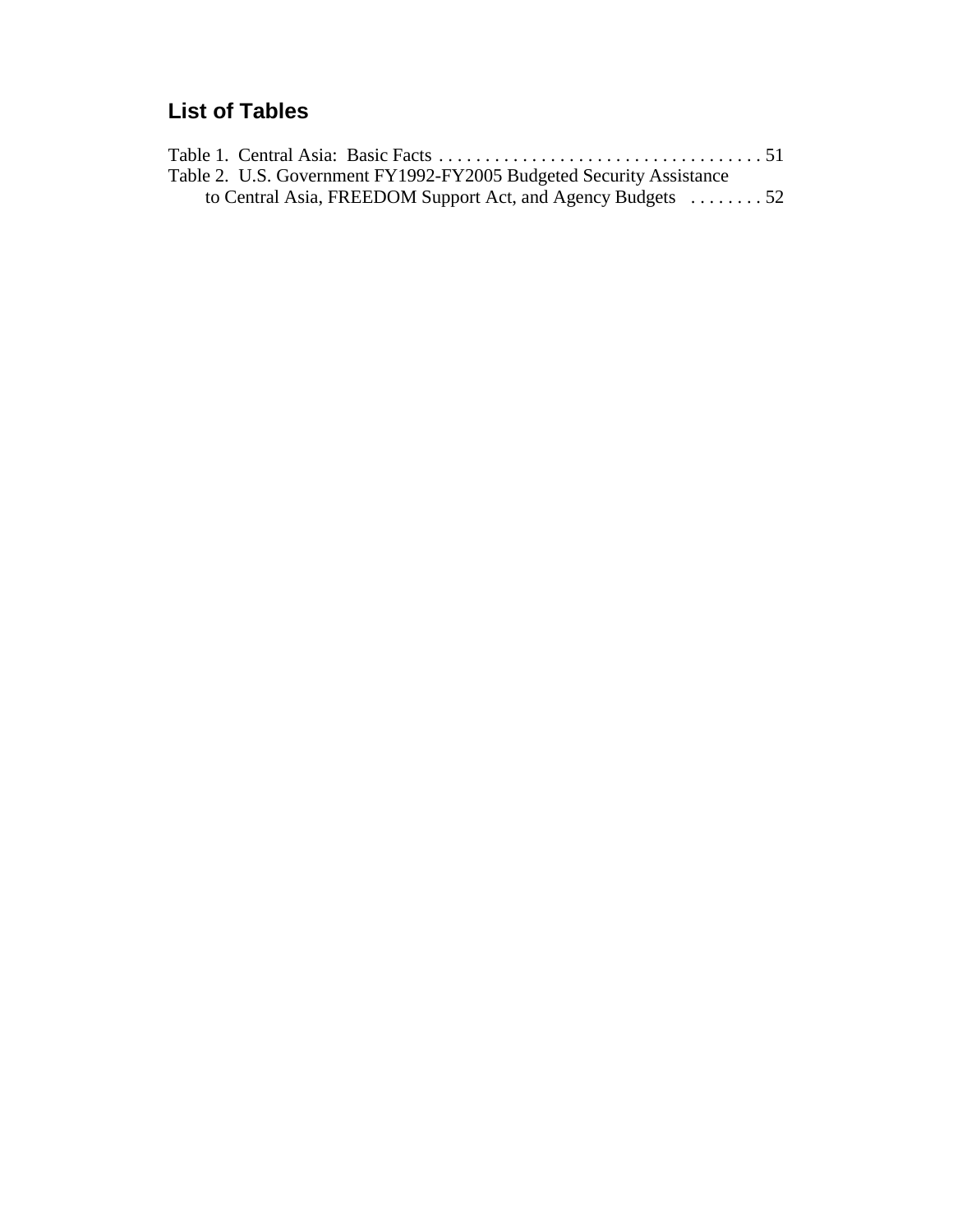# Central Asia's Security: Issues and Implications for U.S. Interests

## **Introduction**

The strategic Central Asian region — bordering regional powers Russia, China, and Iran — is an age-old east-west and north-south trade and transport crossroads.<sup>1</sup> After many of the former Soviet Union's republics had declared their independence by late 1991, the five republics of Central Asia followed suit. Since this beginning of independence, surprising to most of the region's population, the Central Asian countries have taken some uneven steps in building defense and other security structures and ties. In some respects, the states have viewed their exposure to outside influences as a mixed blessing. While welcoming new trade and aid, the leaders of Central Asia have been less receptive to calls to democratize and respect human rights.

This report discusses the internal and external security concerns of the Central Asian states. Security concerns faced by the states include mixes of social disorder, crime, corruption, Islamic extremism, terrorism, ethnic and civil conflict, border tensions, water and transport disputes, the proliferation of weapons of mass destruction (WMD), and illegal narcotics. The Central Asian states have tried with varying success to bolster their security forces and regional cooperation to deal with these threats. The United States has provided assistance for these efforts and boosted such aid and involvement after the terrorist attacks on the United States on September 11, 2001, but questions remain about what should be the appropriate level and scope of U.S. interest and presence in the region.

# **Central Asia's External Security Context**

Central Asia's states have slowly consolidated and extended their relations with neighboring and other countries and international organizations that seek to play influential roles in Central Asia or otherwise affect regional security. These include the bordering or close-by countries of Russia, Afghanistan, China, Iran, Turkey, and the South Caucasus states (see below, *Appendix 1*), and others such as the United States, Germany, India, Israel, Pakistan, Saudi Arabia, South Korea, and Ukraine. In terms of ties with close-by states, Turkmenistan may be concerned more about bordering Iran and Afghanistan than with non-bordering China, while Kazakhstan

<sup>&</sup>lt;sup>1</sup> Central Asia consists of the former Soviet republics of Kazakhstan, Kyrgyzstan, Tajikistan, Turkmenistan, and Uzbekistan. For overviews, see CRS Report 97-1058, *Kazakhstan*; CRS Report 97-690, *Kyrgyzstan*; CRS Report 98-594, *Tajikistan*; CRS Report 97-1055, *Turkmenistan*; and CRS Report RS21238, *Uzbekistan*, all by Jim Nichol.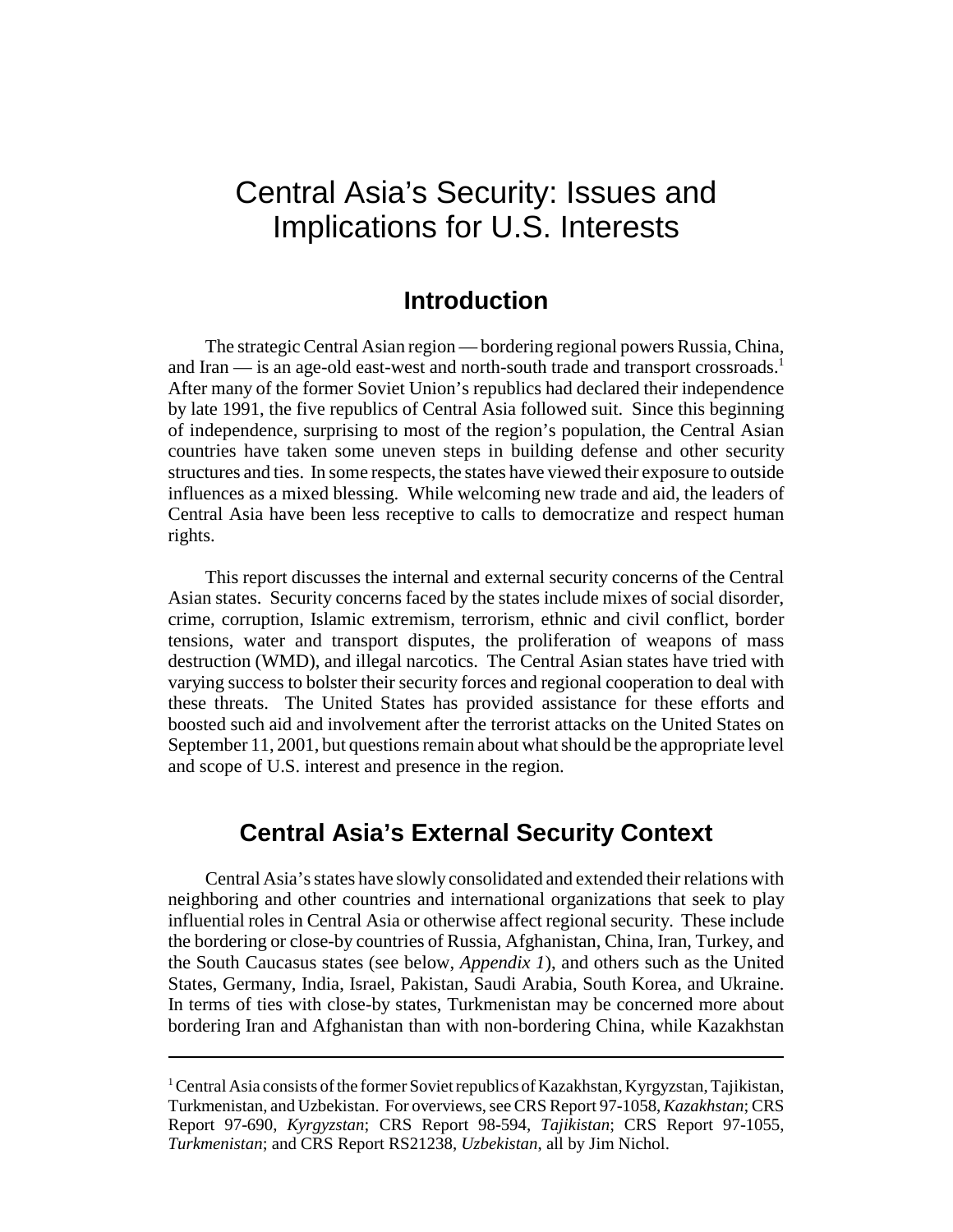may be concerned more about bordering Russia than with non-bordering Afghanistan. While soliciting and managing ties with these states, the Central Asian countries also seek assistance from international organizations, including the World Bank, International Monetary Fund (IMF), Economic Community Organization (ECO), Organization of the Islamic Conference (OIC), the European Union (EU), the Commonwealth of Independent States (CIS), and NATO.

Outside powers, while sometimes competing among themselves for influence in Central Asia, also have some common interests. After September 11, 2001, Russia, China, and the United States cooperated somewhat in combating terrorism in the region. This cooperation has appeared to ebb in recent years, but if the terrorist threat from Afghanistan re-surges, cooperation too might improve. Cooperation is also needed to combat drug, arms, and human trafficking, manage water resources, develop and deliver energy, and tackle infectious diseases. Iran and Russia collaborated during the latter 1990s to keep the United States and Turkey from becoming involved in developing Caspian Sea oil and natural gas resources. Though this collaboration has ebbed, Russia and Iran continue in varying ways to oppose such involvement. Some observers warn that increasing cooperation or similarity of interests among Russia, Iran, and China in countering the West and in attempting to increase their own influence could heighten threats to the sovereignty and independence of the Central Asian states. Others discount such threats, stressing the ultimately diverging goals of the three states.

## **Security Problems and Progress**

The problems of authoritarian regimes, crime, corruption, terrorism, and ethnic and civil strife and tensions jeopardize the security and independence of all the new states of Central Asia, though to varying degrees. Kazakhstan has faced the potential of separatism in northern Kazakhstan where ethnic Russians are dominant, although this threat appears to have diminished in recent years with the emigration of hundreds of thousands of ethnic Russians. Tajikistan faces the still-fragile peace that ended its civil war and the possibility of separatism, particularly by its northern Soghd (formerly Leninabad) region. Kyrgyzstan has faced increasing demands by its southern regions for greater influence in the central government. Turkmenistan faces clan and provincial tensions and widespread poverty that could contribute to instability in the transition period after the December 2006 death of long-time president Saparamurad Niyazov. Uzbekistan faces escalating civil discontent and violence from those whom President Islam Karimov labels as Islamic extremists, from a large ethnic Tajik population, and from an impoverished citizenry. Ethnic Uzbeks and Kyrgyz clashed in 1990 in the Fergana Valley. This fertile valley is divided between Kyrgyzstan, Tajikistan, and Uzbekistan, and contains about one-fifth of Central Asia's population. All the states are harmed by drug and human trafficking and associated corruption and health problems.

Despite these problems, Turkmenistan's oil and gas wealth could contribute to its long-term stability. Also, its location at a locus of Silk Road trade routes potentially could increase its economic security. Uzbekistan's large population and many resources, including oil, natural gas, and gold, could provide a basis for its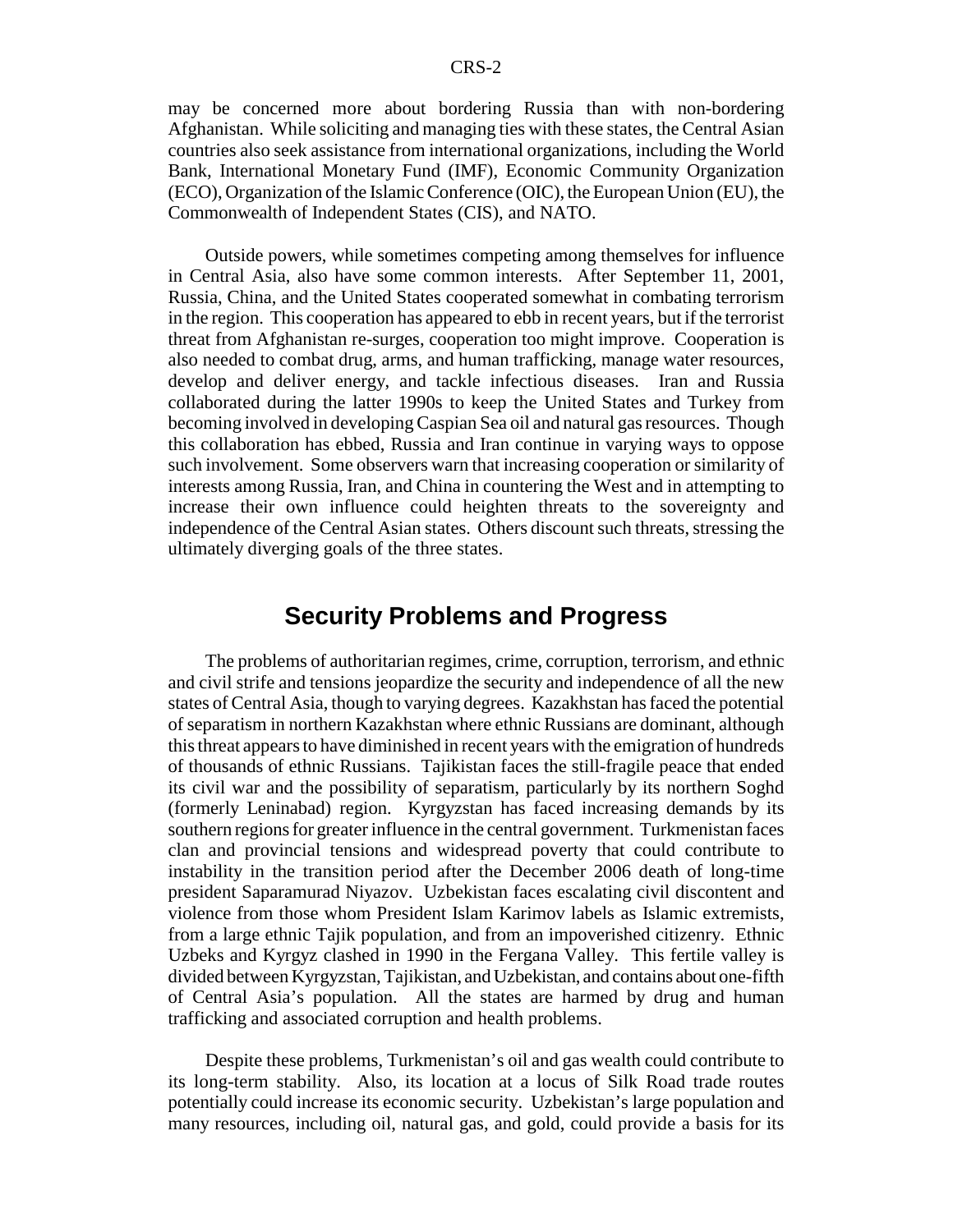stable development and security. Kyrgyzstan's emerging civil society could facilitate entrepreneurial activity and good governance, which eventually might permit the country to increase its budgetary expenditures for defense and security.

It would seem that affinities among the current regional elites would facilitate cooperative ties. Many of the officials in the states learned a common language (Russian) and were Communist Party members. In actuality, however, regional cooperation is minimal.

The vast majority of the people in the Central Asian states suffered steep declines in their quality of life in the first few years after the dissolution of the Soviet Union. The gap widened between the rich and poor, accentuating social tensions and potential instability. Social services such as health and education, inadequate during the Soviet period, declined further. In the new century, however, negative trends in poverty and health have been reversed in much of Central Asia, according to one World Bank report, although the quality of life remains far below that of Western countries. Defining poverty as income levels of less than \$2.15 per day, the World Bank report found that the poverty rate in 2003 was 21% in Kazakhstan, 70% in Kyrgyzstan, 74% in Tajikistan, and 47% in Uzbekistan (data for Turkmenistan were not available). There are large income differentials and disparities between the social services available in capital cities and those available to rural citizens.<sup>2</sup>

Lingering poverty could exacerbate social tensions, separatism, and extremism, although large percentages of the states' populations remain employed in the agricultural sector where economic gyrations have been somewhat buffered. This sector has a surfeit of manpower, however, and cannot readily absorb new workers as the populations continue to increase. Out-migration by many workers to Russia and the return of remittances to relatives in Central Asia have somewhat eased poverty and tension. Russia's restrictions on such guest workers in 2007 could contribute to economic distress and social tension in the Central Asian states.<sup>3</sup>

## **Islamic Extremism**

Calls for government to be based on Sharia (Islamic law) and the Koran are supported by small but increasing minorities in most of Central Asia. Most of Central Asia's Muslims appear to support the concept of secular government and do not have a deep knowledge of Islam, but interest in greater observance is growing.<sup>4</sup> Tajikistan's civil conflict, where the issue of Islam in political life contributed to strife, has been pointed to by several other Central Asian states to justify crackdowns.

<sup>&</sup>lt;sup>2</sup> Asad Alam, Mamta Murthi, Ruslan Yemtsov, Edmundo Murrugarra, Nora Dudwick, Ellen Hamilton, and Erwin Tiongson, *Growth, Poverty, and Inequality: Eastern Europe and the Former Soviet Union*, The World Bank, 2005.

<sup>&</sup>lt;sup>3</sup> Michael Mihalka, "Counter-Insurgency, Counter-Terrorism, State-Building and Security Cooperation in Central Asia," *China and Eurasia Forum Quarterly*, Vol. 4, No. 2, 2006. pp. 131-151.

<sup>&</sup>lt;sup>4</sup> Most Central Asian Muslims traditionally have belonged to the Sunni branch and the Hanafi school of interpretation. Islamic Sufi influences have been significant, as have pre-Islamic customs such as ancestor veneration and visits to shrines.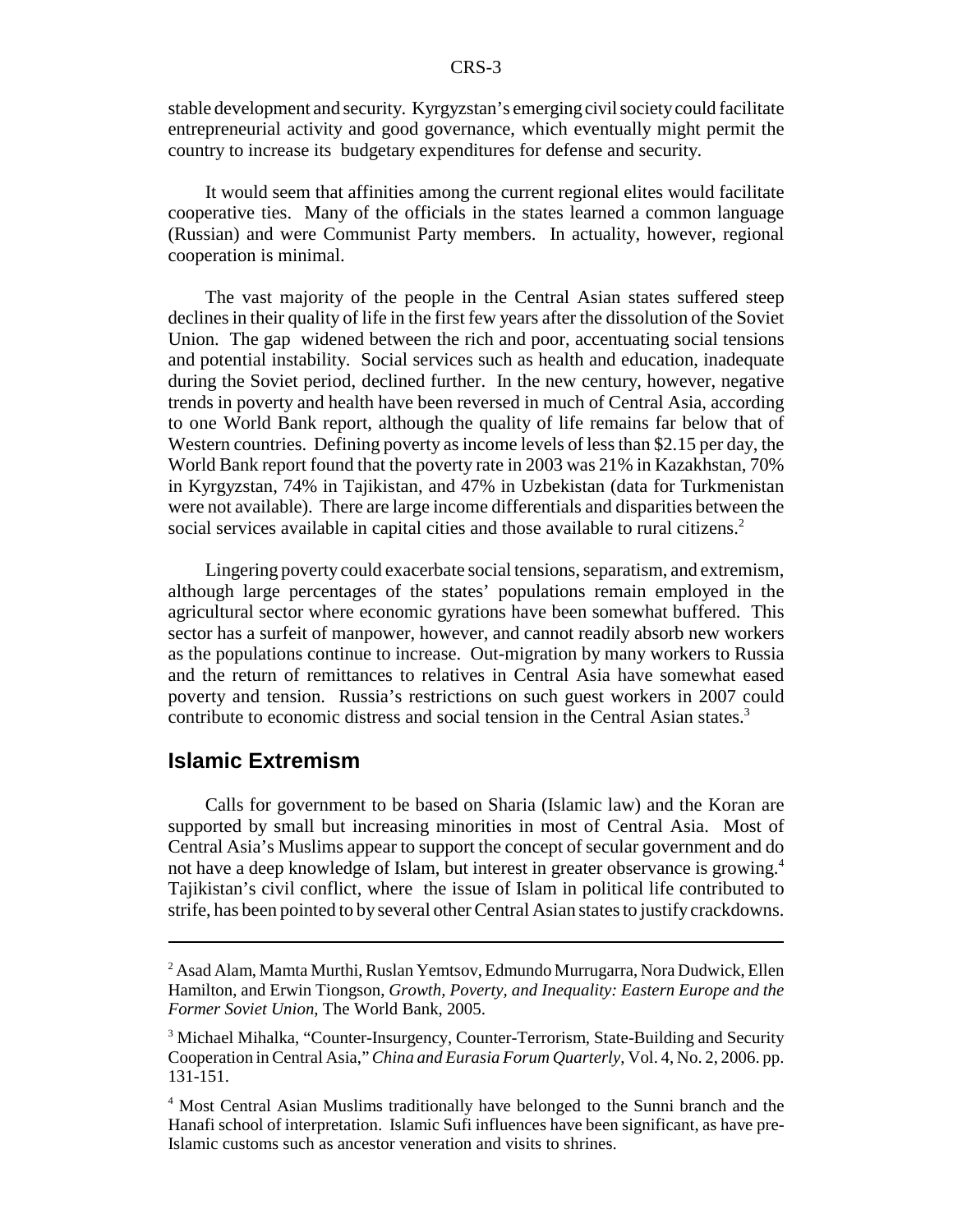They also point to Russia's conflict with its breakaway Chechnya region as evidence of the growing threat. In many cases, government crackdowns ostensibly aimed against Islamic extremism have masked clan, political, and religious repression. In some regions of Central Asia, such as Uzbekistan's portion of the Fergana Valley, some Uzbeks kept Islamic practices alive throughout the repressive Soviet period, and some now oppose the secular-oriented Uzbek government. Islamic extremist threats to the regimes may well increase as economic distress continues. Heavy unemployment and poverty rates among youth in the Fergana Valley are widely cited by observers as making youth more vulnerable to recruitment into religious extremist organizations.5

Although much of the attraction of Islamic extremism in Central Asia is generated by factors such as poverty and discontent, it is facilitated by groups in Afghanistan, Pakistan, Saudi Arabia, and elsewhere that provide funding, education, training, and manpower to the region. Some of these ties were at least partially disrupted by the U.S.-led coalition actions in Afghanistan and the U.S. call for worldwide cooperation in combating terrorism.

The Central Asian states impose several controls over religious freedom. All except Tajikistan forbid religious parties such as the Islamic Renewal Party (Tajikistan's civil war settlement included the IRP's legalization), and maintain Soviet-era religious oversight bodies, official Muftiates, and approved clergy. The governments censor religious literature and sermons. According to some analysts, the close government religious control may leave a spiritual gulf that underground radical Islamic groups seek to fill.

Officials in Uzbekistan believe that the country is increasingly vulnerable to Islamic extremism, and they have been at the forefront in Central Asia in combating this threat. Reportedly, thousands of alleged Islamic extremists have been imprisoned and many mosques have been closed. Restrictions were tightened when the legislature in 1998 passed a law on "freedom of worship" banning all unregistered faiths, censoring religious writings, and making it a crime to teach religion without a license. The Uzbek legislature also approved amendments to the criminal code increasing punishments for setting up, leading, or participating in religious extremist, separatist, fundamentalist, or other illegal groups. Public expressions of religiosity are discouraged. Women who wear the hijab and young men who wear beards are faced with government harassment and intimidation. As recommended by the U.S. Commission on International Religious Freedom (USCIRF), Secretary Rice in November 2006 designated Uzbekistan a "country of particular concern" (CPC), where severe religious and human rights violations could lead to U.S. sanctions. Since 2000, USCIRF also has recommended that Turkmenistan be designated as a CPC.<sup>6</sup>

<sup>5</sup> Ahmad Rashid, *Jihad: The Rise of Militant Islam in Central Asia*, Yale: Yale University Press, 2002; T. Jeremy Gunn, *Sociology of Religion*, Fall 2003, pp. 389-410; Pinar Akcali, *Central Asian Survey*, June 1998, pp. 267-284; Aziz Niyazi, *Religion, State & Society*, March 1998, pp. 39-50.

<sup>6</sup> U.S. Department of State. *International Religious Freedom Report 2006*, September 15, (continued...)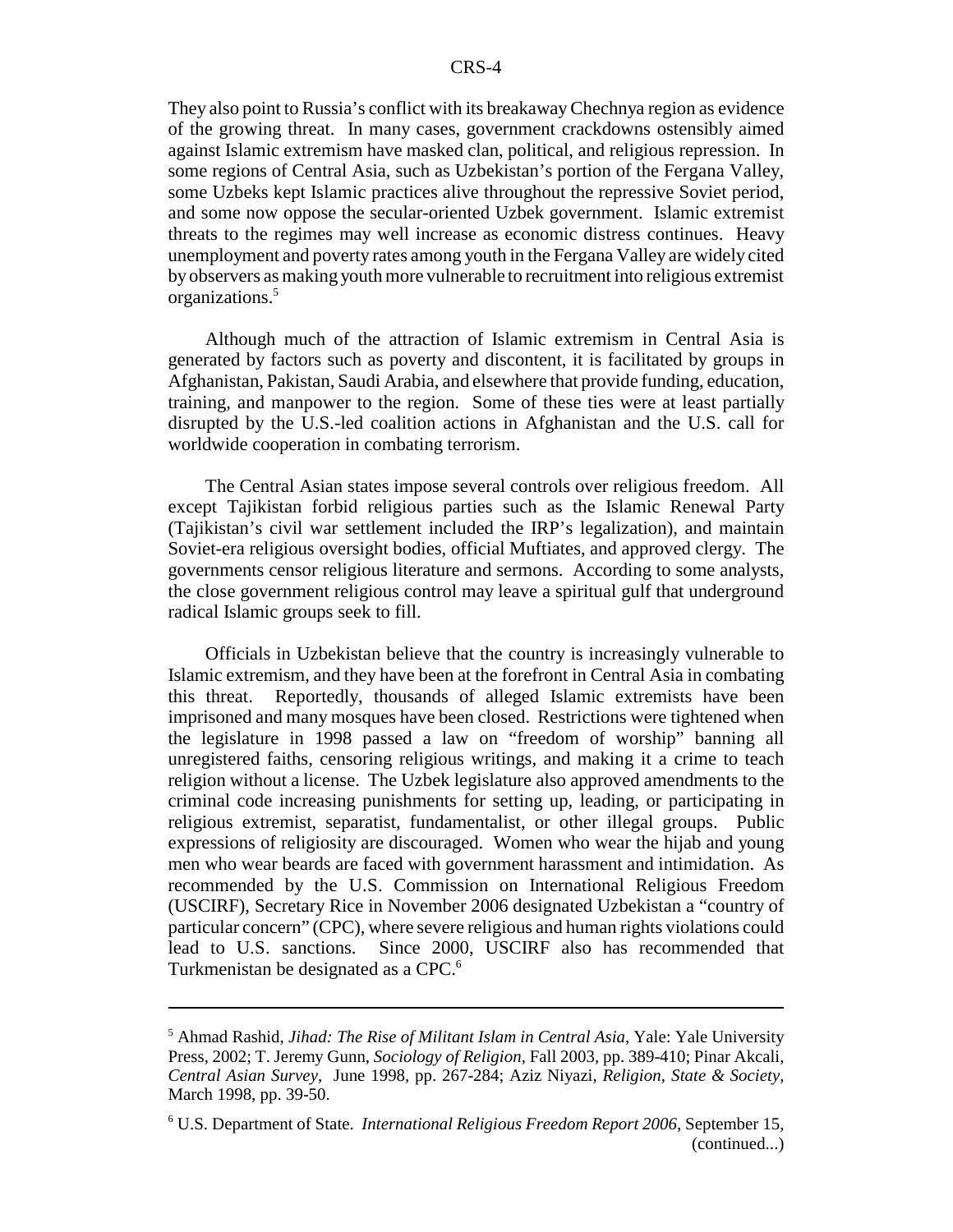Uzbekistan and other Central Asian states have arrested many members of Hizb ut-Tahrir (HT; Liberation Party, a politically oriented Islamic movement calling for the establishment of Sharia rule), sentencing them to lengthy prison terms or even death for pamphleteering, but HT reportedly continues to gain adherents. Uzbekistan argues that HT not only advocates terrorism and the killing of apostates but is carrying out such acts.<sup>7</sup> Some Kyrgyz authorities emphasize the anti-American and antisemitic nature of several HT statements and agree with the Uzbek government that some elements of the group are moving away from nonviolence, but others in Kyrgyzstan argue that the group is largely pacific and should not be harassed.<sup>8</sup>

## **Terrorist Activities**

Terrorist actions aimed at overthrowing regimes have been of growing concern in all the Central Asian states and are often linked to Islamic extremism. Some analysts caution that many activities the regimes label as terrorist — such as hijacking, kidnaping, robbery, assault, and murder — are often carried out by individuals or groups for economic benefit or for revenge, rather than for political purposes. Also, so-called counter-terrorism may mask repressive actions against religious or political opponents of the regime.

Terrorist activities of the Islamic Movement of Uzbekistan (IMU) and similar groups in the region appeared to have been at least temporarily disrupted by U.S.-led coalition actions in Afghanistan, where several of the groups were based or harbored.<sup>9</sup> Many observers, however, assert that terrorist cells are re-forming in

 $6$  (...continued)

<sup>2006;</sup> *Ambassador-at-Large for International Religious Freedom John V. Hanford III on the Release of the State Department's 2006 Designations of Countries of Particular Concern for Severe Violations of Religious Freedom*, November 13, 2006. U.S. Commission on International Religious Freedom. *Annual Report*, May 2, 2005, and *Annual Report*, May 3, 2006. USCIRF first urged that Uzbekistan be designated a CPC in its 2005 *Annual Report*.

<sup>&</sup>lt;sup>7</sup> Cheryl Bernard has argued that HT writings borrow heavily from Marxism-Leninism and rely much less on Islamic principles. HT publications have stated that the movement "has adopted the amount [of Islam] which it needs as a political party," that the Islamic world is the last hope for establishing communism, and that terrorist acts against Western interests are appropriate. *Hizb ut Tahrir — Bolsheviks in the Mosque*, RAND Corporation, nd.

<sup>&</sup>lt;sup>8</sup> HT literature has demanded the withdrawal of U.S.-led coalition forces and the closure of the coalition's Manas airbase in Kyrgyzstan. *CEDR*, March 13, 2003, Doc. No. CEP -104; *CEDR*, January 7, 2003, Doc. No. CEP-91.

<sup>&</sup>lt;sup>9</sup> Also, Russia's military operations in its breakaway Chechnya region after 1999 may have helped disrupt Al Qaeda plans for Central Asia. The terrorist group was operating terrorist training camps in Chechnya in the late 1990s that it planned to use in part as launching pads for establishing new cells and camps throughout Central Asia. *Defense Intelligence [Agency] Report Details al Qaeda's Plans for Russia, Chechnya & WMD*, Judicial Watch, Press Office, November 16, 2004. The declassified Intelligence Information Report is dated October 1998.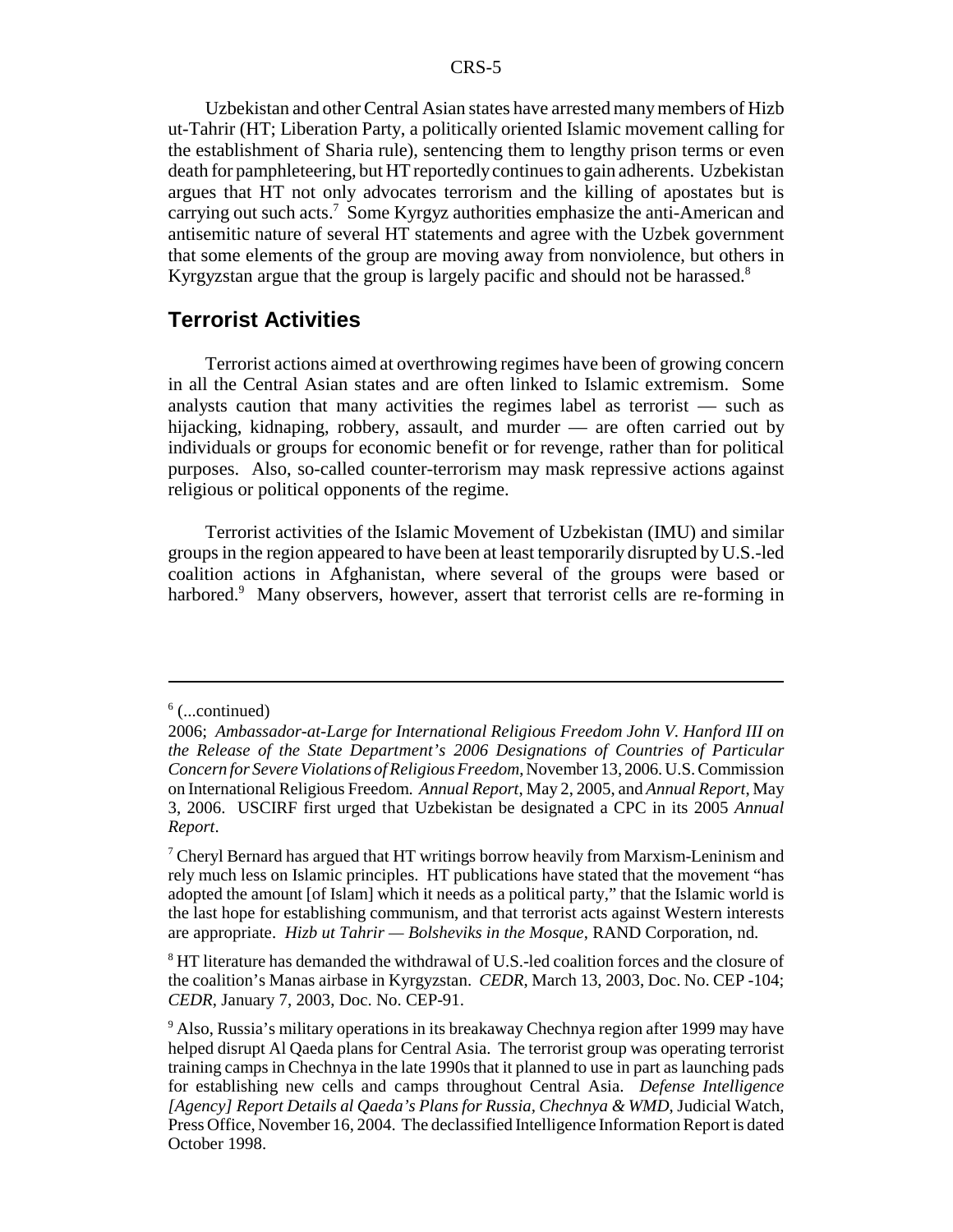Central Asia and that surviving elements of the IMU, Al Qaeda, and other terrorist groups are infiltrating from Afghanistan and elsewhere.<sup>10</sup>

**Attacks in Uzbekistan.** Several explosions outside government buildings in Tashkent on February 16, 1999, were variously reported to have killed 13-28 and wounded 100-351 individuals. Uzbek officials detained hundreds or thousands of suspects, including political oppositionists and HT members. The first trial of 22 suspects in June 1999 resulted in six receiving the death sentence. Karimov in April 1999 alleged that Mohammad Solikh (former Uzbek presidential candidate and head of the banned Erk Party) was the mastermind of the plot, and had received support from the Taliban and Uzbek Islamic extremist Tohir Yuldash. The 22 suspects were described in court proceedings as receiving training in Afghanistan (by the Taliban), Tajikistan, Pakistan, and Russia (by Al Qaeda terrorist Khattab in Chechnya), and as led by Solikh and Yuldash and his ally Jama Namanganiy, the latter two the heads of the IMU. Testimony alleged that Solikh had made common cause with Yuldash and Namanganiy in mid-1997, and that Solikh, Yuldash, Namanganiy, and others had agreed that Solikh would be president and Yuldash defense minister after Karimov was overthrown and a caliphate established. According to an Uzbek media report in early July 1999, the coup plot included a planned attack on Uzbekistan by Namanganiy and other Tajik rebels transiting through Tajikistan and Kyrgyzstan (*see below*).

Another secret trial in August 1999 of six suspects in the bombings (brothers of Solikh or members of his Erk Party) resulted in sentences ranging from 8 to 15 years. In November 2000, the Uzbek Supreme Court convicted twelve persons of terrorism, nine of whom were tried in absentia. The absent Yuldash and Namangoniy were given death sentences, and the absent Solikh 15.5 years in prison. U.S. officials criticized the apparent lack of due process during the trial. Solikh has rejected accusations of involvement in the bombings or membership in the IMU. Yuldsash too has eschewed responsibility for the bombings, but warned that more might occur if Karimov does not step down.

On March 28 through April 1, 2004, a series of bombings and armed attacks were launched in Uzbekistan, reportedly killing 47. President Karimov asserted on March 29 that the violence was aimed against his government, in order to "cause panic among our people, to make them lose their trust in the policies being carried out." An obscure Islamic Jihad Group of Uzbekistan (IJG; *Jama'at al-Jihad al-Islami*, reportedly an alias of the IMU or a breakaway part of the IMU) claimed responsibility for the violence. After the attacks, media censorship intensified. Although some observers alleged that there were wide-scale detentions, the human rights organization Freedom House reported in July 2004 that detentions like those of 1999 "did not materialize" and that local trials of suspects appeared to respect the rights of defendants. (Human Rights Watch, however, claimed that virtually all the

<sup>&</sup>lt;sup>10</sup> *CEDR*, March 6, 2003, Doc. No. 217. In testimony in October 2003, then-Assistant Secretary of State Elizabeth Jones stated that "there is a resurgence of the ability of the IMU to operate" in Central Asia and that it "represents a serious threat to the region and therefore to our interests." U.S. Congress. House International Relations Committee. Subcommittee on the Middle East and Central Asia, Hearing, October 29, 2003.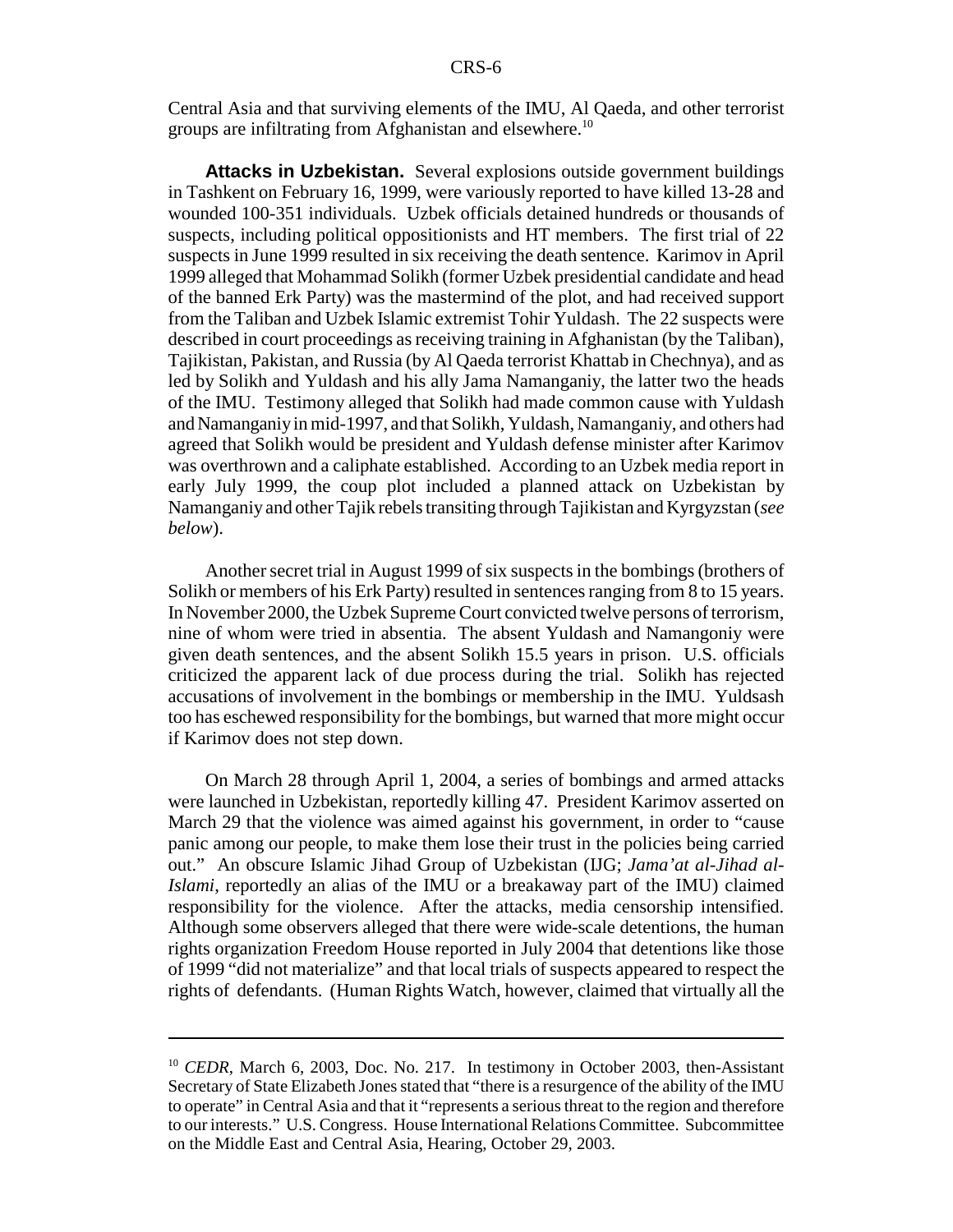defendants were tortured.) The defendants in several of these trials were accused of being members of the IJG or HT and of attempting to overthrow the government.

The first national trial of fifteen suspects ended in late August 2004. They all confessed their guilt and received sentences of 11-16 years in prison. Some of the defendants testified that they belonged to the IJG and were trained by Arabs and others at camps in Kazakhstan and Pakistan. They testified that IMU member Najmiddin Jalolov (one of those convicted in absentia in 2000) was the leader of the IJG and linked him to Taliban head Mohammad Omar, Uighur extremist Abu Mohammad, and Osama bin Laden. Over 100 individuals reportedly were convicted in various trials.

Suicide bombings occurred in Tashkent, Uzbekistan, on July 30, 2004, at the U.S. and Israeli embassies and the Uzbek Prosecutor-General's Office. Three Uzbek guards reportedly were killed and about a dozen people were injured. All U.S. and Israeli diplomatic personnel were safe. The next day, then-Secretary of State Colin Powell condemned the "terrorist attacks." The IMU and the IJG claimed responsibility and stated that the bombings were aimed against the Uzbek and other "apostate" governments (see also CRS Report RS21818, *The 2004 Attacks in Uzbekistan: Context and Implications for U.S. Interests*, by Jim Nichol).

Dozens or perhaps hundreds of civilians were killed or wounded on May 13, 2005, after Uzbek troops fired on demonstrators in the eastern town of Andijon. The protestors had gathered to demand the end of a trial of 23 prominent local businessmen charged with belonging to an Islamic terrorist group. The night before, a group stormed a prison where those on trial were held and released hundreds of inmates. There is a great deal of controversy about whether this group contained foreign-trained terrorists or was composed mainly of the friends and families of the accused. Many freed inmates then joined others in storming government buildings. President Islam Karimov flew to the city to direct operations and reportedly had restored order by late on May 13. The United States and others in the international community have called for an international inquiry, which the Uzbek government has rejected (see also CRS Report RS22161, *Unrest in Andijon, Uzbekistan: Context and Implications*, by Jim Nichol).

**Attacks in Kyrgyzstan.** In recent years there have been sporadic suicide bombings and other attacks seemingly aimed against the government. One took place at the Oberon market in Bishkek in December 2002, one at a currency exchange outlet in Osh in southern Kyrgyzstan in May 2003, and one in Bishkek that targeted policemen in November 2004. The explosion at the Oberon market killed seven Kyrgyz citizens and injured over 20 people. One person was killed in Osh. Five people, including three Uzbeks, a Uighur citizen of China, and a Kyrgyz, were charged in July 2003 with involvement in the first two bombings. Kyrgyz security officials claimed that they were IMU members trained in Chechnya (by Al Qaeda's Khattab) and Afghanistan and that they had also planned to bomb the U.S. Embassy in Bishkek but were foiled by tight security around the embassy.<sup>11</sup> In contrast to

<sup>11</sup> *CEDR*, February 16, 2004, Doc. No. CEP-237; June 23, 2003, Doc. No. CEP-178; and (continued...)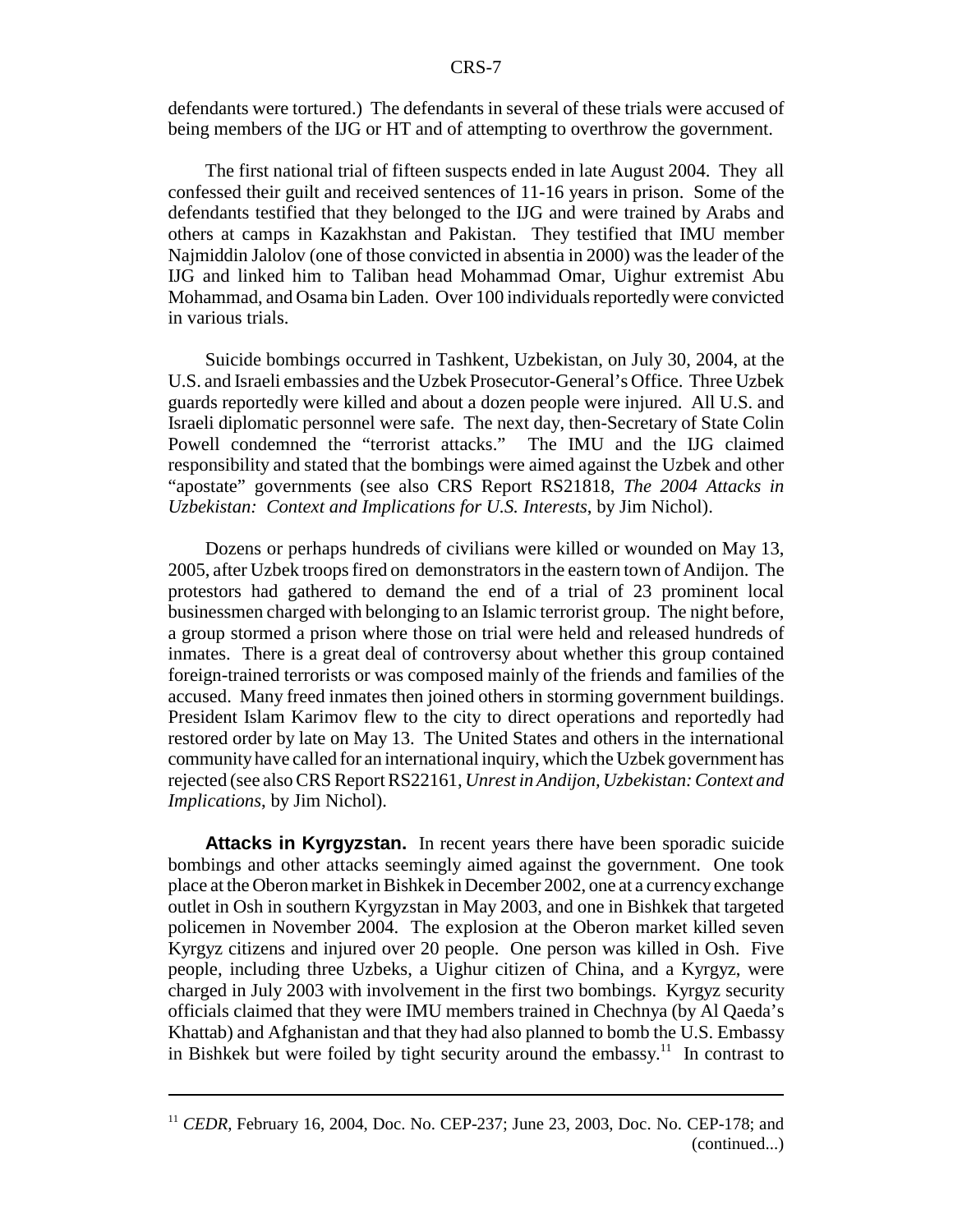these terrorist incidents, the U.S. Administration has regarded the March 2005 ouster of Akayev as a popular uprising.

**Incursions into Kyrgyzstan and Uzbekistan.** Several hundred Islamic extremists and others who fled repression in Uzbekistan and settled in Tajikistan (some of whom were being forced out at Uzbekistan's behest), and rogue groups from Tajikistan that refused to disarm as part of the Tajik peace settlement, entered Kyrgyzstan in July-August 1999. Namanganiy headed the largest guerrilla group. The guerrillas seized hostages, including four Japanese geologists, and occupied several Kyrgyz villages, stating that they would cease hostilities if Kyrgyzstan provided harborage and would release hostages if Uzbekistan released jailed extremists. The guerrillas were variously rumored to be seeking to create an Islamic state in south Kyrgyzstan as a springboard for a jihad in Uzbekistan. Kyrgyzstan's defense minister on October 18, 1999, announced success in forcing virtually all guerrillas out of the southwestern mountains into Tajikistan (some critics argued that the onset of winter weather played an important part in the guerrilla retreat). Uzbek aircraft targeted several alleged guerrilla hideouts in Tajikistan and Kyrgyzstan, eliciting protests from these states of violating airspace. Uzbek President Islam Karimov heavily criticized Kyrgyzstan's then-President Askar Akayev for supposed laxity in suppressing the guerrillas. In November 1999, the Tajik government, which had mercurial relations with Uzbekistan, incensed it by allowing the guerrillas to enter Afghanistan rather than wiping them out (some Tajik opposition elements had ties to Namanganiy).

According to many observers, the incursion indicated both links among terrorism in Afghanistan, Kyrgyzstan, Uzbekistan, and Russia (Chechnya and Dagestan) and the weakness of Kyrgyzstan's security forces in combating threats to its independence. Observers were split on whether this terrorism was related more to Islamic extremism, or to efforts to control narcotics resources and routes.

Dozens of IMU and other insurgents again invaded Kyrgyzstan and Uzbekistan in August 2000, in Kyrgyzstan taking foreigners hostage and leading to thousands of Kyrgyz fleeing the area. Uzbekistan provided air and some other support, but Kyrgyz forces were largely responsible for defeating the insurgents by late October 2000, reporting the loss of 30 Kyrgyz troops. In Uzbekistan, the insurgents launched attacks near Tashkent and in the southeast, leading to thousands of Uzbeks fleeing the areas and the loss of 24 Uzbek troops in putting down the insurgency. Limited engagements by Kyrgyz border troops with alleged insurgents or drug traffickers were reported in late July 2001. According to some reports, the IMU did not engage in major attacks in 2001 because of its increasing attention to bin Laden's agenda, particularly after September 11, 2001, when IMU forces fought alongside bin Laden and the Taliban against the U.S.-led coalition. The activities of the IMU appeared to have been dealt a blow by the U.S.-led coalition.

**Civil War in Tajikistan.** Tajikistan was among the Central Asian republics least prepared and inclined toward independence when the Soviet Union broke up.

 $11$  (...continued)

May 14, 2003, Doc. No. CEP-443.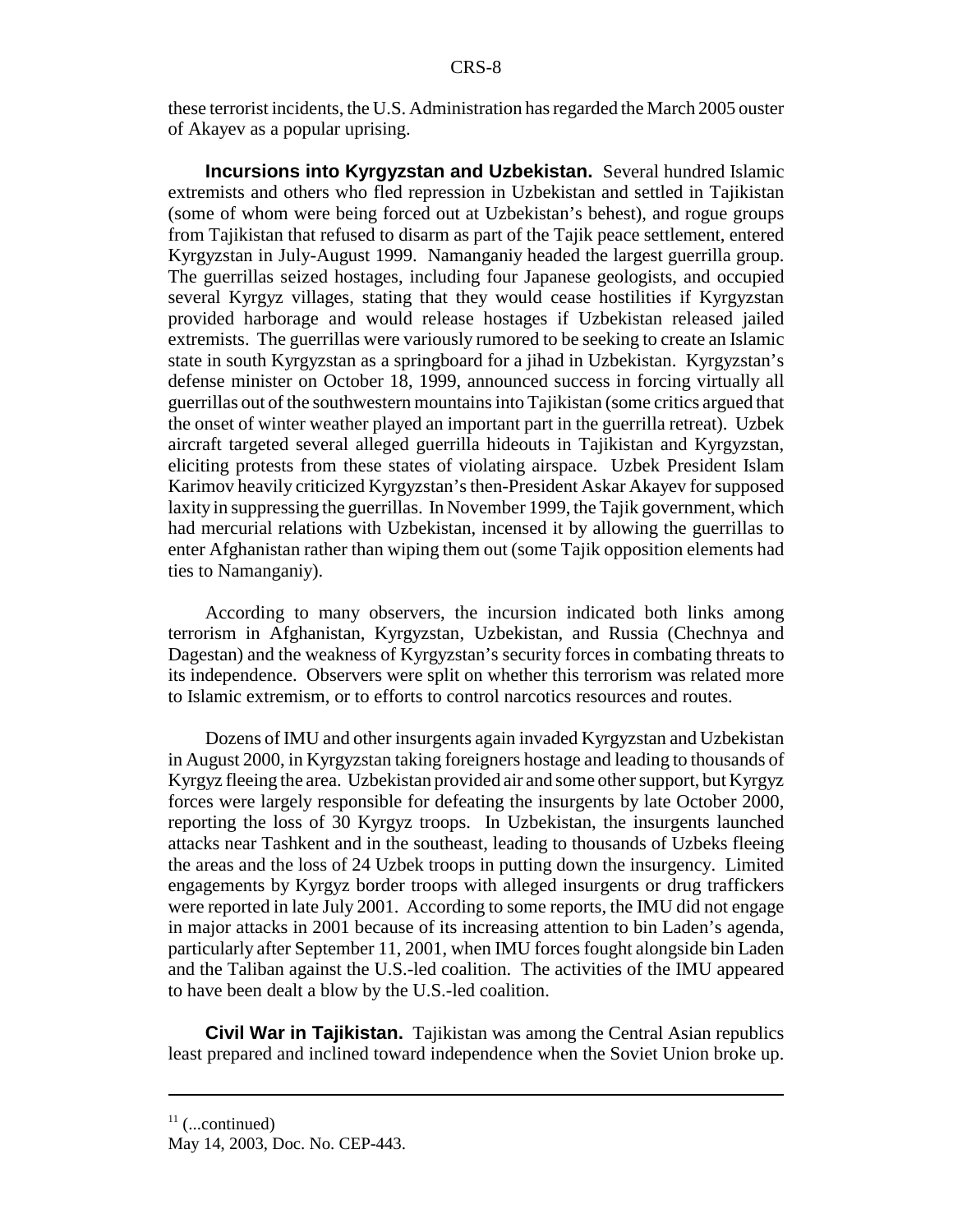In September 1992, a loose coalition of nationalist, Islamic, and democratic parties and movements — largely consisting of members of Pamiri and Garmi regional elites who had long been excluded from political power — tried to take over. Kulyabi and Khojenti regional elites, assisted by Uzbekistan and Russia, launched a successful counteroffensive that by the end of 1992 had resulted in 20,000-40,000 casualties and up to 800,000 refugees or displaced persons, about 80,000 of whom fled to Afghanistan. In 1993, the CIS authorized "peacekeeping" in Tajikistan. These forces consisted of Russia's 201st Rifle Division, based in Tajikistan, and token Kazakh, Kyrgyz, and Uzbek troops (the Kyrgyz and Uzbek troops pulled out in 1998- 1999).

Terrorist actions were carried out by both sides, and international terrorist groups provided some support to the Tajik opposition. Reportedly, these groups included the IMU, Iran's Revolutionary Guards, and Al Qaeda.12 As the civil war wound down in the late 1990s, most of these forces left Tajikistan.

After the Tajik government and opposition agreed to a cease-fire in September 1994, the UNSC established a small U.N. Mission of Observers in Tajikistan (UNMOT) in December 1994 with a mandate to monitor the cease-fire, later expanded to investigate cease-fire violations, monitor the demobilization of Tajik opposition fighters, assist ex-combatants to integrate into society, and offer advice for holding elections. In December 1996, the two sides agreed to set up a National Reconciliation Commission (NRC), an executive body composed equally of government and opposition members. On June 27, 1997, Tajik President Emomali Rakhmanov and opposition leader Seyed Abdullo Nuri signed the *comprehensive peace agreement*, under which Rakhmanov remained president but 30% of ministerial posts were allotted to the opposition. Benchmarks of the peace process were largely met, including the return of refugees, demilitarization of rebel forces, legalization of rebel parties, and the holding of elections. In March 2000, the NRC disbanded, and UNMOT pulled out in May 2000. The CIS declared its peacekeeping mandate fulfilled in June 2000, but Russian troops remain under a 25-year basing agreement. Stability in Tajikistan remains fragile. An unsuccessful insurrection in northern Tajikistan in late 1998 highlights concerns by some observers about secessionist tendencies in the Soghd (formerly Leninabad) region and about ethnic tensions between ethnic Tajiks and Uzbeks in Tajikistan.

## **Border Tensions**

Borders among the five Central Asian states for the most part were delineated by 1936, based partly on where linguistic and ethnic groups had settled, but mainly on the exigencies of Soviet control over the region. The resulting borders are illdefined in mountainous areas and extremely convoluted in the fertile Fergana Valley, parts of which belong to Kyrgyzstan, Tajikistan, and Uzbekistan. Over a dozen tiny enclaves add to the complicated situation. Some in Central Asia have demanded that borders be redrawn to incorporate areas inhabited by co-ethnics, or otherwise dispute

 $12$  Osama bin Laden in mid-1991 began dispatching mujahidin to assist in overthrowing the then-communist regime in Tajikistan. National Commission on Terrorist Attacks Upon the United States. *Final Report*, July 23, 2004, pp. 58, 64.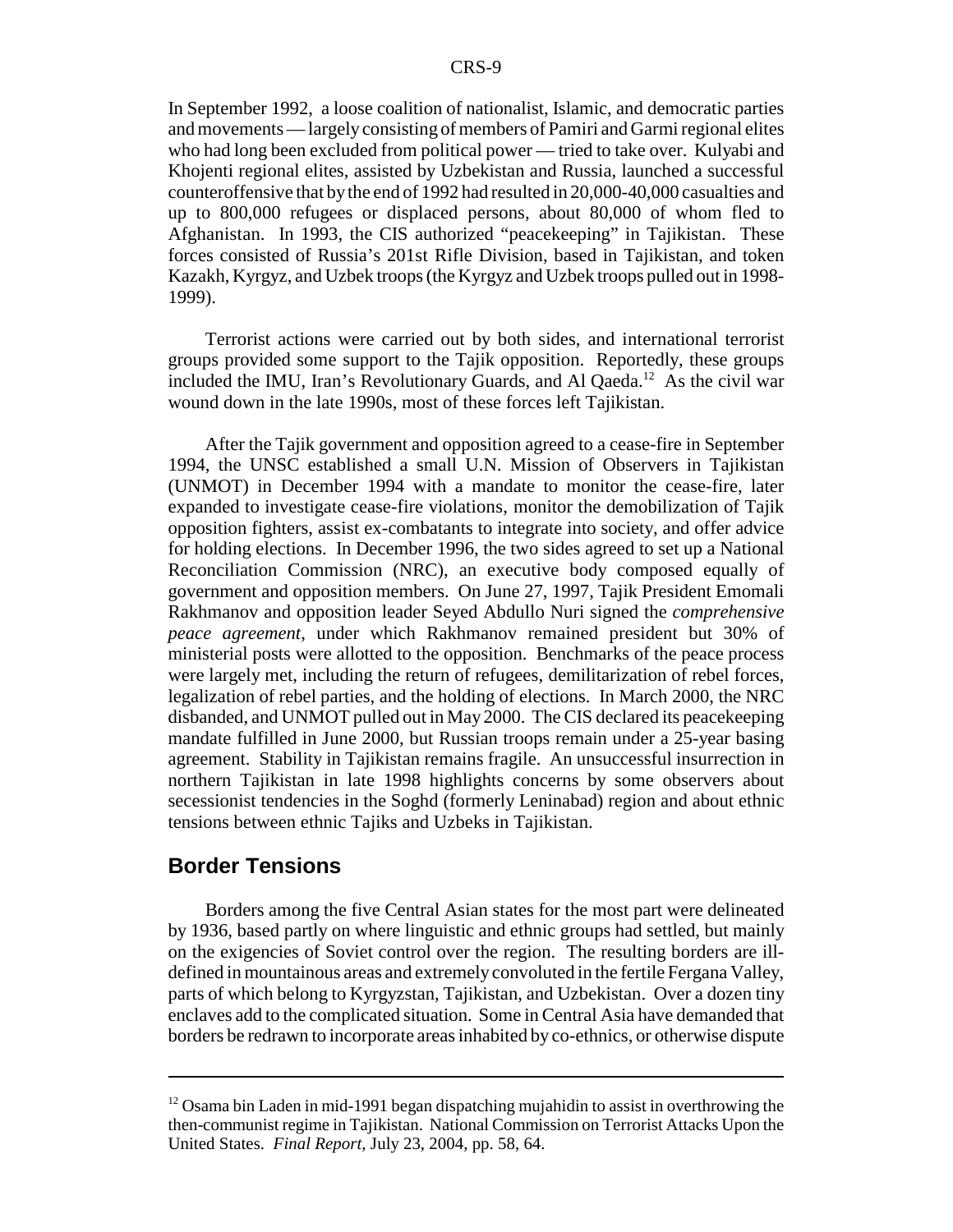the location of borders. Caspian Sea borders have not been fully agreed upon, mainly because of Iranian intransigence, but Russia and Kazakhstan have agreed on delineation to clear the way for exploiting their seabed oil resources. In early 2007, the new Turkmen government indicated some willingness to negotiate with Azerbaijan to resolve ownership of underseas oil and gas resources.

China has largely settled border delineation with Kazakhstan, Kyrgyzstan, and Tajikistan, reportedly involving "splitting the difference" on many of the disputed territories, which are usually in unpopulated areas. Popular passions were aroused in Kyrgyzstan after a 1999 China-Kyrgyzstan border agreement ceded about 9,000 hectares of mountainous Kyrgyz terrain. Kyrgyz legislators in 2001 opened a hearing and even threatened to try to impeach then-President Akayev. He arrested the leader of the impeachment effort, leading to violent demonstrations in 2002 calling for his ouster and the reversal of the "traitorous" border agreement. Dissident legislators appealed the border agreement to the Constitutional Court, which ruled in 2003 that it was legal. $13$ 

The problem of ambiguous borders has been an important source of concern to Russia and Kazakhstan. During most of the 1990s, neither Russia nor Kazakhstan wished to push border delineation, Russia because of concerns that it would be conceding that Kazakhstan's heavily ethnic Russian northern regions are part of Kazakhstan, and Kazakhstan because of concerns that delineation might inflame separatism. In 1998, Russia established border patrols along its 4,200 mile border with Kazakhstan for security reasons, and determined to delineate the border. By late 2004, most of the Russian-Kazakh border had been delimited. To head off separatist proclivities in the north, Kazakhstan reorganized administrative borders in northern regions to dilute the influence of ethnic Russians, established a strongly centralized government to limit local rule, and moved its capital northward. These and other moves apparently contributed to political resignation among many ethnic Russians, and many emigrated to Russia.

Uzbekistan has had contentious border talks with all the other Central Asian states. As of early 2007, reportedly about one-third of Uzbekistan's 680-mile border with Kyrgyzstan still had not been formally agreed upon after six years of border talks.14 Legislators and others in Kyrgyzstan in 2001 vehemently protested a border delineation agreement with Uzbekistan reached by the two prime ministers that ceded a swath of the Kyrgyz Batken region, ostensibly to improve Uzbek access to its Sokh enclave in Kyrgyzstan. Faced with this protest, the Kyrgyz government sent a demarche to Uzbekistan repudiating any intention to cede territory. Similarly, in late 2004 Kyrgyz legislators demanded that Uzbekistan's Shohimardon enclave in Kyrgyzstan (ceded in the 1930s) be returned.<sup>15</sup>

Uzbekistan's unilateral efforts to delineate and fortify its borders with Kazakhstan in the late 1990s led to tensions. In September 2002, however, the

<sup>13</sup> *CEDR*, February 28, 2003, Doc. No. CEP-284; March 9, 2003, Doc. No. CEP-27.

<sup>&</sup>lt;sup>14</sup> *CEDR*, February 17, 2007, Doc. No. CEP-950088.

<sup>15</sup> *CEDR*, November 6, 2004, Doc. No. CEP-130.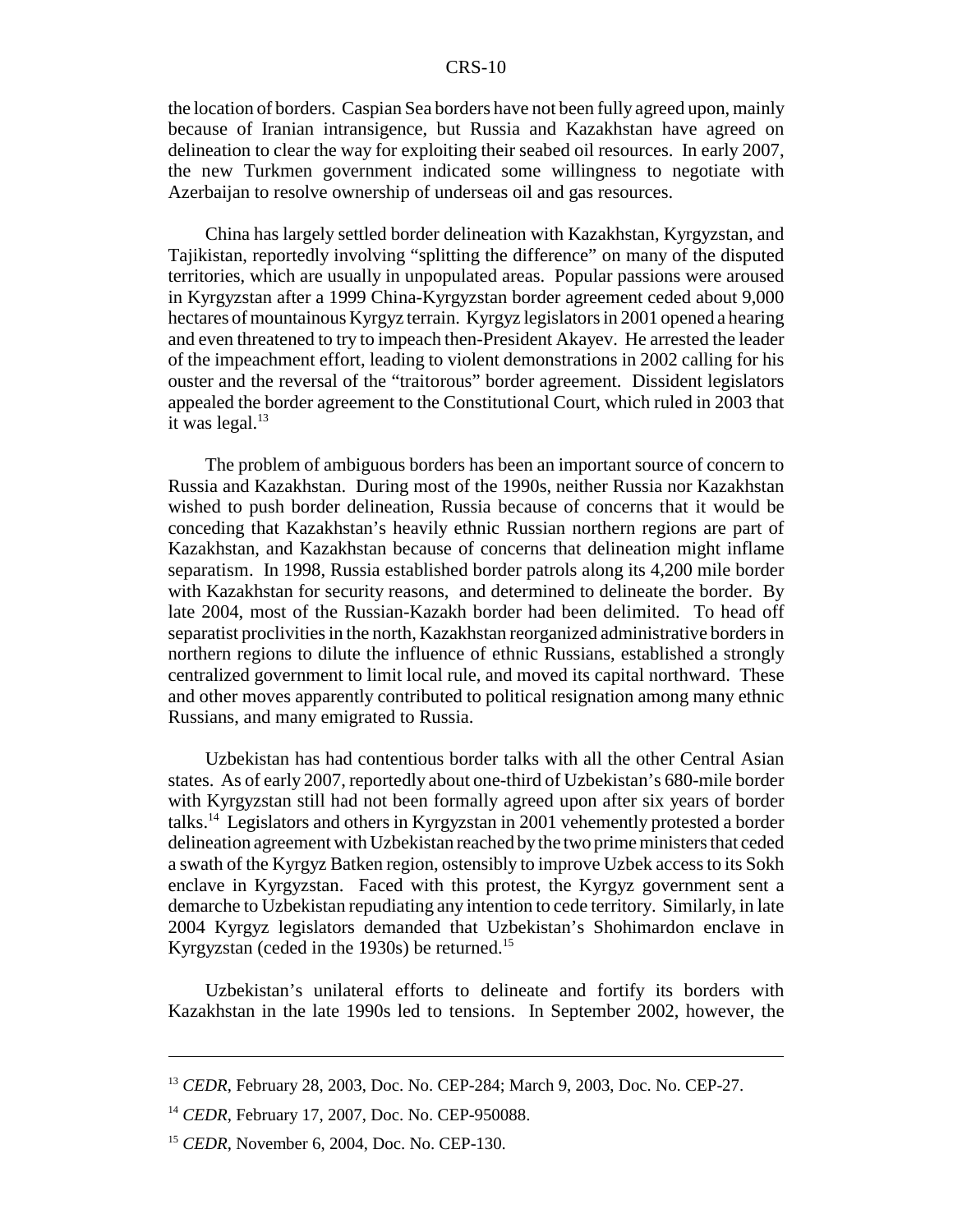Kazakh and Uzbek presidents announced that delineation of their 1,400 mile border was complete, and some people in previously disputed border villages began to relocate if they felt that the new borders cut them off from their "homeland." However, many people continued to ignore the new border or were uncertain of its location, leading to several shootings of Kazakh citizens by Uzbek border troops.

The Uzbek and Tajik presidents signed an accord in October 2002 delimiting most of their 720-mile joint border. Contention has continued over about 15-20% of the border. In October 2006, the head of the Tajik border guard service complained that demarcation was being hindered by Uzbekistan's peremptory placement of border markers, barbed wire and fences.<sup>16</sup>

Besides border claims, other problems revolve around whether borders are open or closed. Open borders within the Central Asian states after the breakup of the Soviet Union were widely viewed as fostering trafficking in drugs and contraband and free migration, so border controls have been tightened in all the states. During 2001, Kazakhstan joined Turkmenistan and Uzbekistan in imposing a visa regime on cross-border travel, while Kyrgyzstan has loosened its visa requirements on U.S. and Western European travelers. In early 2007, Uzbekistan and Kyrgyzstan agreed on visa-free cross-border travel.

Uzbekistan mined its borders with Kyrgyzstan and Tajikistan in 1999, intending to protect it against terrorist incursions, but in fact leading to many civilian Kyrgyz and Tajik casualties. Kyrgyzstan has demanded that Uzbekistan clear mines it has sown along the borders, including some allegedly sown on Kyrgyz territory, but Uzbekistan has asserted that it will maintain the minefields to combat terrorism. (Kyrgyzstan too has raised tensions by sowing mines and blowing up mountain passes along its borders with Tajikistan.) Border tensions between Uzbekistan and Turkmenistan also flared in late 2002, after Turkmenistan accused Uzbek officials of complicity in the coup attempt. Uzbekistan's economic problems led it in mid-2002 to impose heavy duties on imports and at the beginning of 2003 to close its borders to "suitcase trading" (small-scale, unregulated trading), heightening tensions with bordering states. Sharp disagreements remain between Uzbekistan and Tajikistan on mine clearing, Uzbek restrictions on Tajik transportation, clashes between Uzbek and Tajik border guards, and the Uzbek visa regime with Tajikistan.<sup>17</sup>

Iran and Turkmenistan are the major impediment to wider agreement on Caspian Sea border delineation and resource use and access, contributing to tensions and the build-up of naval forces. Iran's intransigence led Russia in August 2002 to conduct the largest naval maneuvers in its history in the northern Caspian. Kazakhstan announced its intent to form a navy in early 2003, leading to protests from the

<sup>&</sup>lt;sup>16</sup> *CEDR*, October 20, 2006, Doc. No. CEP-950282. In the case of contention between the residents of the Batken region in southern Kyrgyzstan and the bordering Soghd region in northern Tajikistan, the U.N. Development Program has implemented initiatives to create mutual trust and the sharing of trans-border resources such as water. Border delimitation between Tajikistan and Kyrgyzstan has not been completed. *CEDR*, March 20, 2007, Doc. No. CEP-950134; October 26, 2006, Doc. No. CEP-950045.

<sup>&</sup>lt;sup>17</sup> *CEDR*, January 24, 2007, Doc. No. CEP-950088.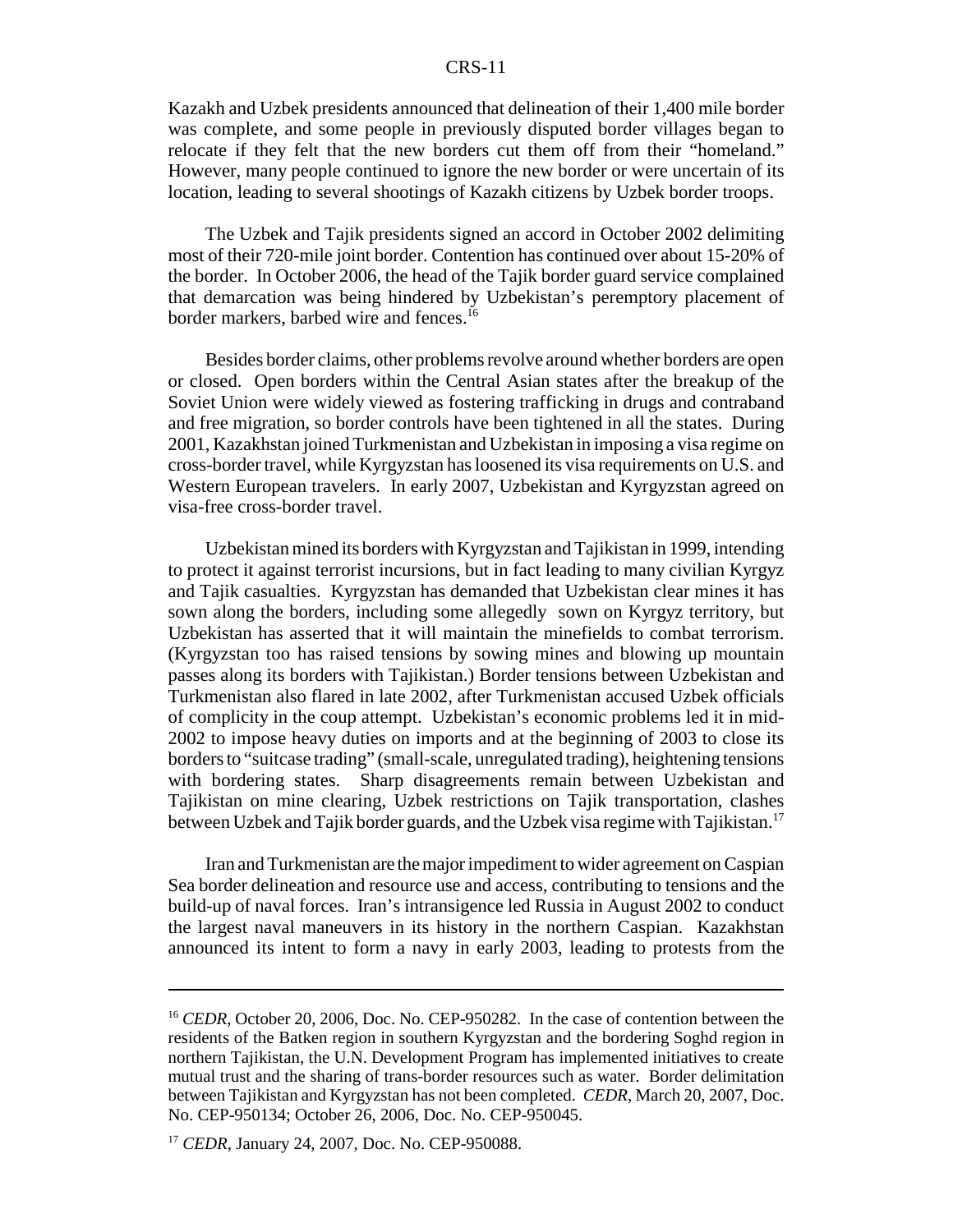Russian Foreign Ministry, but Kazakh military officials emphasized their determination to proceed with plans to protect their offshore oil fields and maritime borders.

## **Crime and Corruption**

Corruption is a serious threat to democratization and economic growth in all the states. The increasing amount of foreign currency entering the states as the result of foreign oil and natural gas investments, the low pay of most government bureaucrats, and inadequate laws and norms are conducive to the growth of corruption. Perhaps most important, the weakness of the rule of law permits the Soviet-era political patronage and spoils system to continue.18 Organized crime networks have expanded in all the Central Asian states, and have established ties with crime groups worldwide that are involved in drug, arms, and human trafficking. Kyrgyzstan, Tajikistan, and Kazakhstan serve as origin, transit, or destination states for human trafficking. Crime groups collude with local border and other officials to transport people to the Middle East or other destinations for forced labor or prostitution.<sup>19</sup>

Sizeable revenues from oil and gas exports have exacerbated corruption in Turkmenistan and Kazakhstan. The Turkmen president controls a "presidential fund," that receives 50% of gas revenues and is ostensibly used for economic development, though budgetary transparency is lacking on how the fund is used.<sup>20</sup> Perhaps the most sensational allegations of corruption have involved signing bonuses and other payments by U.S. energy companies operating in Kazakhstan (or by their proxies) that allegedly were funneled into Swiss bank accounts linked to Kazakh officials, reportedly including Nazarbayev. U.S. officials concurred with a Swiss decision to freeze the funds and open investigations in 1999-2000. The *New York Times* reported that Nazarbayev unsuccessfully raised the issue of unfreezing some of these accounts during his visit with President Bush in December 2001.<sup>21</sup> A U.S. federal trial of U.S. businessman James Giffen on the bribery charges reportedly may begin in early 2007. Another case investigated by the U.S. Security and Exchange

<sup>18</sup> Transparency International, *Corruption Perceptions Index*, online at [http://www.trans parency.org/].

<sup>19</sup> U.S. Department of State. *Trafficking in Persons Report*, June 2005.

<sup>&</sup>lt;sup>20</sup> The non-governmental organization Global Witness alleged in 2006 that the late Turkmen President Niyazov personally controlled a vast portion of this gas wealth. The NGO raised concerns that organized crime groups were involved in these exports and urged the European Union to limit trade ties with Turkmenistan. Global Witness. *It's a Gas: Funny Business in the Turkmen-Ukraine Gas Trade*, April 2006.

<sup>21</sup> *New York Times,* December 11, 2002, p. A16; *Interfax-Kazakhstan*, February 5, 2003; *Washington Post*, June 10, 2002, p. A12; *Financial Times* (London), April 16, 2002, p. 12; *Agence France Presse,* September 24, 2001; *PR Newswire*, January 10, 2001; *Washington Post*, September 25, 2000, p. A1. A National Fund was created in early 2001 by the Kazakh National Bank for receipt of oil revenues, and operates under strict accounting standards.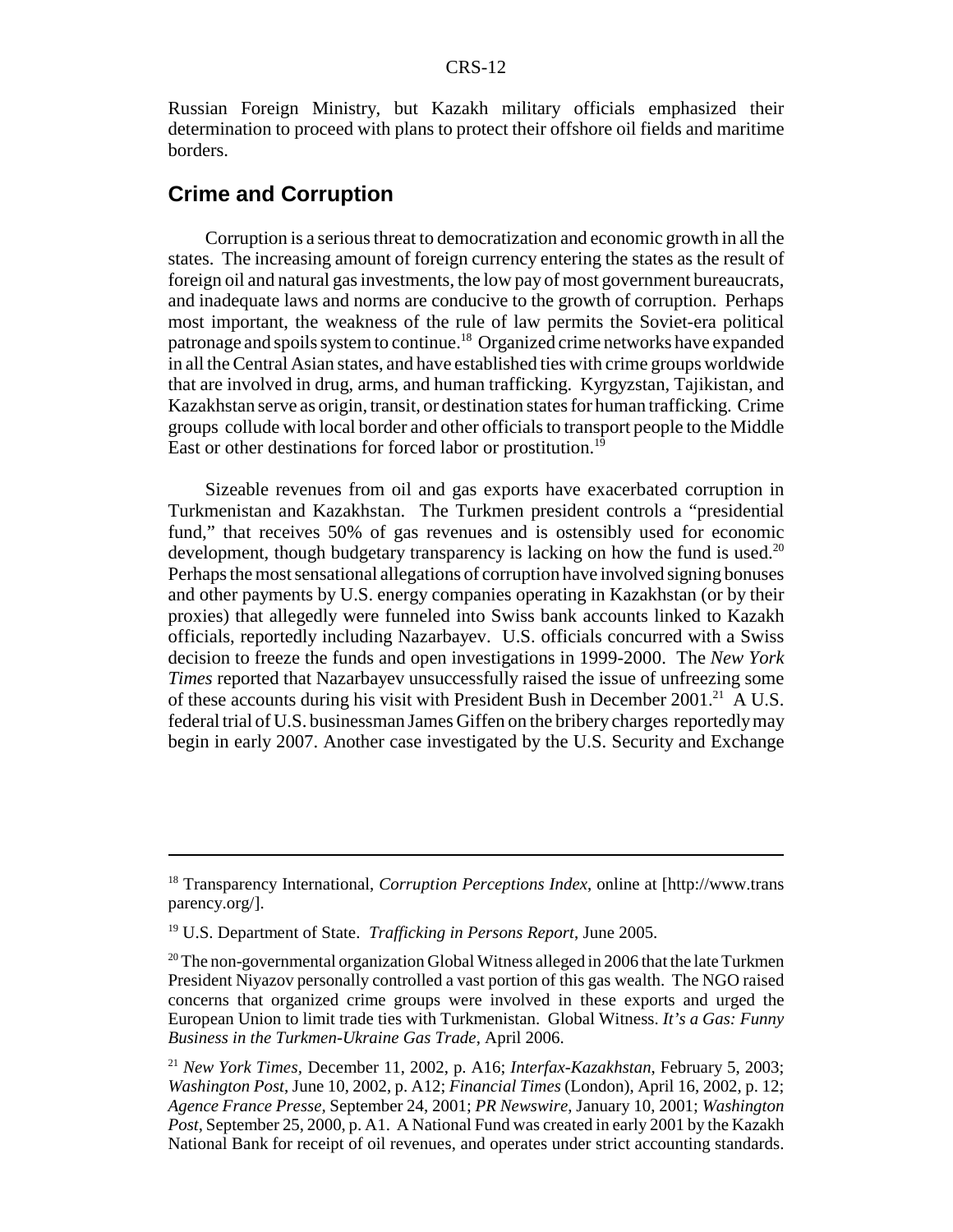Commission (SEC) — involving bribes to Kazakh officials by the Swedish-Swiss firm ABB — was settled in mid-2004.<sup>22</sup>

## **Economic and Defense Security**

The Central Asian states have worked to bolster their economic and defense capabilities by seeking assistance from individual Western donors such as the United States, by trying to cooperate with each other, and by joining myriad international organizations.23 Regional cooperation has faced challenges from differential economic development and hence divergent interests among the states, and from more nationalistic postures. Cooperation also is undermined by what the states view as Uzbekistan's overbearing impulses. Regional cooperation problems are potentially magnified by the formation of extra-regional cooperation groups such as the CIS Collective Security Treaty Organization (CST; see below), NATO's Partnership for Peace (PFP), and the Shanghai Cooperation Organization (SCO). Each group reflects the diverging interests of Russia, the United States, and China, although the fact that each group stresses anti-terrorism would seem to provide motivation for cooperation.

All of the Central Asian states have been faced with creating adequate military and border forces and have had vexing problems with military financing and training. At first dependent on the contract service of Russian troops and officers in their nascent militaries, the states now rely little on such manpower, but continue to depend on training and equipment ties with Russia. After September 11, 2001, the states have benefitted from boosted U.S. military training and equipment aid.

The capabilities of the military, border, and other security forces are limited, compared to those of neighboring states such as Russia, China, or Iran. Military forces range in manpower from about 7,600 in Tajikistan (excluding Russians) to 65,800 in Kazakhstan (see **Table 1**). The states have variously solicited training and technical assistance from the United States, Turkey, China, and other countries, have forged security ties with the Commonwealth of Independent States (CIS) and NATO's PFP, and cooperated in regional bodies such as SCO and GUAM.

Economic cooperation among the Central Asian states began to develop by the mid 1990s, leading to several initiatives, but by 2007 showed few real results. Cooperation was stymied by Uzbekistan's price controls and restrictions on currency convertibility, tariffs levied by the states on Kyrgyzstan because of its membership in the World Trade Organization, and border restrictions that stifled trade.<sup>24</sup> A customs union formed between Kazakhstan and Uzbekistan in January 1994

<sup>22</sup> *Eurasianet,* September 17, 2004; *New York Law Journal*, July 7, 2004, p. 1; *Financial Times (London)*, July 7, 2004, p. 27; *Dow Jones News Service*, October 27, 2005.

<sup>&</sup>lt;sup>23</sup> GUAM is named after members Georgia, Ukraine, Azerbaijan, and Moldova. Uzbekistan was a member, but it dropped out.

<sup>&</sup>lt;sup>24</sup> Analyst Martin Spechler argues that the Central Asian region lacks the impetus to cooperation provided by a perceived outside threat. *Problems of Post-Communism*, November/December 2002, p. 46.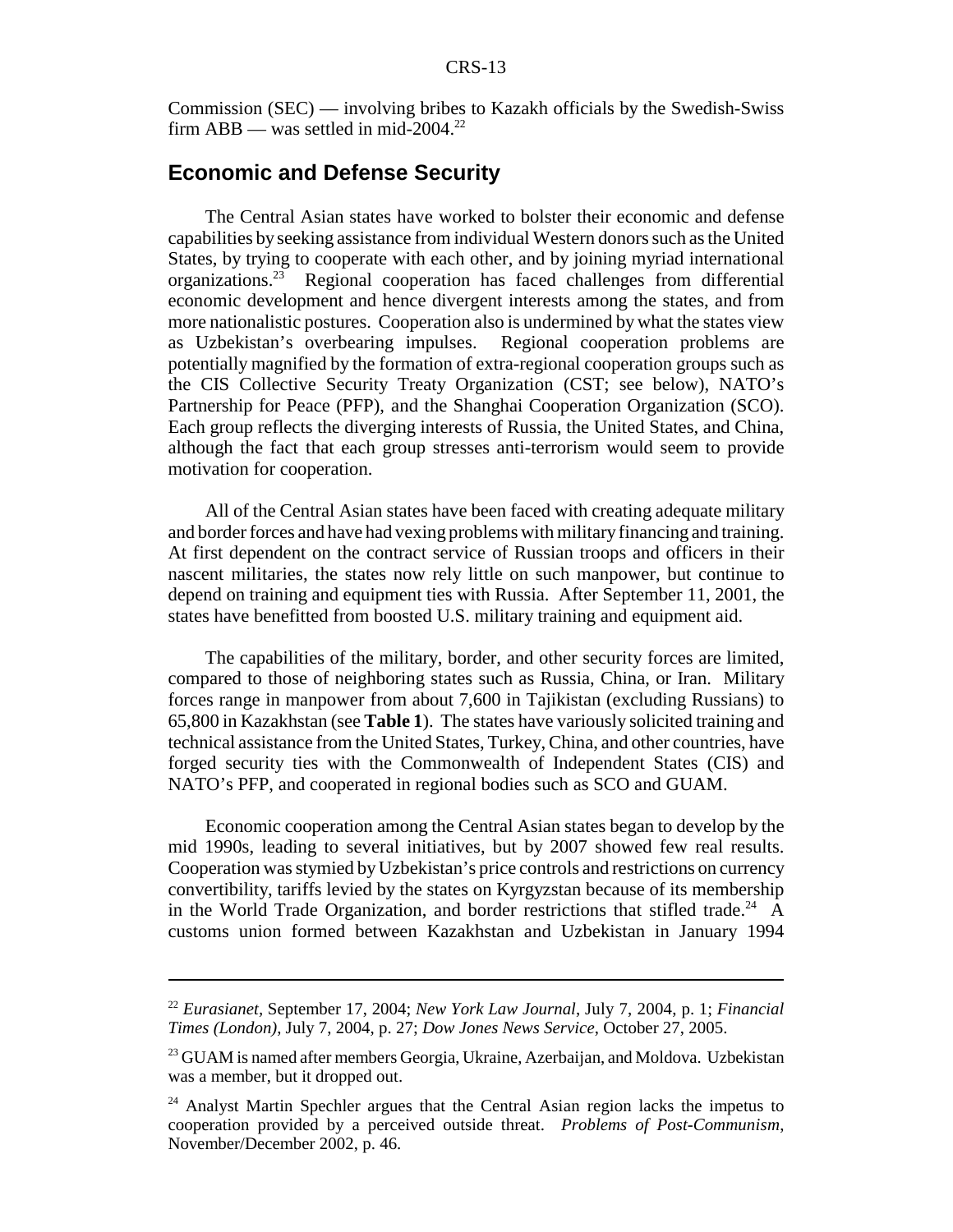(Kyrgyzstan and Tajikistan joined later) achieved some modest early success as a regional forum. It was renamed the Central Asian Economic Community (CAEC) in July 1998. Criticizing its scant achievements, Karimov in early 2001 proposed that it become a forum for "wide-ranging" policy discussions, and it was renamed the Central Asian Cooperation Organization in late 2001 (CACO). CACO suffered a serious blow in September 2003 when Kazakhstan joined Belarus, Russia, and Ukraine in proclaiming the building of a "common economic space." In October 2004, CACO abandoned its focus on creating a regional identity separate from Russia by admitting Russia as a member. Finally, in October 2005, CACO announced that its membership would be "integrated" into the Eurasian Economic Community (a Russia-led economic cooperation group consisting of Russia, Belarus, Kazakhstan, and Tajikistan). $25$ 

Another attempted area of regional cooperation involves securing energy transport and supply that is outside Russian control. Formed in 1997, GUAM admitted Uzbekistan as a member in April 1999 (becoming GUUAM) while leaders and officials were attending the Washington NATO Summit. Karimov stated that Uzbekistan joined the group to facilitate the delivery of its oil and gas resources to Western markets.<sup>26</sup> Ukraine and some other East European states are interested in Caspian region energy resources both as supplies and as means to lessen vulnerability to Russian sources. In 2001, GUUAM appeared riven by Moldova's election of a communist government that was seeking closer ties to Russia, and differences of view about where Caspian resources should go (since 2003, however, Moldova has moved closer to the West). Uzbekistan retracted an announcement in June 2002 that it was withdrawing from GUUAM because it had proven ineffective, but "suspended" much of its active participation. Uzbekistan formally withdrew from GUUAM in December 2005.<sup>27</sup>

The Central Asian states generally have criticized the CIS as both ineffective and dominated by Russia. Nonetheless, Kazakhstan, Kyrgyzstan, and Tajikistan joined Russia and Belarus in reaffirming the CST when it came up for renewal in 1999.28 Turkmenistan did not sign the treaty, citing its neutral status. Kazakhstan, Kyrgyzstan, and Tajikistan participate in CIS (in actuality, Russian) air defense and air force programs and exercises. Uzbekistan withdrew from the CST in 1999 but was formally re-admitted in August 2006. Uzbekistan held a special forces exercise with Russia in September 2006, and the two sides concluded an accord permitting each other access to military facilities. These moves appeared to mark Russia's increasing military influence throughout Central Asia, according to some observers.

<sup>25</sup> Farkhad Tolipov, *Central Asia - Caucasus Analyst*, December 1, 2004; *CEDR*, November 2, 2005, Doc. No. CEP-379002; November 9, 2005, Doc. No. CEP-27030.

<sup>26</sup> *CEDR*, May 3, 1999, Doc. No. FTS-662.

<sup>27</sup> *CEDR*, December 28, 2005, Doc. No. CEP-27003; December 30, 2005, Doc. No. CEP-18002.

 $28$  The CST calls for signatories to abjure force against each other and to assist one another in case of outside acts of aggression. See *CEDR*-*SOV*-92-101, May 26, 1992, pp. 8-9.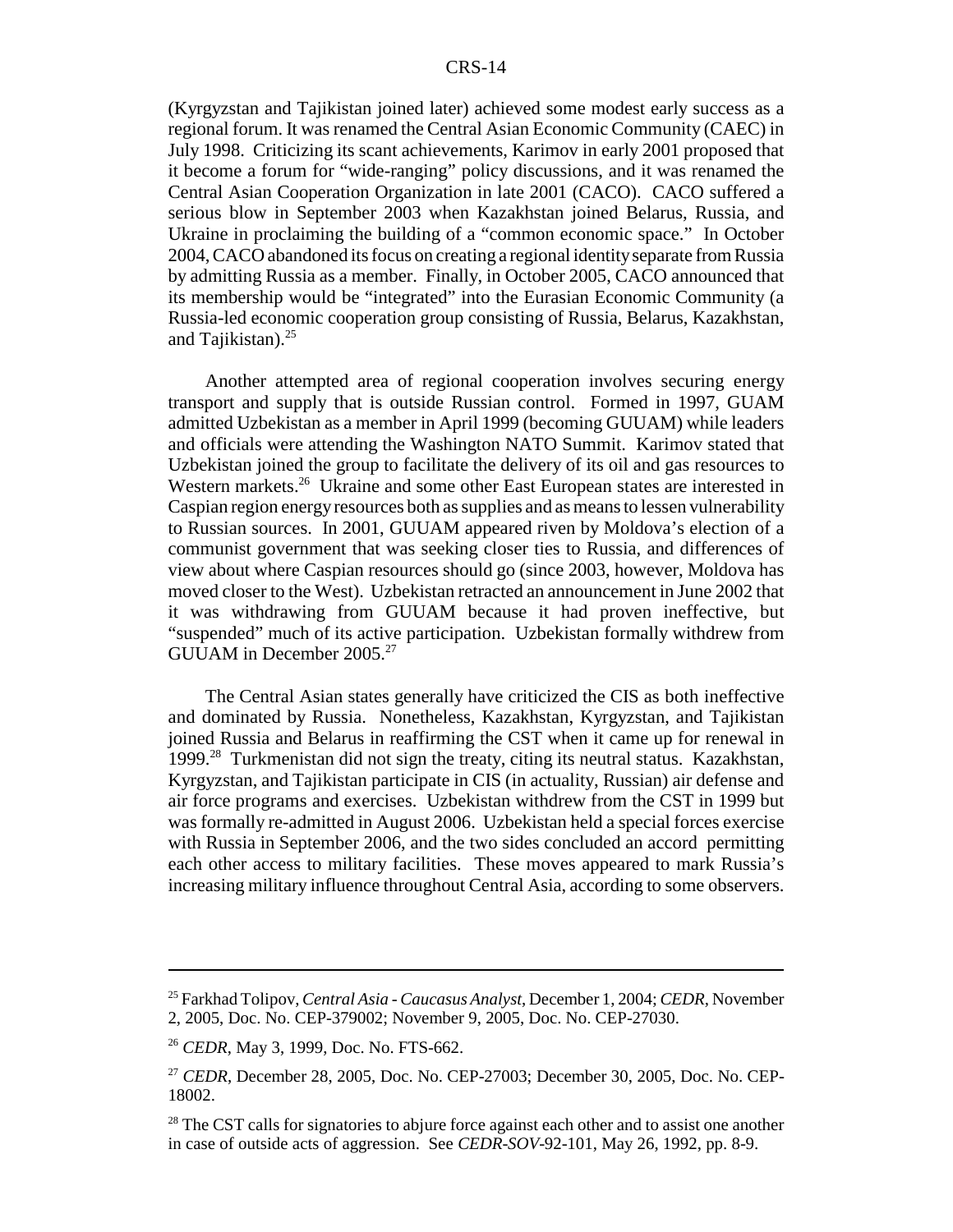In 1996, Russia, Kazakhstan, Kyrgyzstan, and Tajikistan, signed the "Shanghai Treaty" with China pledging the sanctity and substantial demilitarization of mutual borders, and in 1997 they signed a follow-on treaty demilitarizing the 4,000 mile former Soviet-Chinese border. China has used the treaty to pressure the Central Asian states to deter their ethnic Uighur minorities from supporting separatism in China's Xinjiang province, and to get them to extradite Uighurs fleeing China. In 2001, Uzbekistan joined the group, re-named the Shanghai Cooperation Organization (SCO). In an interview explaining why Uzbekistan joined, President Karimov seemed to indicate that the primary motive was to protect Uzbekistan's interests against any possible moves by the SCO. He appeared to stress the possible military aid the SCO might provide to beef up the Uzbek armed forces and help it combat terrorism, and to dismiss the capability of the SCO engaging in effective joint action. He also indicated that Uzbekistan wished to forge closer relations with China.<sup>29</sup>

Although Karimov had criticized the SCO as ineffective, in August 2003 he insisted that Uzbekistan host the SCO Regional Anti-Terrorism Structure (RATS). Appearing to return to his earlier assessment, in April 2004 he criticized the SCO for failing to aid Uzbekistan during the March-April 2004 attacks and concluded that Uzbekistan should "rely on its own power." Some observers argued that these vacillations reflected a policy of playing off the major powers to maximize aid. This policy appeared to pay dividends at the June 2004 SCO summit, when China reportedly proffered up to \$1.25 billion in grants and loans to Karimov and Russia up to \$2.5 billion in investment.

Indicating Uzbekistan's closer ties after the 2005 events in Andijon (see below) with both Russia and China, Karimov traveled to Shanghai in June 2006 to attend the SCO summit and endorsed a communique criticizing U.S. foreign policy. In a speech just before leaving for the summit, Karimov urged "joint action" by the SCO members to combat terrorism (seemingly contradicting his 2001 speech; see above), rather than mere diplomatic statements.<sup>30</sup> In September 2006, the first deputy head of Russia's Federal Security Service (FSB) became the leader of RATS, perhaps indicating Russia's growing role in the SCO. According to some reports, however, the Uzbek security service closely oversees the work of RATS, reflecting Karimov's distrust of Russia despite the closer Russian-Uzbek security ties since the events in Andijon. Also in September 2006, China and Tajikistan held a joint anti-terrorist drill on each other's territories.

**Water Resources.** Growing demand for limited water resources may threaten the stability of the region and hinder economic development (although more efficient water use would be ameliorative). The main sources of water for Uzbekistan, Turkmenistan, and part of Kazakhstan are the Amu Darya and Syr Darya Rivers that flow from Kyrgyzstan and Tajikistan. Since these latter two states are poor in oil and gas, the Central Asian states agreed in 1998 to exchange oil and gas for water. However, the agreement has foundered, in part because no oversight body was created, and relations between the upstream and downstream states have suffered. Profligate wasting of water because of ill-designed and deteriorating

<sup>29</sup> *The Times of Central Asia*, June 17, 2001.

<sup>30</sup> *CEDR*, June 18, 2006, Doc. No. CEP-950084.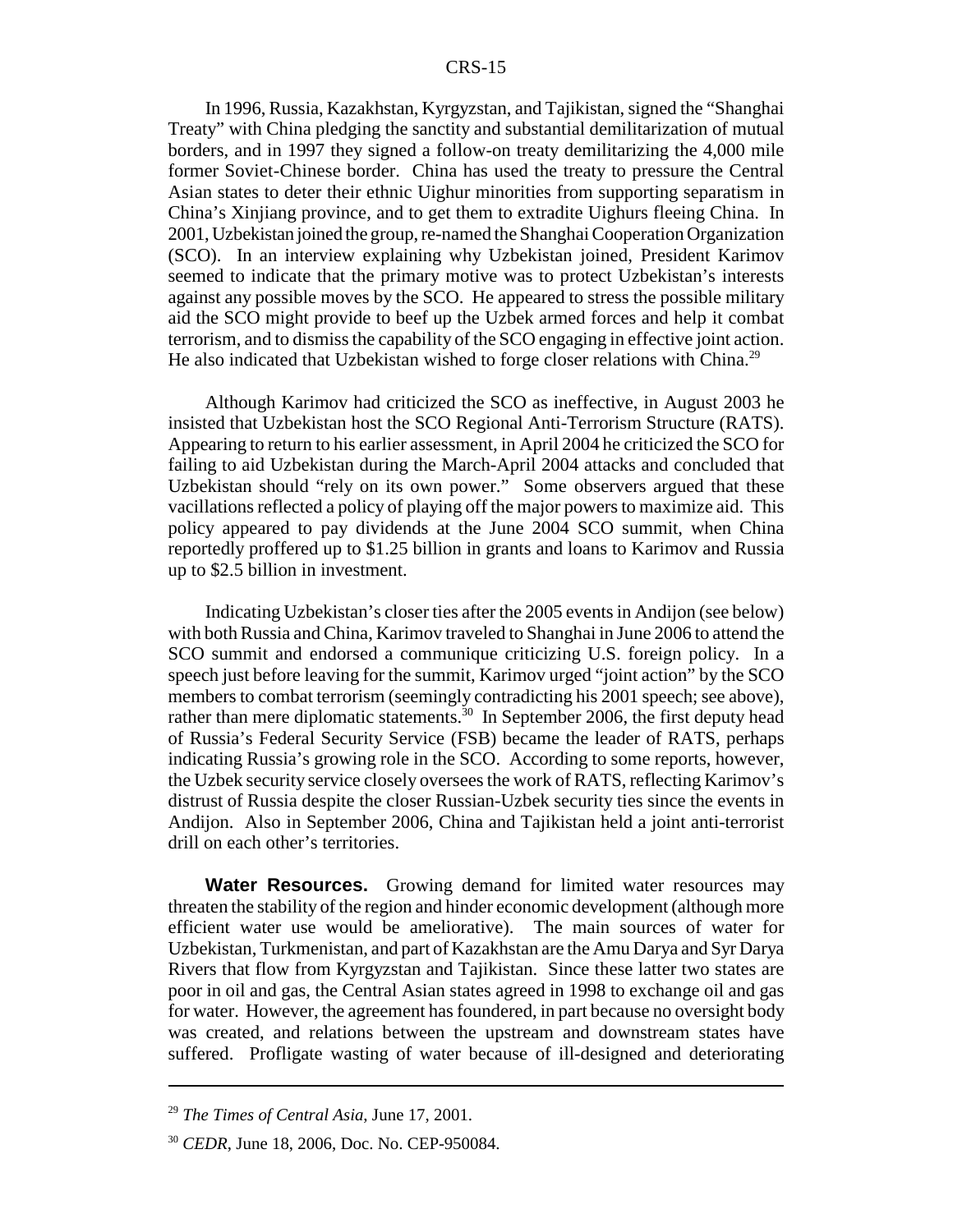irrigation canals, lack of water meters, and efforts to boost cotton production have drained the Amu and Syr Darya Rivers so that little or no water reaches the Aral Sea bordering Uzbekistan and Kazakhstan. Also, Kyrgyzstan has endeavored to maximize its hydro-electricity generation, which contributes to downstream water shortages in the summer and floods in the winter. Population growth in downstream countries is a looming problem. The shrinking of the Aral Sea has exacerbated region-wide environmental problems.<sup>31</sup>

The lack of regional cooperation is illustrated by Tajikistan's plans to create a large reservoir on the Zarafshan River for hydro-electricity production and to store water for its own use. Uzbekistan vehemently opposes this project because it allegedly will greatly reduce the flow of water to its agricultural Samarkand, Navoi, and Buxoro regions. Uzbekistan also opposes Turkmenistan's planned diversion of water from the Amu Darya to create a new 150 billion cubic meter lake (currently under construction), which may threaten Uzbek cotton production. In 2003, Uzbekistan seized a part of the Karshinskiy Canal in Turkmenistan, the only source of water for Uzbekistan's Kashkardarya oblast, after bilateral water-sharing talks broke down. The need for even wider discussion of water resources is illustrated by China's efforts to divert Irtysh River water to its Xinjiang region, reducing such resources for Russia and Kazakhstan (the latter two states also vie over this water), and disputes between Russia and Kazakhstan over whether the former can sell transborder water under international law.32

**Energy and Transport.** According to the U.S. Department of Energy (DOE), the Caspian region is emerging as a significant source of oil and gas for world markets. Oil resources, DOE reports, may be comparable to those of Qatar (a conservative estimate) or Libya (a high-end estimate). Turkmenistan, Uzbekistan, and Kazakhstan rank among the top countries in terms of proven and probable gas reserves, comparable in terms of proven reserves with Nigeria. Kazakhstan possesses the Caspian region's largest proven oil reserves at 9-17.6 billion barrels, according to DOE, and also possesses 65 trillion cubic feet (tcf) of natural gas. The Tengiz oil field began to be exploited by Chevron-Texaco and Kazakhstan in a consortium during 1993 (U.S. Exxon-Mobil and Russia's LUKoil later joined). The Karachaganak onshore field is being developed by British Petroleum, Italy's Eni, U.S. Chevron-Texaco, and LUKoil, who estimate reserves of more than 2.4 billion barrels of oil and 16 tcf of gas. In 2002, another consortium led by Eni reported that the Kashagan offshore field had between 7-9 billion barrels of proven oil reserves, comparable to those of Tengiz. Kazakhstan's oil exports currently are about one million barrels per day (bpd). Private foreign investors have become discouraged in recent months by harsher government terms, taxes, and fines.

Turkmenistan possesses about 101tcf of proven gas reserves, according to DOE, among the largest in the world. In the late 1980s, Turkmenistan was the world's

<sup>31</sup> *Central Asia Monitor* (Almaty), March 2, 2007. This Kazakh publication calls for Uzbekistan "to stop making claims of [regional] leadership and applying economic pressure, and to adopt the language of mutually beneficial proposals and respect" for the interests of other states of the region. Translated in *CEDR*, March 7, 2007, Doc. No. CEP-311003.

<sup>32</sup> *CEDR*, February 27, 2007, Doc. No. CEP-462002; October 29, 2004, Doc. No. CEP-338.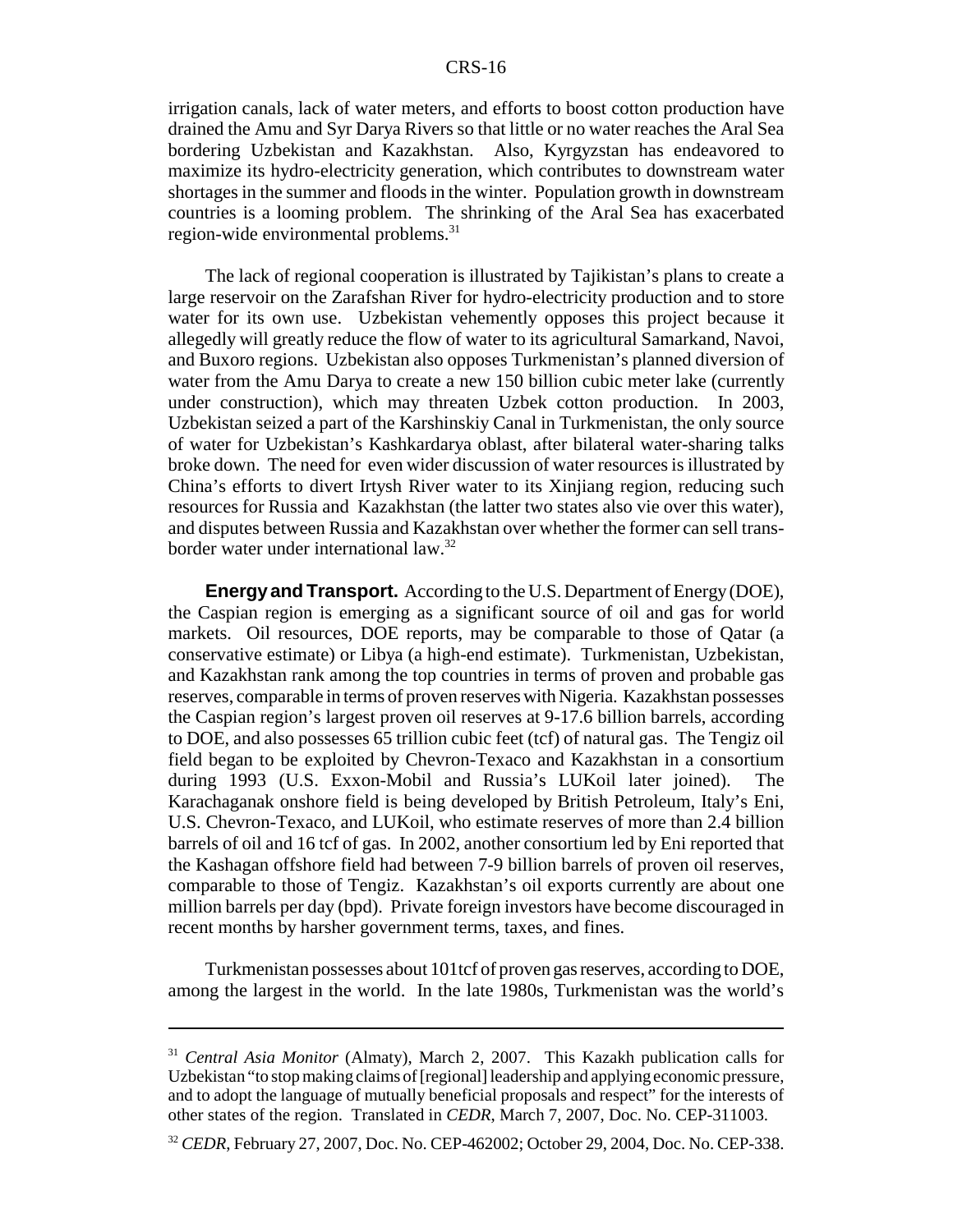fourth largest natural gas producer. Uzbekistan produced about 2.1tcf of gas in 2005, making it among the top ten producers in the world. Currently, most of this gas is used domestically, but some is exported to its neighbors and to Russia. (See also CRS Report RS21190, *Caspian Oil and Gas: Production and Prospects*, by Bernard A. Gelb).

 The land-locked Central Asian region must rely on the uncertain benevolence and stability of its surrounding neighbors to reach outside markets. Regional transport links include the railway from Druzhba in Kazakhstan to Urumchi in China, opened in 1992. A railway link between Iran and Turkmenistan opened in 1996. The "Friendship Bridge" linking Uzbekistan and Afghanistan was closed by Uzbekistan in 1997 as a result of drug and arms trafficking and terrorist threats. It was re-opened in 2002 with U.S. assistance following the ouster of the Taliban. A bridge linking Tajikistan and Afghanistan was opened in 2002 (funded by the Aga Khan) and another is scheduled for completion in August 2007 (U.S.-funded).

The EU-sponsored Transport Corridor Europe-Caucasus-Central Asia (TRACECA) program started in 1993, aimed at the re-creation of the "silk road" linking East and West. The transport routes would bypass Russia and enhance the independence of the Central Asian states. TRACECA has funded the refurbishment of rail lines and roads, and is supporting the building of a rail line from Uzbekistan through Kyrgyzstan to China. Another EU program, INOGATE (Interstate Oil and Gas Transport to Europe), focuses on rehabilitation, modernization, and extension of oil and gas pipelines from the Caspian region to the West. Some in Central Asia have criticized the EU or regional states for tardy implementation.<sup>33</sup>

To a significant degree, Central Asia's energy security is dependent on stability in the South Caucasus and beyond. The Caspian Pipeline Consortium's oil pipeline from Kazakhstan to Russia's Black Sea port of Novorossiisk (see below) is vulnerable to instability in Russia's North Caucasus area. An oil pipeline was constructed from Baku through Georgia to Turkey's Mediterranean port of Ceyhan (termed the Baku-Tbilisi-Ceyhan or BTC pipeline; it receives some oil shipped by tanker from Kazakhstan), and an associated gas pipeline from Baku to Turkey face problems of instability in Azerbaijan, Georgia, and Turkey. Whereas terrorists such as Kurdish groups in Turkey are usually able to only temporarily disable pipelines, political and ethnic instability and separatism in the North and South Caucasus may pose greater problems.

The Central Asian states face pressures from Russia's energy firms and government to yield portions of their energy wealth to Russia and to limit ties with Western firms. These efforts include some free-market moves such as building pipelines and obtaining shares in Central Asian consortiums, but Russia's statecontrolled firms and government sometimes pursue negative measures such as trying to block Western investment and Central Asian exports.

Turkmenistan is currently largely dependent on Russian export routes. In 1993, Russia had halted Turkmen gas exports to Western markets through its pipelines,

<sup>33</sup> *CEDR*, March 23, 2004, Doc. No. CEP-384.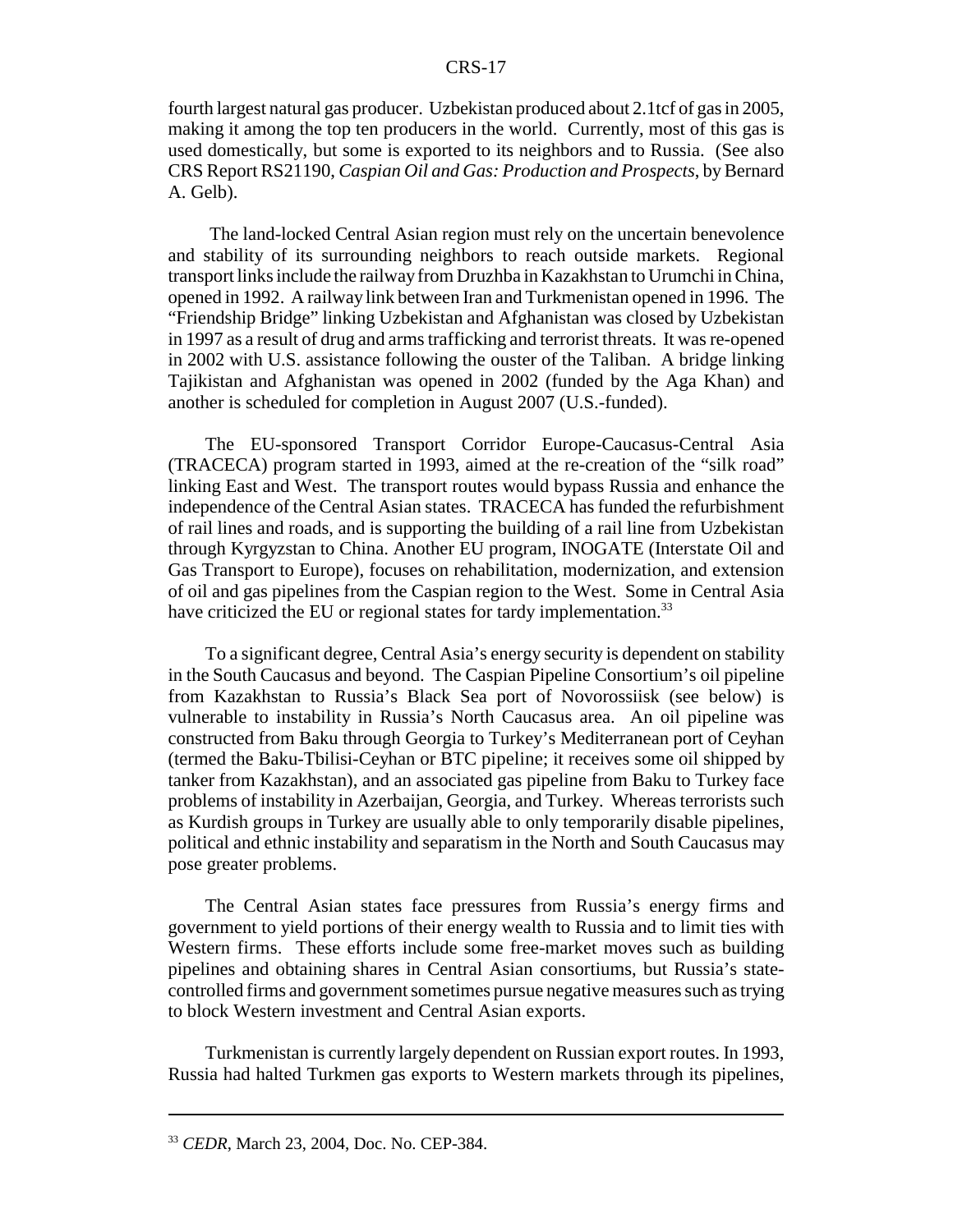diverting Turkmen gas to other Eurasian states that had trouble paying for the gas. In 1997, Russia cut off these shipments because of transit fee arrears and other problems. In 1998 and intermittently thereafter, Turkmenistan has tried to get higher prices for its gas from Russia's natural gas firm Gazprom. Putin's talks in January, 2002 with Niyazov on long-term gas supplies were unproductive because Niyazov balked at the low prices offered. Appearing resigned to getting less than the world market price, Niyazov signed a 25-year accord with Putin in April 2003 on supplying Russia about 200 billion cubic feet of gas in 2004 (about 12% of production), rising up to 2.83 trillion cubic feet (tcf) from 2009 to 2028, perhaps then tying up most if not all of Turkmenistan's future production.

Turkmenistan halted gas shipments to Russia at the end of 2004 in an attempt to get a higher gas price but settled for all-cash rather than partial barter payments. In early 2006, Turkmenistan again requested higher gas prices from Russia, because Russia's state-controlled Gazprom gas firm had raised the price it charged for customers receiving the gas that it had purchased from Turkmenistan. In June 2006, Turkmenistan threatened to cut off gas shipments at the end of July unless Gazprom agreed to a price increase from \$65 per 35.314 thousand cubic feet to \$100 for the rest of 2006. On July 25, Gazprom shut off one major pipeline from Turkmenistan for eight days of "repairs." In early September 2006, Gazprom agreed to pay \$100 per 35.314 thousand cubic feet from 2007 to the end of 2009, and Turkmenistan pledged to supply 1.483 tcf in 2006, 1.765 tcf in 2007-2008, and up to 2.83 tcf from 2009-2028.

Seeking alternatives, Turkmenistan in late 1997 opened a 125-mile gas pipeline from a Turkmen gas field to the Iranian pipeline system for use in northern Iran. Plans for substantial shipments to Iran remain unrealized, however. A 1998 framework agreement and a May 1999 gas supply agreement between Turkey and Turkmenistan envisaged Turkmen gas flows to Turkey when a pipeline either traversing Iran or a trans-Caspian route through Azerbaijan and Georgia were built.<sup>34</sup> In September 1999, Turkmenistan also joined Azerbaijan, Georgia, and Turkey in signing a declaration on a trans-Caspian gas pipeline. Plans for a trans-Caspian gas pipeline, however, were derailed in 2000 by a clash between Turkmenistan and Azerbaijan over how much gas each nation could ship through the Baku-Turkey leg of the prospective gas pipeline, and by Turkmenistan's rejection of proposals from the PSG consortium formed to build the trans-Caspian leg of the pipeline. Turkmenistan's efforts to interest investors in building a gas pipeline through Afghanistan to Pakistan have been unsuccessful because of the Afghan government's uncertain control over its territory and questions about Turkmenistan's stability.

According to some analysts, Kazakhstan's development of multiple oil export routes that no one transit country controls is enhancing its energy independence and security. In the early 1990s, Russia placed strict quotas on oil shipments through its pipelines to pressure Kazakhstan to yield shares in energy projects. Russia's restrictions on Tengiz oil exports to Europe were eased slightly in 1996 after the consortium admitted LUKoil and after Gazprom was admitted to another consortium.

<sup>&</sup>lt;sup>34</sup> The gas pipeline from Tabriz to Ankara began operations in December 2001, but Turkmen gas is not yet being sold to Turkey through this pipeline.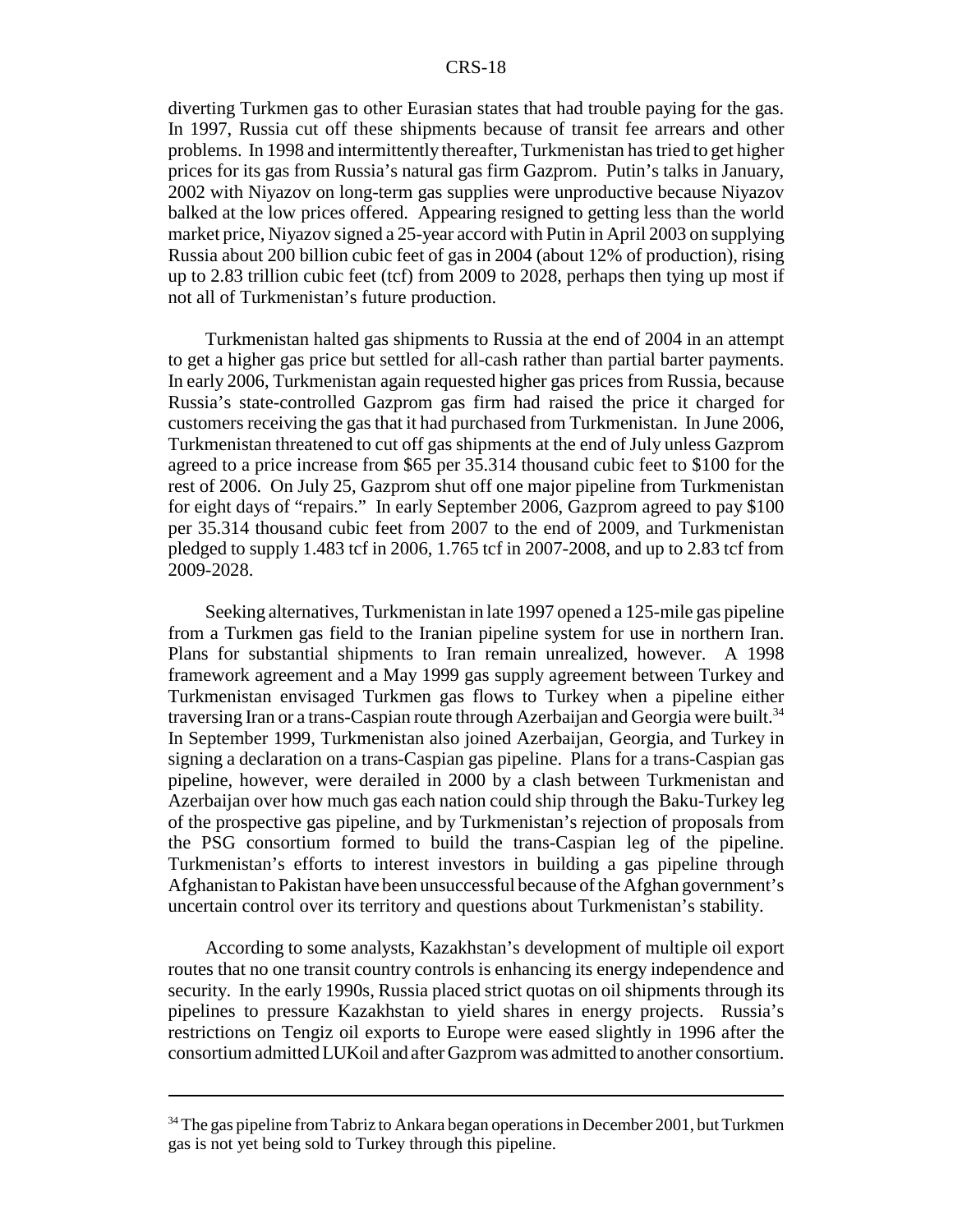Russian shareholders have a controlling interest, 44%, in the Caspian Pipeline Consortium, which in 2001 completed building a 930-mile oil pipeline from Kazakhstan to Russia's Black Sea port of Novorossiisk, the region's first new pipeline capable of carrying 560,000 bpd. The completion of the pipeline provided a major boost to Russia's economic leverage in the Caspian region, since it controls the pipeline route and terminus, although Kazakhstan in theory also gained some sayso as an partner in the Caspian Pipeline Consortium.

Perhaps marking dissatisfaction with Moscow's use of pipeline pressure to extract economic concessions, in December 1997, Kazakh President Nazarbayev, Azerbaijani President Heydar Aliyev, and Georgian President Eduard Shevardnadze agreed to explore building an oil pipeline under the Caspian Sea to link up with the proposed BTC pipeline. In October 1998, these leaders were joined by Uzbek President Karimov and the Turkish president in signing an "Ankara Declaration" endorsing the BTC route with a possible trans-Caspian extension. Turkmenistan later endorsed this route. On November 18, 1999, Kazakhstan, Azerbaijan, Georgia, and Turkey also signed an "Istanbul Protocol" on construction of the BTC pipeline. The pipeline was completed in 2006. The pipeline has a capacity of one million barrels per day but at least initially will operate below capacity. In June 2006, Kazakhstan agreed to barge 150,000-200,000 barrels of oil per day to the BTC pipeline.

In 2003, China and Kazakhstan completed an oil pipeline from Atasu in northwestern Kazakhstan to the Caspian seaport at Aktau, and in late 2005 another oil pipeline was completed linking Atasu to China's Xinjiang region. This is the second major pipeline exiting the Caspian Sea region that does not transit Russian territory (the first is the BTC oil pipeline). This pipeline has an initial capacity of about 200,000 bpd. To assuage Russia that it is not in competition for Asian markets, Kazakhstan has invited Russia to send some oil through the Xinjiang pipeline.

## **Nonproliferation of Weapons of Mass Destruction**

International concerns over the proliferation risks posed by Central Asia's nuclear research and power reactors, uranium mines, milling facilities, and associated personnel have been heightened by increasing Western, Russian, and Central Asian media reports of attempted diversions of nuclear materials to terrorist states or criminal groups. Nuclear fuel cycle facilities are often only minimally secured, and personnel may be poorly paid, creating targets of opportunity. Kazakhstan is reported to possess one-fourth of the world's uranium reserves, and Kazakhstan and Uzbekistan are among the world's top producers of yellow cake (low enriched uranium).<sup>35</sup> Major customers for Kazakhstan's yellow cake have included the United States and Europe. Kazakhstan's Ulba fuel fabrication facility provides nuclear fuel pellets to Russia and other NIS. Kazakhstan had a fast breeder reactor at its Caspian port of Aktau, the world's only nuclear desalinization facility. Decommissioned in

<sup>&</sup>lt;sup>35</sup> After the Soviet breakup, independent Kazakhstan was on paper one of the world's major nuclear weapons powers, but in reality these weapons were controlled by Russia. On April 21, 1995, the last nuclear warheads were transferred to Russia.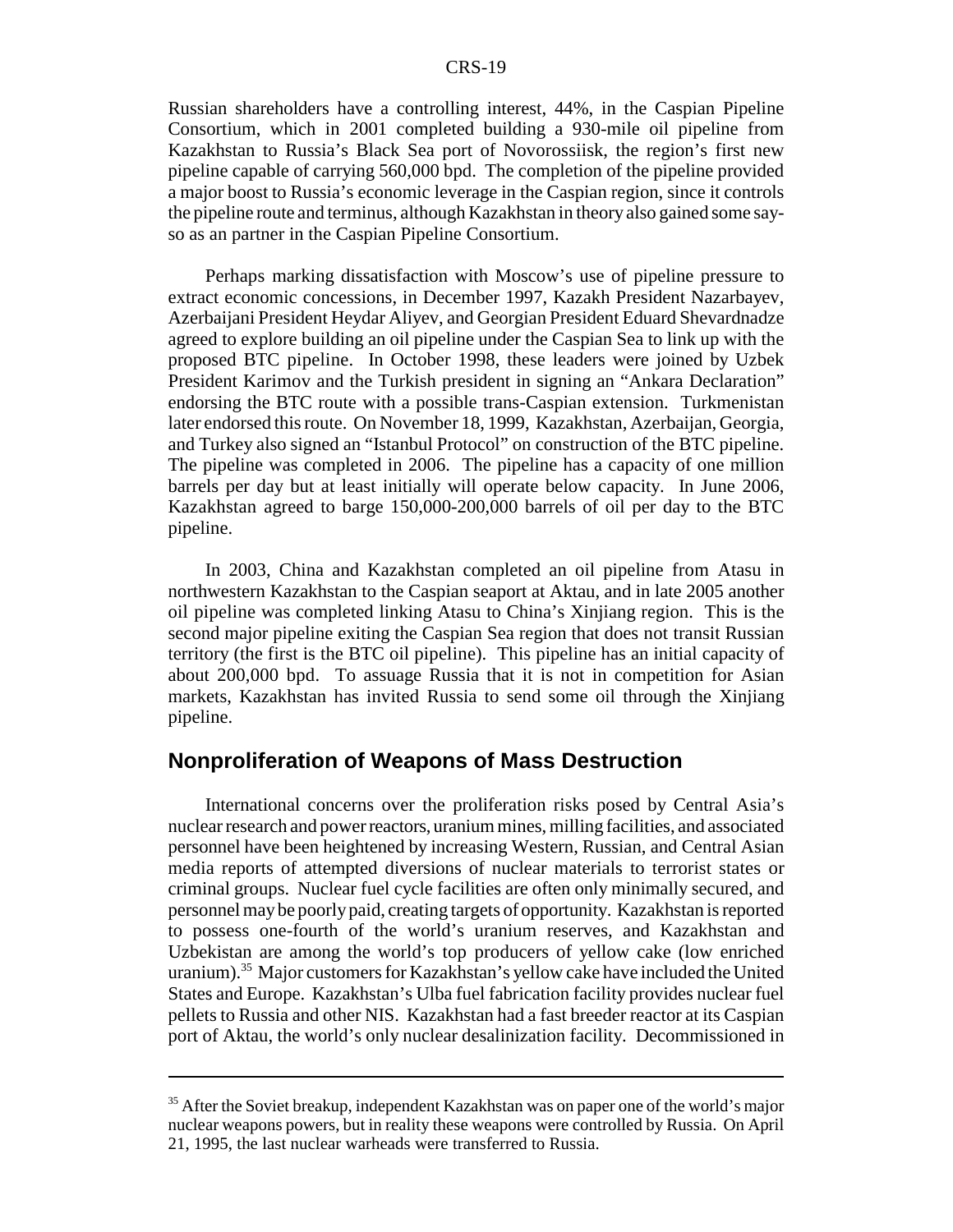April 1999, it has nearly 300 metric tons of enriched uranium and plutonium spent fuel in ill-kept storage pools. Uzbek's Navoi mining and milling facility exports yellow cake through the U.S. firm Nukem. Kyrgyzstan's Kara Balta milling facility ships low-enriched uranium to Ulba and to Russia. Kazakhstan and Uzbekistan also hosted major chemical and biological warfare (CBW) facilities during the Soviet era, raising major concerns about possible proliferation dangers posed by remaining materials and personnel.

## **Illegal Narcotics Production, Use, and Trafficking**

The increasing trafficking and use of illegal narcotics in Central Asia endanger the security, independence, and development of the states by stunting economic and political reforms and exacerbating crime, corruption, and health problems. As a conduit, the region receives increasing attention from criminal groups smuggling narcotics from Afghanistan, Iran, Pakistan, and elsewhere to markets in Russia and Europe. Afghanistan has been the main producer of drugs. The U.N. Office on Drugs and Crime (UNODC) estimates that the percentage of opiates produced in Afghanistan that are trafficked through Central Asia has decreased in 2006, in part because of some crop control efforts in areas of northern Afghanistan bordering Central Asia.36 However, production elsewhere in Afghanistan increased in 2006. Most of the Central Asian states reported more heroin seizures in 2006 than in 2005, perhaps indicative of improved border guard and police interdiction.<sup>37</sup> Most of the opiates still grown in northern Afghanistan end up in Tajikistan, a short distance away, and then are transported elsewhere.

Organized crime groups based in producer countries have been able to expand their influence in Central Asia because of poorly patrolled borders, lack of cooperation among the states, lawlessness, and corruption among officials, police, and border guards. Also, problems with traditional export routes for Asian drugs have encouraged the use of Central Asia as a transhipment route. Nigerian organized crime groups reportedly tranship some Pakistani heroin through Central Asia to Russian markets, and sell some in Central Asia. Even Latin American crime groups have reportedly smuggled drugs into Central Asia destined for Russia, such as cocaine from Brazil. These and other international organized crime groups are integrating Central Asian crime groups into their operations.<sup>38</sup> Organized crime groups also have worked closely with Islamic terrorist groups such as the Taliban and

<sup>&</sup>lt;sup>36</sup> UNODC has estimated that about 21% of Afghan-produced morphine and heroin transited Central Asia in 2006. *Afghanistan Opium Survey 2006*, October 2006. See also UNODC. *2006 World Drug Report*, Vol. 1, June 2006. UNODC estimated in 2002 that up to 7% of the GDP of the region was derived from drug trafficking and that about 1% (365,000- 432,000) of Central Asia's population was addicted to drugs, with the percentage addicted to opiates being higher than that in Europe. *Illicit Drugs Situation in the Regions Neighboring Afghanistan and the Response of the ODCC*, October 2002, pp. 25.

<sup>37</sup> UNODC. Regional Office for Central Asia. *Milestones*, February 2007, pp. 10-11.

<sup>38</sup> Irina Adinayeva, "International Drug Trafficking and Central Asia," in *Building a Common Future*, ed. by P. Stobdan, New Delhi, 1999; Justine Walker, "Beyond Terrorism: the Real Impact of Afghan Drugs Trafficking on Northern Neighbors," *Drugs and Alcohol Today*, November 2005. pp. 39-41.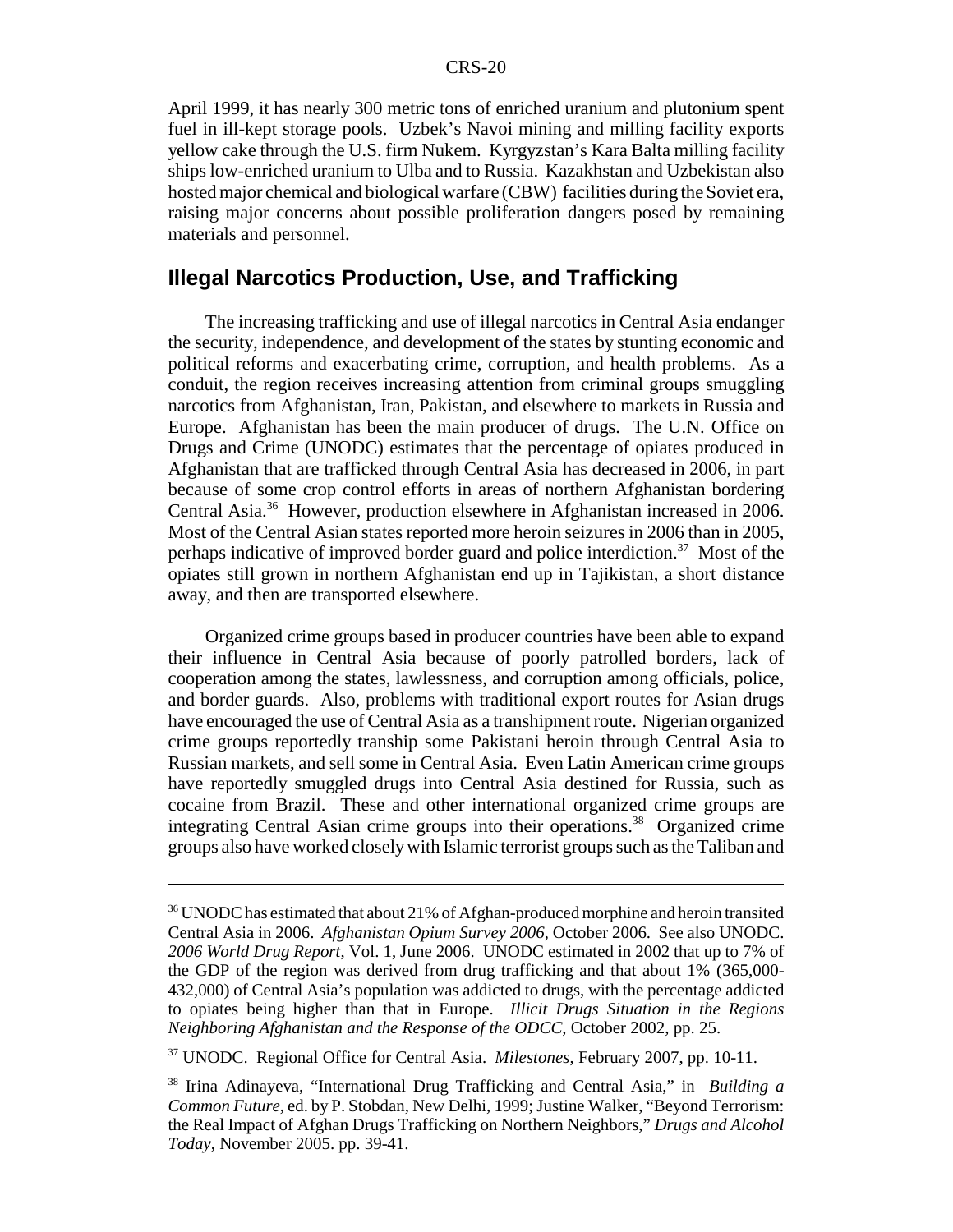the IMU in drug trafficking and dealing. According to some observers, the IMU has been a major smuggler of heroin through Central Asia, although U.S.-led coalition operations in Afghanistan in late 2001 at least temporarily disrupted their trafficking.<sup>39</sup> Some Tajik border troops along the Tajik-Afghan border allegedly gain revenues from bribes from drug smugglers from Afghanistan. In Kazakhstan, some police and security personnel reportedly vie to offer their services to drug traffickers.40

Counter-narcotics agencies in the Central Asian states are hampered by inadequate budgets, personnel training, and equipment, but most have registered ever greater drug seizures. According to the State Department, the Kazakh government's "DEA-like" Committee on Combating and Controlling Narcotics within the Ministry of the Interior, established in 2004, contributed to "considerable progress" by Kazakhstan in counter-narcotics efforts, including drug seizures and tightening drug trafficking penalties. Kazakh security agents reportedly discovered two new drug trafficking routes from Afghanistan through Kazakhstan to end-users in Australia and Japan. Nonetheless, Kazakhstan remains an "important transit country, especially for drugs coming out of Afghanistan." In Kyrgyzstan, a Drug Control Agency formed in 2004 was "fighting a losing battle against drug trafficking," although there were some signs in 2005 that "perhaps the tide [was] beginning to turn" in combating drugs. According to the State Department, "the city of Osh, in particular, is ... a primary transfer point for narcotics into Uzbekistan and Kazakhstan and on to markets in Russia, Western Europe, and to a minor extent, the United States." Tajikistan claimed to seize more illicit drugs in 2006 than the previous year, but the amounts smuggled also had increased.<sup>41</sup>

Turkmenistan is centrally located for smuggling opiates from Afghanistan and Iran northward and westward, but its somewhat successful efforts to control smuggling may have persuaded some smugglers to use the Tajik route instead. However, large-scale smugglers may use bribes and links to Turkmen officials to facilitate trafficking through Turkmenistan. Heroin use is widespread in smoked form, increasing the need for anti-drug education and drug treatment. In Uzbekistan, the National Center for Drug Control attempts to coordinate anti-drug efforts carried out by the police, security, and customs agencies, with mixed results. According to

40 Martha Olcott, *Kazakhstan*, Washington, DC: Carnegie Endowment, 2002, pp. 219-220.

<sup>39</sup> U.S. House of Representatives. Committee on the Judiciary. Subcommittee on Crime. *Testimony of Ralf Mutschke, Assistant Director, Subdirectorate for Crimes Against Persons and Property, Interpol*, December 13, 2000; Ahmed Rashid, *Jihad: The Rise of Militant Islam in Central Asia*. New Haven and London: Yale University Press, 2002, p. 229; Svante Cornell and Niklas Swanström, "The Eurasian Drug Trade: A Challenge to Regional Security," *Problems of Post-Communism*, July/August 2006, pp. 10-27. According to analyst Jacob Townsend, the IMU is mostly involved in drug dealing, and organized crime groups are involved in trafficking. "The Logistics of Opiate Trafficking in Tajikistan, Kyrgyzstan, and Kazakhstan," *China and Eurasia Forum Quarterly*, Volume 4, No. 1, 2006, pp. 69-91.

<sup>41</sup> U.S. State Department. Bureau for International Narcotics and Law Enforcement Affairs *International Narcotics Control Strategy Report — 2005*, March 2006; *CEDR*, December 4, 2005, Doc. No. CEP-27056; December 20, 2006, Doc. No. CEP-950171.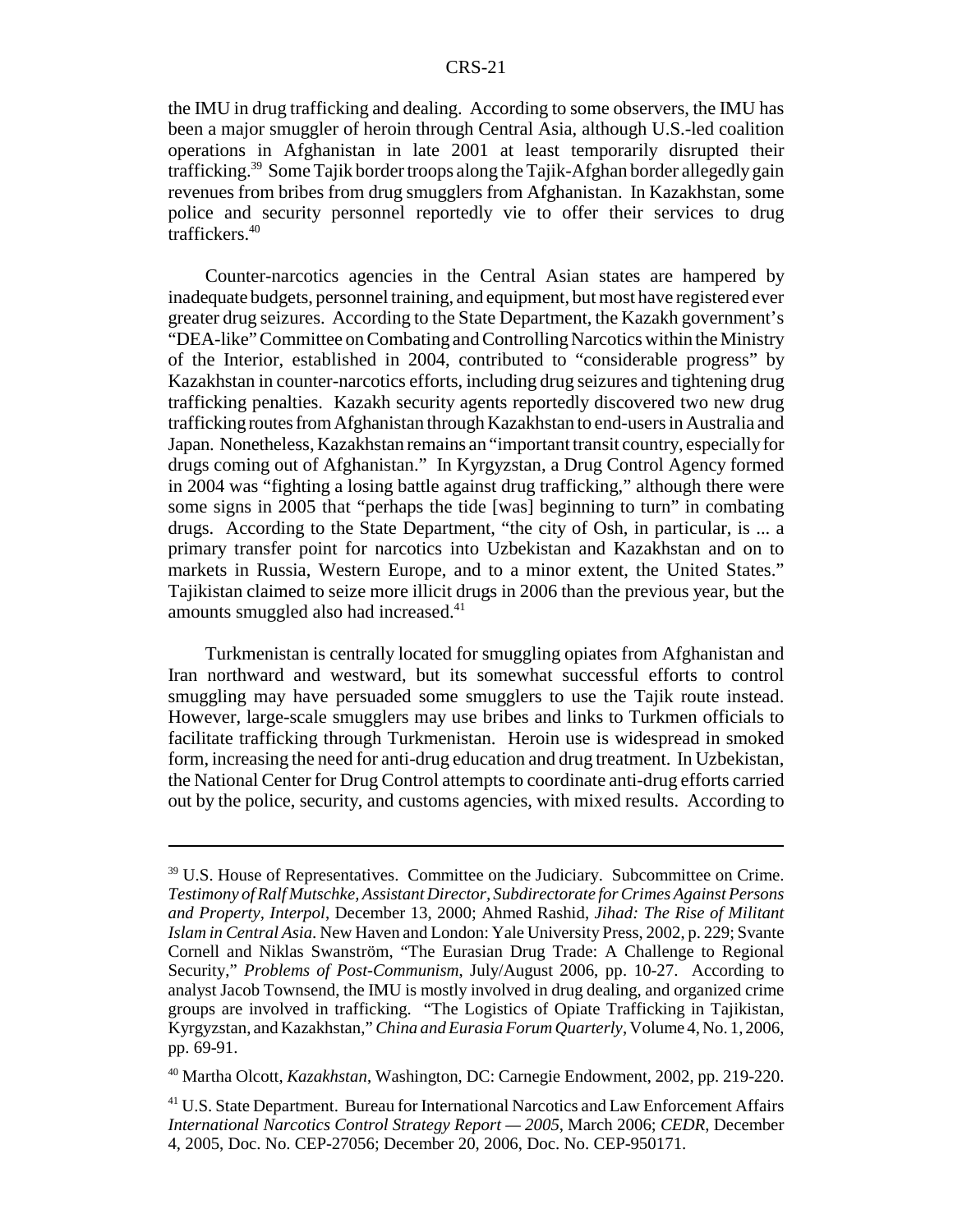the State Department, drug smuggling into Uzbekistan involves families or small groups rather than national rings.<sup>4</sup>

## **Implications for U.S. Interests**

Since the terrorist attacks on the United States on September 11, 2001, the Administration has stated that U.S. policy toward Central Asia focuses on three interrelated activities: the promotion of security, domestic reforms, and energy development.<sup>43</sup> The September 11, 2001, attacks led the Administration to realize that "it was critical to the national interests of the United States that we greatly enhance our relations with the five Central Asian countries" to prevent them from becoming harbors for terrorism, according to former Deputy Assistant Secretary of State B. Lynn Pascoe in testimony in June 2002. According to this thinking, the instability that is characteristic of "failed states" — where central institutions of governance and security are unable to function throughout a state's territory — can make these states attractive to terrorist groups as bases to threaten U.S. interests.

Although then-U.S. Caspian emissary Elizabeth Jones (she later became Assistant Secretary of State) in April 2001 carefully elucidated that the United States would not intervene militarily to halt incursions by Islamic terrorists into Central Asia, this stance was effectively reversed after September 11, 2001. U.S.-led counter-terrorism efforts were undertaken in Afghanistan, including against terrorists harbored in Afghanistan who aimed to overthrow Central Asian governments and who were assisting the Taliban in fighting against the coalition. Added security training and equipment were provided to the Central Asian states, supplemented by more aid to promote democratization, human rights, and economic reforms, because the latter aid addressed "root causes of terrorism," according to Jones in testimony in December 2001. She averred that "we rely on [Central Asian] governments for the security and well-being of our troops, and for vital intelligence," and that the United States "will not abandon Central Asia" after peace is achieved in Afghanistan.

In October 2003, then-Assistant Secretary Jones in testimony stressed that "our big strategic interests [in Central Asia] are not temporary" and that the United States and its international partners have no alternative but to "be a force for change in the region." Then-Defense Secretary Donald Rumsfeld similarly stressed in February 2004 that "it is Caspian security ... that is important for [the United States] and it is important to the world that security be assured in that area."

The 2004 *Final Report* of the National Commission on Terrorist Attacks Upon the United States (The 9/11 Commission) and the President's 2003 *National Strategy for Combating Terrorism* call for the United States to work with Central Asian and

<sup>42</sup> *International Narcotics Control Strategy Report — 2005*. See also CRS Report RL32686, *Afghanistan: Narcotics and U.S. Policy*, by Christopher M. Blanchard.

<sup>&</sup>lt;sup>43</sup> U.S. House of Representatives. Committee on International Relations. Subcommittee on the Middle East and Central Asia. Hearing: U.S. Policy in Central Asia. *Testimony by Richard A. Boucher, Assistant Secretary of State for South and Central Asian Affairs*, April 26, 2006.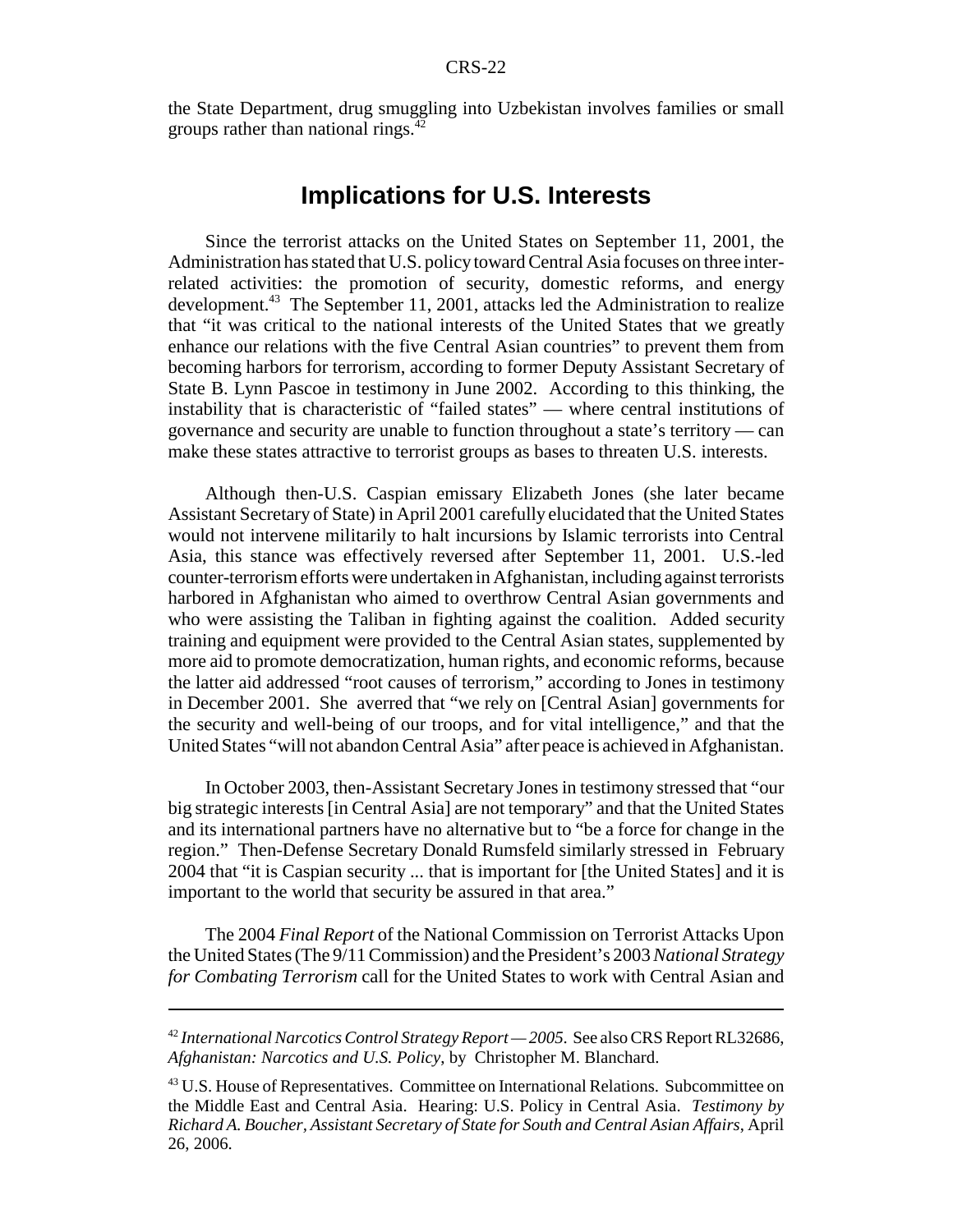other countries to deny sponsorship, support, and sanctuary to terrorists. The *Report* and *Strategy* also call for assisting the states to democratize, respect human rights, and develop free markets to reduce underlying vulnerabilities that terrorists seek to exploit.<sup>44</sup>

Stressing the ramifications of terrorism in Central Asia to U.S. strategic interests, then-Director of National Intelligence John Negroponte testified to Congress in January 2007 that the "repression, leadership stasis, and corruption that tend to characterize [Central Asian] regimes provide fertile soil for the development of radical Islamic sentiment and movements, and raise questions about the Central Asian states' reliability as energy and counter-terrorism partners.... In the worst, but not implausible case, central authority in one or more of these states could evaporate ... opening the door to a dramatic expansion of terrorist and criminal activity along the lines of a failed state."45

**Reactions to U.S.-Led Coalition Actions in Iraq.** U.S. ties to the Central Asian states appeared generally sound in the immediate wake of U.S.-led coalition operations in Iraq in March-April 2003 to eliminate state-sponsored terrorism and weapons of mass destruction. Initial responses in the region ranged from support by Uzbekistan to some expressions of concern by Kyrgyzstan and Turkmenistan. U.S. and Iraqi government efforts to contain the escalation of sectarian and insurgent violence in Iraq, however, have been criticized by some Islamic groups and others in Central Asia.<sup>46</sup>

- Uzbekistan was the only Central Asian state to join the "coalition of the willing" that supported upcoming operations in Iraq (Kazakhstan joined later). Uzbek President Islam Karimov on March 6, 2003, stated that the Iraq operation was a continuation of "efforts to break the back of terrorism." On May 8, his National Security Council endorsed sending medical and other humanitarian and rebuilding aid to Iraq, but on August 30, Karimov indicated that plans to send medics to Iraq had been dropped. He has argued for greater U.S. attention to terrorist actions in Afghanistan that threaten stability in Central Asia.
- The Kazakh foreign minister on March 28, 2003, voiced general support for disarming Iraq but not for military action. However, on April 24 Kazakh President Nursultan Nazarbayev stated that Saddam's removal in Iraq enhanced Central Asian and world security. Reportedly after a U.S. appeal, Nazarbayev proposed and the legislature in late May approved sending military personnel to

<sup>44</sup> National Commission on Terrorist Attacks Upon the United States. *Final Report*, July 23, 2004; The White House. *National Strategy for Combating Terrorism*, February 14, 2003.

<sup>45</sup> U.S. Senate. Select Committee on Intelligence. *Testimony by Director of National Intelligence John Negroponte*, January 11, 2007.

<sup>46</sup> *CEDR*, January 1, 2007, Doc. No. CEP-950051; January 6, 2007, Doc. No. CEP-950089; December 29, 2006, Doc. No CEP-950214.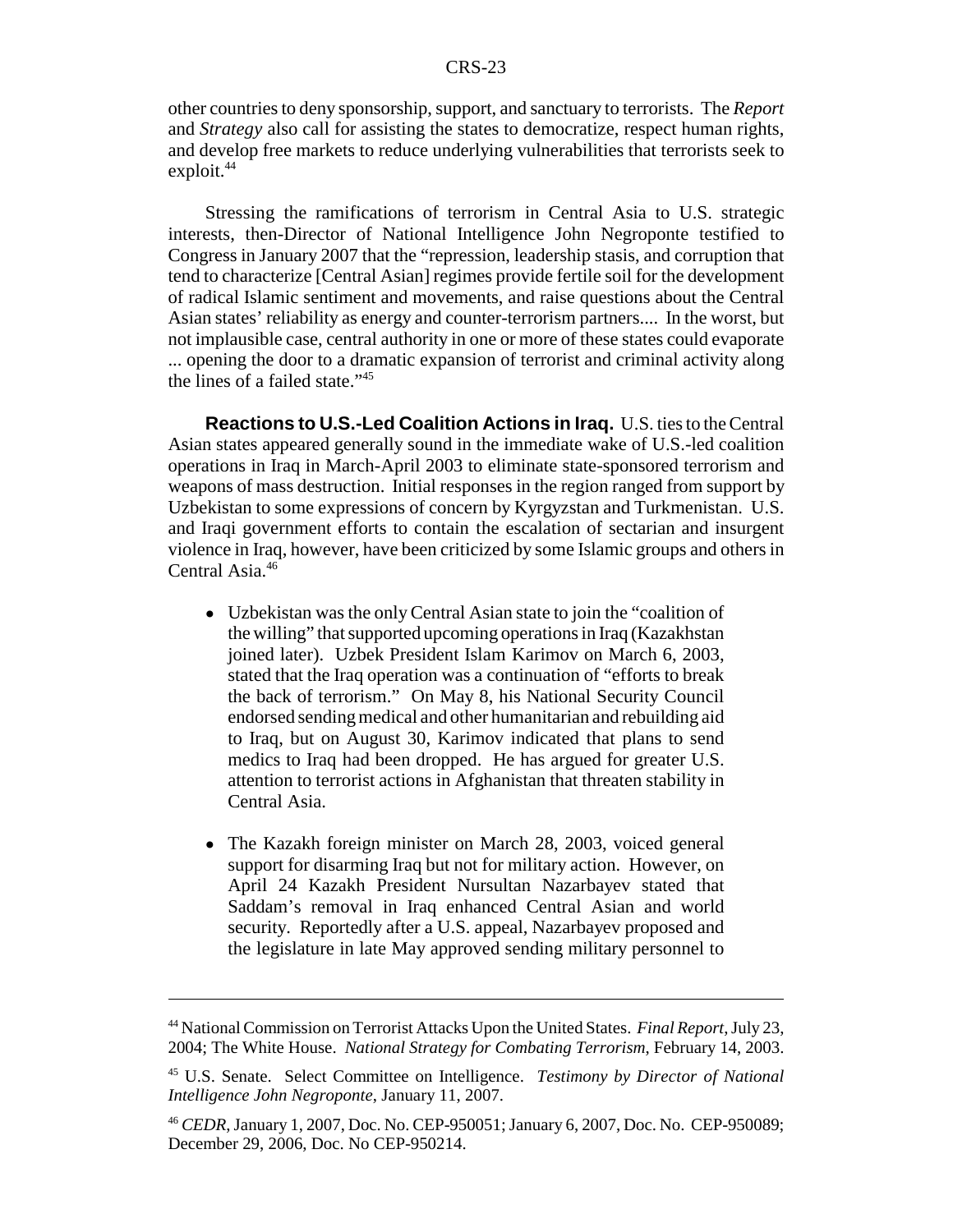Iraq. Twenty-seven Kazakh combat engineers arrived in Iraq in late August 2003 and have served with Polish and Ukrainian units.

- Tajik President Emomaliy Rakhmanov reportedly on March 13, 2003, refused Russia's request to denounce coalition actions in Iraq. Tajik political analyst Suhrob Sharipov stated on April 3 that Tajikistan was neutral regarding U.S.-led coalition actions in Iraq because Tajikistan had benefitted from U.S. aid to rebuild the country and from the improved security climate following U.S.-led actions against terrorism in Afghanistan.
- The Kyrgyz foreign minister on March 20, 2003, expressed "deep" regret" that diplomacy had failed to resolve the Iraq dispute, raised concerns that an Iraq conflict could destabilize Central Asia, and proclaimed that the Ganci airbase could not be used for Iraq operations. During a June 2003 U.S. visit, however, he reportedly told Vice President Cheney that Kyrgyzstan was ready to send peacekeepers to Iraq (and Afghanistan). The Kyrgyz defense minister in April 2004 announced that Kyrgyzstan would not send troops to Iraq, because of the increased violence there.
- Turkmenistan's late President Saparmurad Niyazov on March 12, 2003, stated that he was against military action in Iraq and, on April 11, called for the U.N. to head up the creation of a democratic Iraq and for aid for ethnic Turkmen in Iraq displaced by the fighting.

**Designations of Terrorist Organizations.** The U.S. government has moved to classify various groups in the region as terrorist organizations, making them subject to various sanctions. In September 2000, the State Department designated the IMU, led by Yuldash, as a Foreign Terrorist Organization, stating that the IMU resorts to terrorism, actively threatens U.S. interests, and attacks American citizens. The "main goal of the IMU is to topple the current government in Uzbekistan," it warned, linking the IMU to bombings and attacks on Uzbekistan in 1999-2000. The IMU is being aided by Afghanistan's Taliban and by terrorist bin Laden, according to the State Department, and it stressed that the "United States supports the right of Uzbekistan to defend its sovereignty and territorial integrity from the violent actions of the IMU." At the same time, the United States has stressed that efforts to combat terrorism cannot include widespread human rights violations. The designation made it illegal for U.S. entities to provide funds or resources to the IMU; made it possible to deport IMU representatives from, or to forbid their admission to, the United States; and permitted the seizure of its U.S. assets. It also permitted the United States to increase intelligence sharing and other security assistance to Uzbekistan.

On September 20, 2001, President Bush in his address to a Joint Session of Congress stressed that the IMU was linked to Al Qaeda and demanded that the Taliban hand over all such terrorists, or they would be targeted by U.S.-led military forces. According to most observers, the President was stressing that Uzbekistan should actively support the United States in the Afghan operation.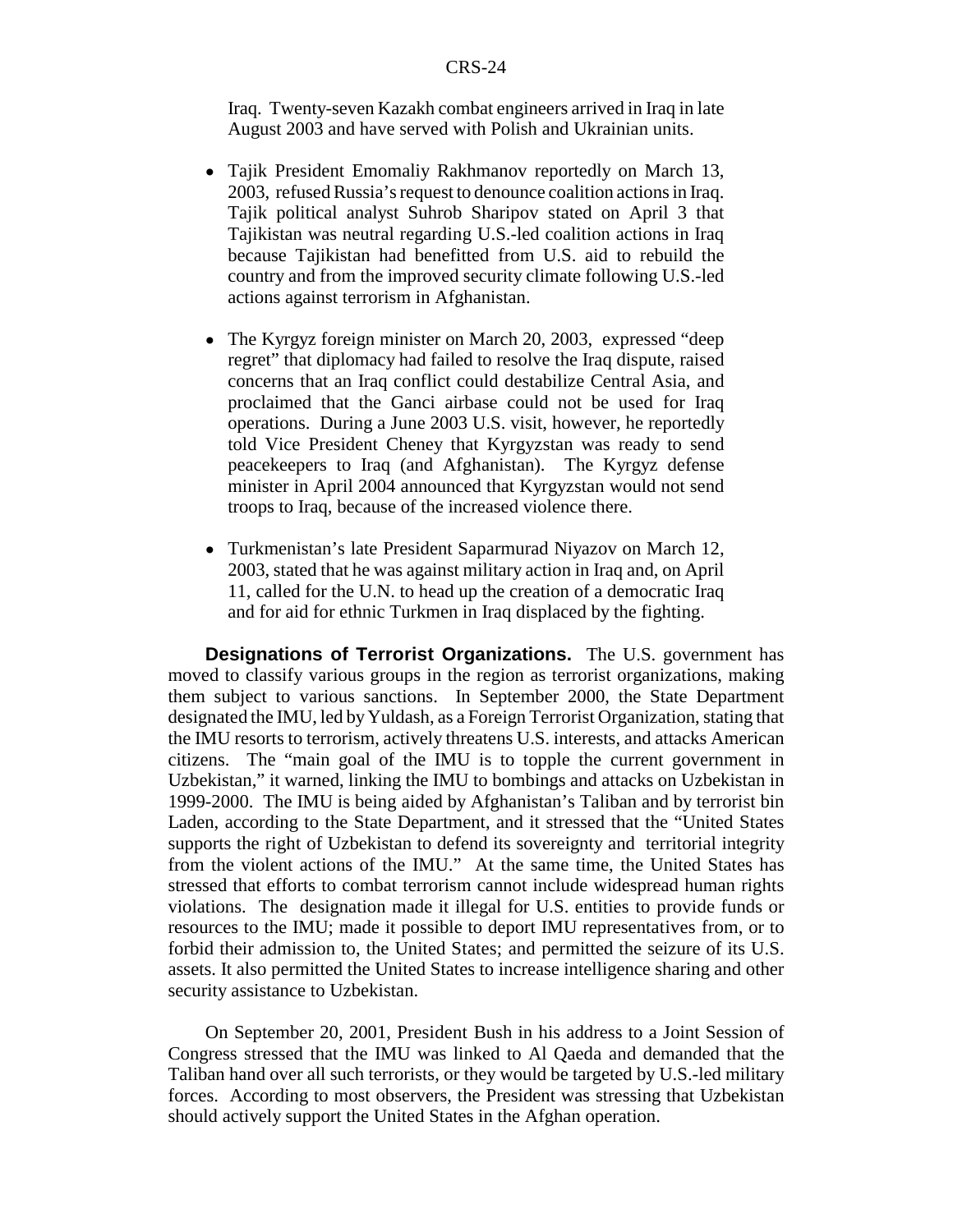Among other terrorist groups, CIA Director Porter Goss testified to the Senate Armed Services Committee on March 17, 2005, that the IJG "has become a more virulent threat to U.S. interests and local governments." On May 25, 2005, the State Department designated IJG as a global terrorist group, and on June 1, 2005, the U.N. Security Council added IJG to its terrorism list.

In August 2002, the United States announced that it was freezing any U.S. assets of the East Turkestan Islamic Movement (ETIM), a Uighur group operating in Central Asia, since the group had committed numerous terrorist acts in China and elsewhere and posed a threat to Americans and U.S. interests. In September 2002, the United States, China, and other nations asked the U.N. to add ETIM to its terrorism list. China reported that its military exercises with Kyrgyzstan in November 2002 were aimed at helping Kyrgyzstan to eliminate the group.

On the other hand, the United States has not yet classified Hizb ut-Tahrir (HT) as a terrorist group. According to the State Department's *Patterns of Global Terrorism 2001*, "despite [Eurasian] regional governments' claims, the United States has not found clear links between Hizb ut-Tahrir and terrorist activities."<sup>47</sup> Reflecting this view, U.S. officials have criticized Central Asian governments for imprisoning HT members who are not proven to be actively engaged in terrorist activities, and for imprisoning other political and religious dissidents under false accusations that they are HT members. According to a November 2002 State Department factsheet, HT has not advocated the violent overthrow of Central Asian governments, so the United States has not designated it a Foreign Terrorist Organization.

The State Department is monitoring HT because it has "clearly incite[d] violence" since September 11, 2001, such as praising Palestinian suicide attacks against Israel, denouncing the basing of U.S.-led coalition forces in Central Asia, and calling for jihad against the United States and the United Kingdom. Nonetheless, the State Department has urged the Central Asian governments to "prosecute their citizens for illegal acts, not for their beliefs." Reflecting concerns about violence by HT, however, German authorities in January 2003 outlawed HT activities in Germany, declaring that it was a terrorist organization that advocates violence against Israel and Jews. After the start of coalition operations in Iraq in mid-March 2003, HT leaflets in Kyrgyzstan allegedly called for Muslims to fight against U.S. "infidels."<sup>48</sup>

## **U.S. Security Assistance**

Besides humanitarian and reform aid, the Administration bolstered its U.S. security assistance to Central Asia after September 11, 2001. Such aid amounted to \$994 million in cumulative budgeted funds through FY2005, of which the largest quantity went to Kazakhstan for Comprehensive Threat Reduction (CTR) programs

<sup>47</sup> U.S. Department of State. *Patterns of Global Terrorism 2001*, May 2002. According to Rashid, the U.S. government debated the status of HT in 2000 but declined to classify it as a terrorist group. *Jihad*, pp. 132-135.

<sup>48</sup> *Washington Post*, December 27, 2004, p. A4.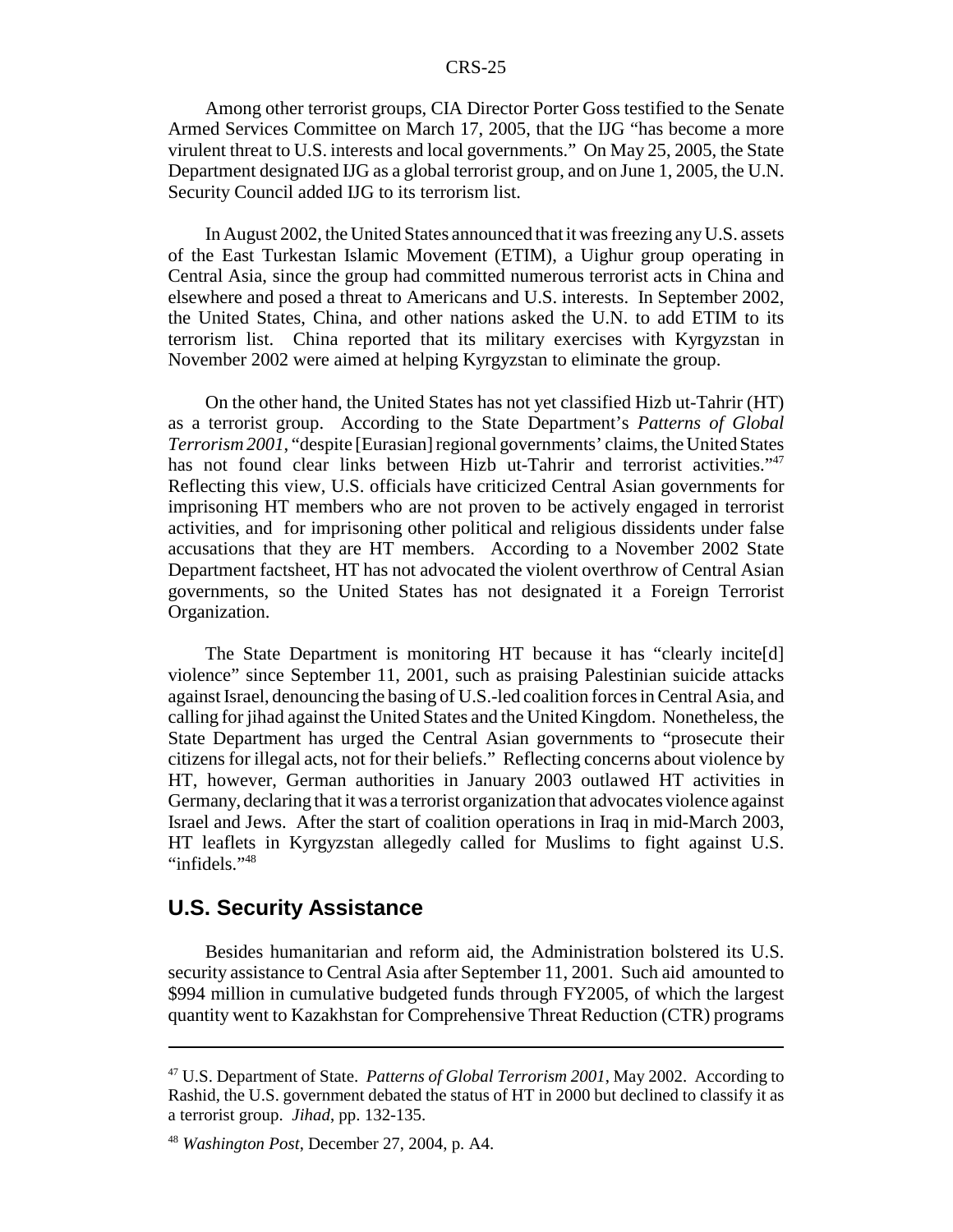(see Tables 1 and 2, below). U.S. security assistance to the region has declined somewhat in absolute terms after FY2002, but in percentage terms has become an increasingly prominent aid sector. Budgeted security and law enforcement aid to Central Asia was \$187.6 million in FY2002 (all programs and agencies), which was 32% of all aid to the region. Budgeted security and law enforcement assistance declined to \$111.2 million in FY2006 (all programs and agencies), but the percentage increased to 46% of all aid to the region.

U.S. foreign operations assistance (Function 150 aid, which excludes Defense and Energy Department and food aid) requested for FY2008 for security assistance programs increased for Tajikistan and Uzbekistan, and decreased for the other three regional states. The total security assistance requested for the region was \$35 million, which represented 32% of all Function 150 assistance for Central Asia. The largest increased request was for Tajikistan, from \$6.853 million in FY2006 to a requested \$14.94 million in FY2008. A large part of the boosted aid was requested for training and equipment for border guards to enhance their counter-terrorism and counter-proliferation capabilities.

**Nonproliferation.** After the breakup of the Soviet Union, U.S. fears of nuclear proliferation were focused on nuclear-armed Kazakhstan, and it has received the bulk of regional CTR and Department of Energy (DOE) aid for de-nuclearization, enhancing the "chain of custody," and demilitarization. Some CTR and DOE aid also has gone to Uzbekistan. Prominent activities in Uzbekistan include the transfer of eleven kilograms of enriched uranium fuel, including highly enriched uranium, to Russia in September 2004 with U.S. assistance. Material physical protection aid provided to Kazakhstan's Ulba Metallurgical Plant includes alarms, computers for inventory control, and hardening of doors.<sup>49</sup> Aid was provided to help decommission and secure Kazakhstan's Aktau reactor.

Agreements were signed at the November 1997 meeting of the U.S.-Kazakh Joint Commission to study how to safely and securely store over 300 metric tons of highly-enriched uranium and plutonium spent fuel from the Aktau reactor, some of which had become inundated by the rising Caspian Sea and was highly vulnerable to theft. Enhanced aid for export controls and customs and border security for Kazakhstan following reports of conventional arms smuggling, including a 1999 attempted shipment of Soviet-era Migs to North Korea.<sup>50</sup> Kazakhstan has received CTR funds for dismantling equipment and for environmental monitoring at several Soviet-era chemical and biological warfare (CBW) facilities.

At the U.S.-Uzbek Joint Commission meeting in May 1999, the two sides signed a CTR Implementation Agreement on securing, dismantling, and decontaminating the Soviet-era Nukus chemical research facility. Other aid helped

 $49$  Previous U.S. assistance has included removing about 600 kilograms of highly enriched uranium from an inadequately safeguarded warehouse in Kazakhstan, and shipping it to the United States (the operation was codenamed "Project Sapphire"). In 1995, the U.S. Defense Department assisted Kazakhstan in sealing tunnels at the Semipalitinsk former nuclear test site, to secure nuclear wastes.

<sup>50</sup> *CEDR,* February 17, 2001, Doc. No. CEP-120.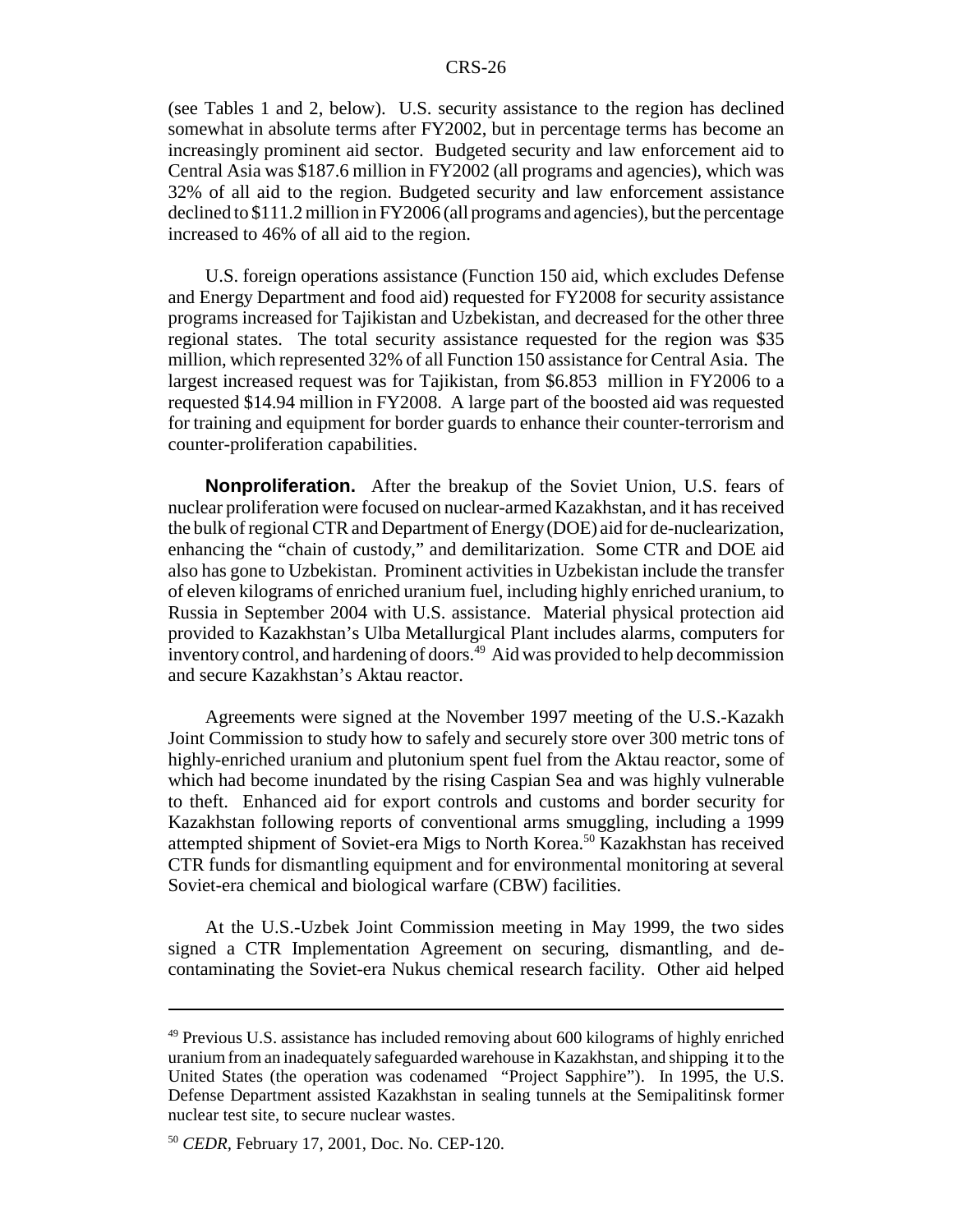keep Uzbek weapons scientists employed in peaceful research. On June 5, 2001, then-Secretary of State Powell signed his first international agreement, extending new CTR assistance to Uzbekistan. The United States assisted in cleaning up a Soviet-era CBW testing site and dump on an island in the Aral Sea belonging to Kazakhstan and Uzbekistan, where Western media in June 1999 had reported the alarming discovery of live anthrax spores.<sup>51</sup>

The National Defense Authorization Act for FY2003 (P.L. 107-314, Sec. 1306) provided for the president to waive prohibitions on CTR aid (as contained in Sec. 1203 of P.L. 103-160) to a state of the former Soviet Union if he certified that the waiver was necessary for national security and submitted a report outlining why the waiver was necessary and how he planned to promote future compliance with the restrictions on CTR aid.52 Although Russian arms control compliance appeared to be the main reason for the restrictions, on December 30, 2003 (for FY2004), and on December 14, 2004 (for FY2005), the President explained that Uzbekistan's human rights problems necessitated a waiver. The waiver authority under this act, exercisable each fiscal year, expired at the end of FY2005, but the National Defense Authorization Act for FY2006 (P.L. 109-163; Sec. 1303) amended the language to eliminate an expiration date for the exercise of yearly waivers. In the  $110<sup>th</sup> Congress$ , Senator Sam Nunn introduced S. 198 on September 8, 2007, to amend P.L.103-160 to eliminate the restrictions on CTR aid, including respect for human rights. Although waivers can be and are exercised when the conditions are not met, he stated, the lengthy process of making determinations and exercising waivers threatens the primary U.S. national security goal of combating WMD.<sup>53</sup>

**Counter-Narcotics Aid.** According to the State Department and U.S. Drug Enforcement Agency (DEA), drugs produced in or transiting Central Asia have not yet reached the United States in major quantities. However, there is rising U.S. concern, since Latin American and other international organized groups have become involved in the Central Asian drug trade, and European governments have begun to focus on combating drug trafficking through this new route. U.S. policy also emphasizes the threat of rising terrorism, crime, corruption, and instability posed by illegal narcotics production, use, and trafficking in Central Asia. The FBI, DEA, and Customs have given training in counter-narcotics to police, customs, and border control personnel in Central Asia as part of the Anti-Crime Training and Technical Assistance Program sponsored by the State Department's Bureau of International

<sup>51</sup> Gulbarshyn Bozheyeva, Yerlan Kunakbayev, and Dastan YeleukeNovember *Former Soviet Biological Weapons Facilities in Kazakhstan,* Center for Non-Proliferation Studies, Monterey Institute of International Studies, June 1999; *CEDR*, November 20, 2002, Doc. No. CEP-139.

<sup>52</sup> The six restrictions in P.L. 103-160 call for CTR recipients to be committed to dismantling WMD if they have so pledged, foregoing excessive military buildups, eschewing re-use in new nuclear weapons of components of destroyed weapons, facilitating verification of weapons destruction, complying with arms control agreements, and observing internationally recognized human rights.

<sup>53</sup> *Congressional Record*, January 8, 2007, pp. S237-S238. Language similar to S. 198 was included in S. 328, Ensuring Implementation of the 9/11 Commission Report Act, introduced on January 17, 2007.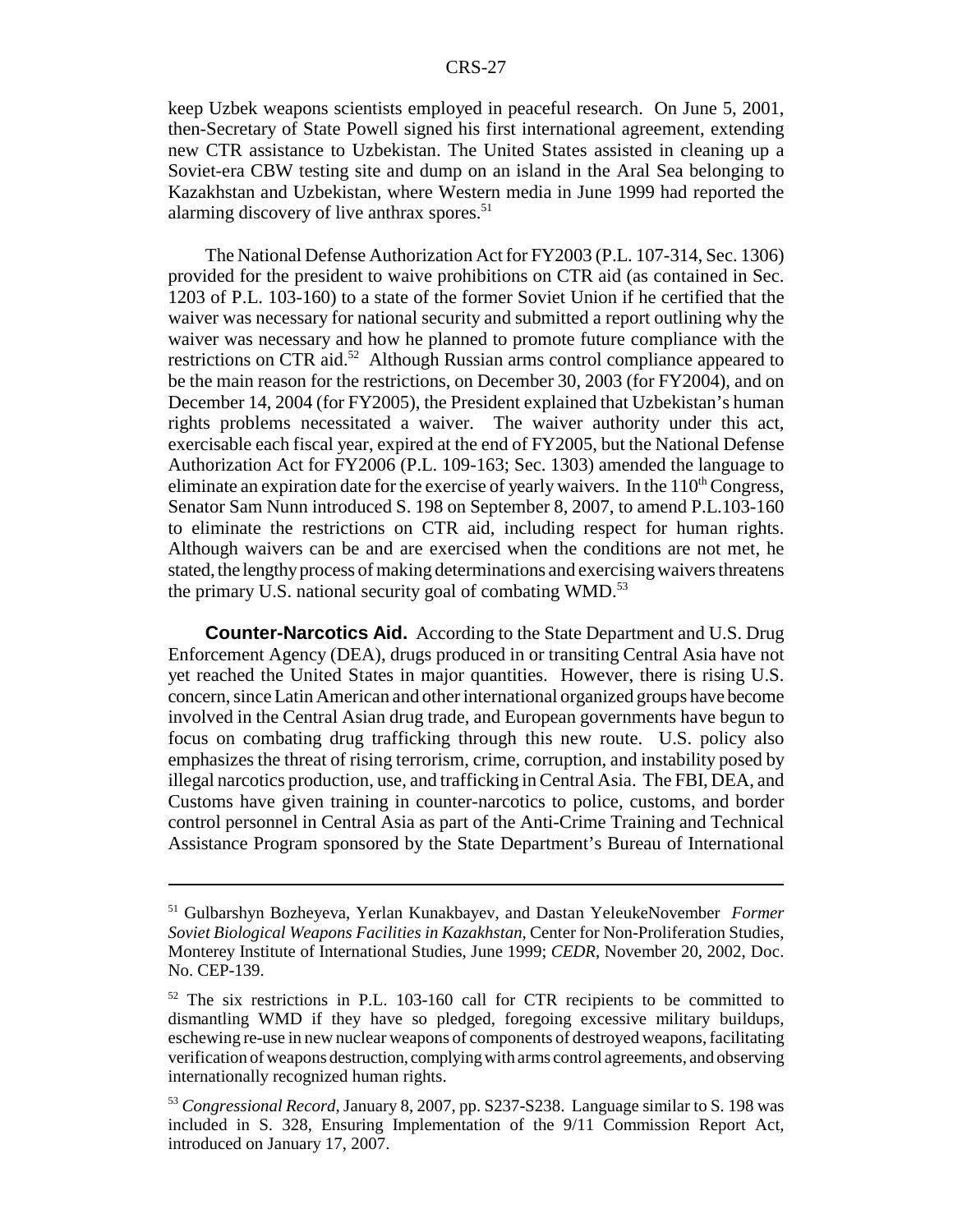Narcotics and Law Enforcement Affairs. Some Central Asian drug officials also have received training at the International Law Enforcement Academy in Budapest and by the U.S. Coast Guard. Other U.S. aid is provided through the U.N. Office on Drugs and Crime (UNODC).<sup>54</sup>

Since the bulk of opiates enter Central Asia from Afghanistan, where they are produced, U.S. assistance for drug control efforts in Afghanistan can have an effect on trafficking in Central Asia. Among programs undertaken in Central Asia, an agreement went into force with Kazakhstan in 2003 to provide counter-narcotics training and equipment for police and border guards. In 2004, the State Department sponsored two British Customs agents who provided training on drug profiling and search techniques to police and border guards. The State Department also provided equipment to the National Forensics Laboratory and the Statistics Committee of the Prosecutor's Office, which targets drug trafficking organizations, and provided training to nearly 700 personnel of the Prosecutor's Office on investigative techniques.

With U.S. assistance, Kyrgyzstan in 2004 set up a Drug Control Agency, and the United States and UNODC have provided guidance for hiring police and staff. In Tajikistan, DEA plans to open an office in Dushanbe in 2007. In Uzbekistan, U.S. assistance was provided under the aegis of a 2001 U.S.-Uzbek Agreement on Narcotics Control and Law Enforcement Assistance. Training was provided to facilitate investigating and prosecuting narcotics trafficking cases. The DEA sponsored a Sensitive Investigative Unit (SIU) that was set up in the Interior Ministry. The SIU conducted several undercover and international operations and contributed to dramatic increases in drug seizures. In FY2004-FY2005, the Defense Department provided some counter-narcotics training and equipment, including two patrol boats delivered to border guards on the Afghan border. A Resident U.S. Legal Advisor helped Uzbekistan draft counter-drug legislation. No U.S. assistance for counter-narcotics was provided to Uzbekistan in FY2006, according to the State Department, but the Administration has requested some drug demand reduction assistance for Uzbekistan for FY2008.

To help counter burgeoning drug trafficking from Afghanistan, the emergency supplemental for FY2005 (P.L. 109-13) provided \$242 million for Central Asia and Afghanistan. The emergency supplemental for FY2006 (P.L. 109-234) provided \$150 million for Central Asia and Afghanistan (of which about \$30 million was recommended for Central Asia).

**Military Cooperation.** The United States and the Central Asian states signed defense cooperation accords prior to September 11, 2001, that provided frameworks for aid and joint staff and working group contacts and facilitated enhanced cooperation after September 11, 2001. According to the 9/11 Commission, such pre-September 11, 2001, ties included Uzbek permission for U.S. clandestine efforts

<sup>54</sup> U.S. State Department. *International Narcotics Control Strategy Report*, March 1, 2007; U.S. Department of State*. U.S. Government Assistance to and Cooperative Activities with Eurasia*, *FY2005 Annual Report*, March 7, 2006.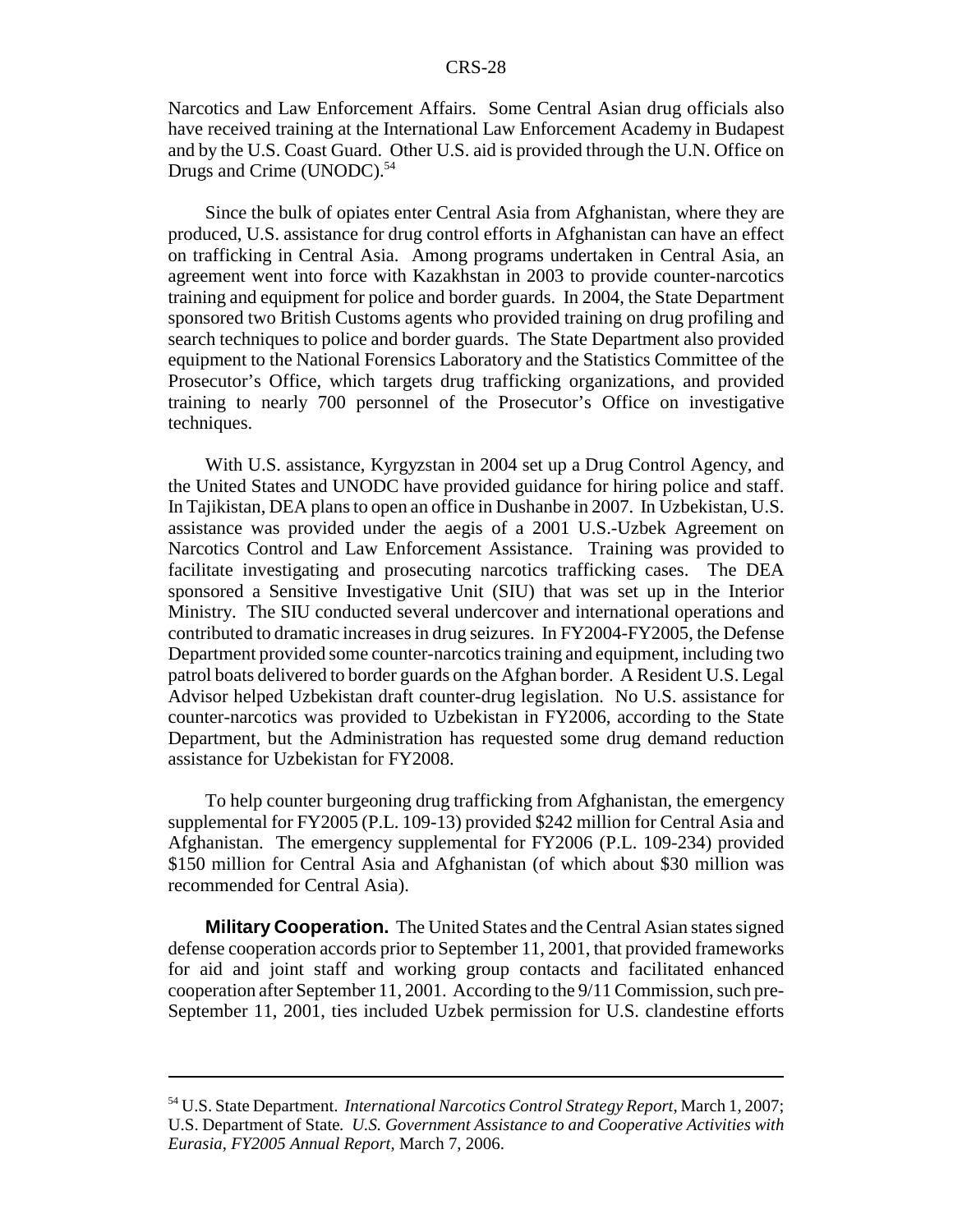against Al Qaeda in Afghanistan.<sup>55</sup> According to Assistant Secretary of Defense Crouch in testimony in June 2002, "our military relationships with each [Central Asian] nation have matured on a scale not imaginable prior to September  $11<sup>th</sup>$ ." Kyrgyzstan, he relates, is a "critical regional partner" in Operation Enduring Freedom (OEF; military actions in Afghanistan), providing basing for combat and combat support units at Manas Airport (at the U.S.-designated Ganci airbase) for U.S. and other coalition forces.

Uzbekistan provided a base for U.S. operations at Karshi-Khanabad and a base for German units at Termez, and a land corridor to Afghanistan for humanitarian aid via the Friendship Bridge at Termez. It also leased to the coalition IL-76 transport airlift for forces and equipment. Kazakhstan provided overflight rights and expedited rail transhipment of supplies. Turkmenistan permitted blanket overflight and refueling privileges for humanitarian flights in support of OEF. Tajikistan permitted use of its international airport in Dushanbe for U.S., British, and French refueling and basing. While the Administration has rejected the idea of permanent military bases in these states, Crouch stated in June 2002 that "for the foreseeable future, U.S. defense and security cooperation in Central Asia must continue to support actions to deter or defeat terrorist threats" and to build effective armed forces under civilian control.

According to a late November 2002 State Department fact sheet, the United States does not intend to establish permanent military bases in Central Asia but does seek long-term security ties and access to military facilities in the region for the foreseeable future to deter or defeat terrorist threats. The fact sheet also emphasizes that the U.S. military presence in the region likely will remain as long as operations continue in Afghanistan. In mid-2004, tents at the Ganci airbase reportedly were being replaced with metal buildings. U.S. officers allegedly denied that the buildings were permanent but averred that there was no end yet in sight for operations in Afghanistan.

The Overseas Basing Commission (OBC), in its May 2005 Report, concurred with the Administration that existing bases in Kyrgyzstan and Uzbekistan had been useful for supporting OEF. The OBC considered that there could be some possible merit in establishing cooperative security locations in the region but urged Congress to seek further inter-agency vetting of "what constitutes vital U.S. interests in the area that would require [a] long-term U.S. presence."56

Prior to September 11, 2001, the United States fostered military-to-military cooperation through NATO's PFP, which all the Central Asian states except Tajikistan had joined by mid-1994. With encouragement from the U.S. Central Command (USCENTCOM), Tajikistan indicated in mid-2001 that it would join PFP, and it signed accords on admission in February 2002. At the signing, a NATO press release hailed Tajikistan's support to the coalition as "of key importance" to

<sup>55</sup> National Commission on Terrorist Attacks Upon the United States (The 9/11 Commission). *Final Report*, July 23, 2004, p. 197.

<sup>&</sup>lt;sup>56</sup> Commission on Review of the Overseas Military Facility Structure of the United States. *Interim Report*, May 9, 2005.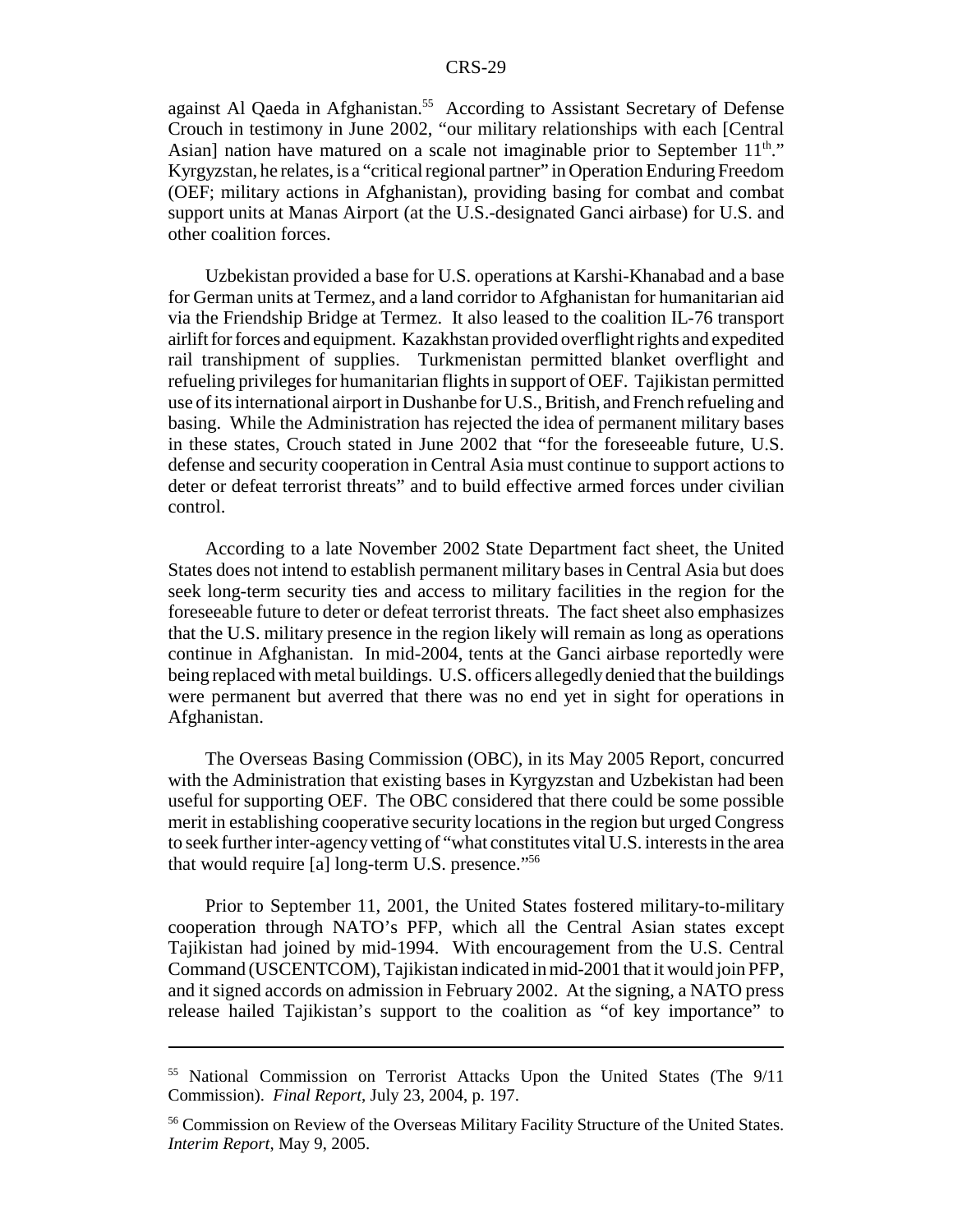combating international terrorism. Central Asian officers and troops have participated in PFP exercises in the United States since 1995, and U.S. troops have participated in exercises in Central Asia since 1997. Many in Central Asia viewed these exercises as "sending a message" to Islamic extremists and others in Afghanistan, Iran, and elsewhere against fostering regional instability. Kazakhstan and Uzbekistan appeared to vie to gain services from NATO.

U.S. security accords were concluded with several Central Asian states after September 11, 2001. These include a U.S.-Uzbekistan Declaration on the Strategic Partnership signed on March 12, 2002, that included a nonspecific security guarantee. The United States affirmed that "it would regard with grave concern any external threat" to Uzbekistan's security and would consult with Uzbekistan "on an urgent basis" regarding a response. The two states pledged to intensify military cooperation, including "re-equipping the Armed Forces" of Uzbekistan. Similarly, visiting Kyrgyz President Askar Akayev and President Bush issued a joint statement on September 23, 2002, pledging to deepen the strategic partnership, including cooperation in counter-terrorism, and the United States highlighted its aid for Kyrgyzstan's border security and military capabilities.

All the states except Tajikistan became eligible in FY1997 to receive non-lethal defense articles and services (Presidential Determination No. 97-19), including FMF grants through the PFP program. Tajikistan became eligible in FY2002 (Presidential Determination No. 2002-15). FMF aid supports military interoperability with NATO and participation in PFP exercises, and has included communications equipment, computers, medical items, and English language and NCO training. In February 2000, the United States transferred sixteen military transport vehicles to the Uzbek military to enhance interoperability with NATO forces, the first sizeable military equipment to be provided under the FMF program to Central Asia.

The principal components of foreign military assistance to Central Asia are Foreign Military Financing (FMF), International Military Education and Training (IMET), the Regional Defense Counter-Terrorism Fellowship Program (CTFP), the Regional Centers for Security Studies (RCSS), and transfers of Excess Defense Articles (EDA). The states received about \$6.9 million in FMF aid in FY2001, which was boosted after September 11, 2001, to \$55.7 million in FY2002 (over \$36 million of which went to Uzbekistan). FMF aid dropped to \$16.1 million in FY2003 and continued to decline. The Administration requested \$4.2 million in FMF for FY2008. Some of this reduction since FY2004 is due to conditions placed on assistance to Uzbekistan (see below). For FY2006, the conferees on H.R. 3057 (P.L. 109-102; Foreign Operations Appropriations; H.Rept. 109-265) directed that no FMF funds be provided to Uzbekistan. The states also are eligible to receive Excess Defense Articles (EDA) on a grant basis, to enhance interoperability with NATO (P.L. 109-102 directs that EDA are to be included in aid to Uzbekistan subject to conditionality).

The IMET program supports PFP by providing English language training to military officers and exposure to democratic civil-military relations and respect for human rights. The CTFP, a Defense Department program, complements IMET but focuses on special operations training for officers. Central Asian officers also receive training at the Marshall European Center for Security Studies in Germany to enhance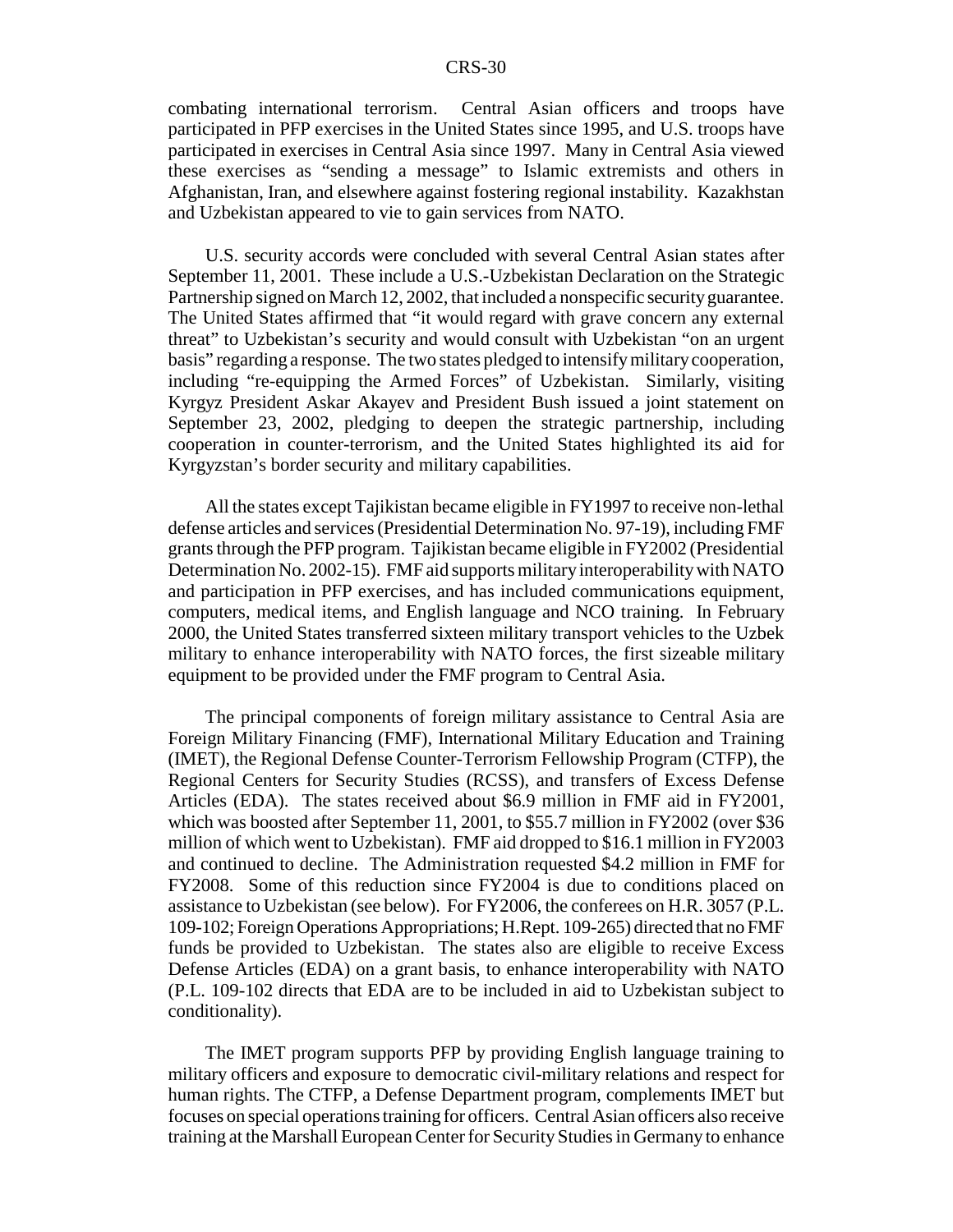security, foster bilateral and multilateral partnerships, improve defense-related decision-making, and strengthen cooperation, according to the Defense Department. The State and Defense Departments reported that 784 personnel from Central Asia received IMET, CTFP, RCSS, or other training in FY2004 and 1,118 personnel in FY2005. For IMET, funding for Central Asia increased in FY2006, and the Administration has requested an increase for Central Asia for FY2008, indicating the continuing importance the Administration attaches to this program.<sup>57</sup>

USCENTCOM in 1999 became responsible for U.S. military engagement activities, planning, and operations in Central Asia (the region was previously under the aegis of European Command). It states that its peacetime strategy focuses on PFP, RCSS, and IMET programs to promote ties between the regional military forces and U.S. and NATO forces, and to foster "apolitical, professional militaries capable of responding to regional peacekeeping and humanitarian needs" in the region. USCENTCOM Commanders visited the region regularly, setting the stage for more extensive military ties post-September 11, 2001. Besides these continuing visits by USCENTCOM Commanders, other U.S. military officials, including former Defense Secretary Rumsfeld, regularly have toured the region.

A U.S.-Uzbek Status of Forces Agreement (SOFA) was signed on October 7, 2001, and the air campaign against Afghanistan began an hour later.<sup>58</sup> The SOFA provided for use of Uzbek airspace and for up to 1,500 U.S. troops to use a Sovietera airbase (termed Karshi-Khanabad or K2) 90 miles north of the Afghan border near the towns of Karshi and Khanabad. In exchange, the United States provided security guarantees and agreed that terrorists belonging to the Islamic Movement of Uzbekistan (IMU) who were fighting alongside Taliban and Al Qaeda forces would be targeted. According to some reports, the problems in negotiating the U.S.-Uzbek SOFA further spurred the United States to seek airfield access at the Manas International Airport in Kyrgyztan, which in early 2002 became the primary hub for operations in Afghanistan.<sup>59</sup> U.S. military engineers upgraded runways at the Manas airfield and built an encampment next to the airport, naming it the Peter J. Ganci airbase, in honor of a U.S. fireman killed in New York on September 11, 2001.

Besides these airbases, Uzbekistan also has provided a base for about 300 German troops at Termez and a land corridor to Afghanistan for humanitarian aid via the Friendship Bridge at Termez. Over 100 French troops have used the Dushanbe

<sup>57</sup> U.S. Departments of Defense and State. *Foreign Military Training: Joint Report to Congress, FY2005-FY2006*, September 2006; *Foreign Military Training: Joint Report to Congress, FY2004-FY2005*, April 2005.

<sup>58</sup> The State Department. *Fact Sheet,* November 27, 2002; *Supporting Air and Space Expeditionary Forces*, RAND, 2005. Some classified US-Uzbek cooperation against the Taliban and Al Qaeda had been carried out before September 11, 2001.

<sup>59</sup> Deborah E. Klepp. *The U.S. Needs a Base Where? How the U.S. Established an Air Base in the Kyrgyz Republic*, National Defense University, 2004. Perhaps in contrast to the more visible air operations, Uzbekistan more readily accommodated less visible special operations. See Senate Armed Services Committee. Subcommittee on Emerging Threats. *Statement by General Charles R. Holland, Commander, Special Operations Command*, March 12, 2002.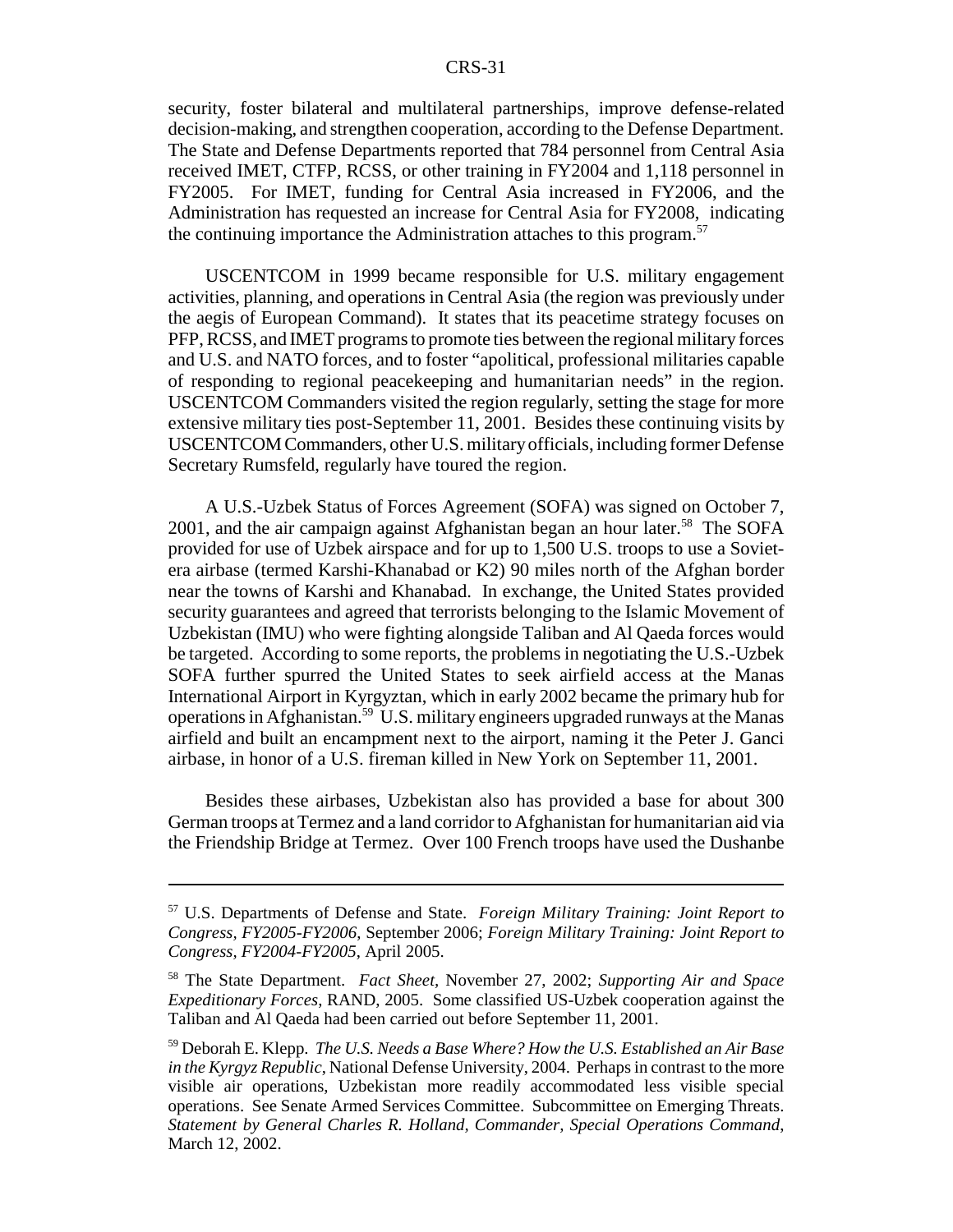airport in Tajikistan for refueling and humanitarian shipments. Kazakhstan has allowed overflight and transhipment rights, and U.S.-Kazakh accords were signed in 2002 on the emergency use of Kazakhstan's Almaty airport and on military-tomilitary relations. Turkmenistan, which has sought to remain neutral, allowed the use of its bases for refueling and humanitarian trans-shipments. Kazakhstan, Kyrgyzstan, and Uzbekistan have sent several military liaison officers to USCENTCOM.

In Congress, Omnibus Appropriations for FY2003 (P.L. 108-7; signed into law on February 20, 2003) forbade FREEDOM Support Act assistance to the government of Uzbekistan unless the Secretary of State determined and reported that Uzbekistan was making substantial progress in meeting its commitments to democratize and respect human rights. P.L. 108-7 also forbade assistance to the government of Kazakhstan unless the Secretary of State determined and reported that it significantly had improved its human rights record during the preceding six months. Unlike the case with Uzbekistan, the legislation permitted the Secretary to waive the requirement on national security grounds. The Secretary reported in May 2003 that Uzbekistan was making such progress and in July 2003 that Kazakhstan was making progress, eliciting some criticism of these findings from Congress.

These conditions were retained in Consolidated Appropriations for FY2004, including foreign operations (P.L. 108-199), while clarifying that the prohibition covered assistance to the *central* government of Uzbekistan and specifying that conditions included respecting human rights, establishing a "genuine" multi-party system, and ensuring free and fair elections and freedom of expression and media. Consolidated Appropriations for FY2005, including Foreign Operations (P.L. 108-447, Section 578) and Foreign Operations Appropriations for FY2006 (P.L. 109-102) retained the conditions on assistance to Kazakhstan and Uzbekistan.

On July 13, 2004, State Department spokesman Richard Boucher announced that, despite some "encouraging progress" in respecting human rights, up to \$18 million in military and economic aid would be withheld because of "lack of progress on democratic reform and restrictions put on U.S. assistance partners on the ground." Some affected programs were retained through use of "notwithstanding" authority (after consultation with Congress) and some aid was reprogrammed, so about \$7 million was actually cut. IMET and FMF programs, which are conditioned on respect for human rights, reportedly were among those affected. The then-Chairman of the Joint Chiefs of Staff, Gen. Richard Myers, during a visit to Uzbekistan in August 2004, criticized the cutoff of programs as "shortsighted" and not "productive," since it reduced U.S. military influence. Reportedly, he stated that Defense Department nonproliferation aid would amount to \$21 million in FY2004 and pointed out that fourteen patrol boats worth \$2.9 million were being transferred, perhaps to reassure the Uzbeks of U.S. interest in their security.<sup>60</sup>

<sup>60</sup> According to *Foreign Military Training: Joint Report to Congress, FY2004-FY2005*, 99 Uzbek officers received training through the IMET program in FY2004. The report also lists a FY2004 FMF training "activity" for the Uzbek armed forces funded at \$288,700.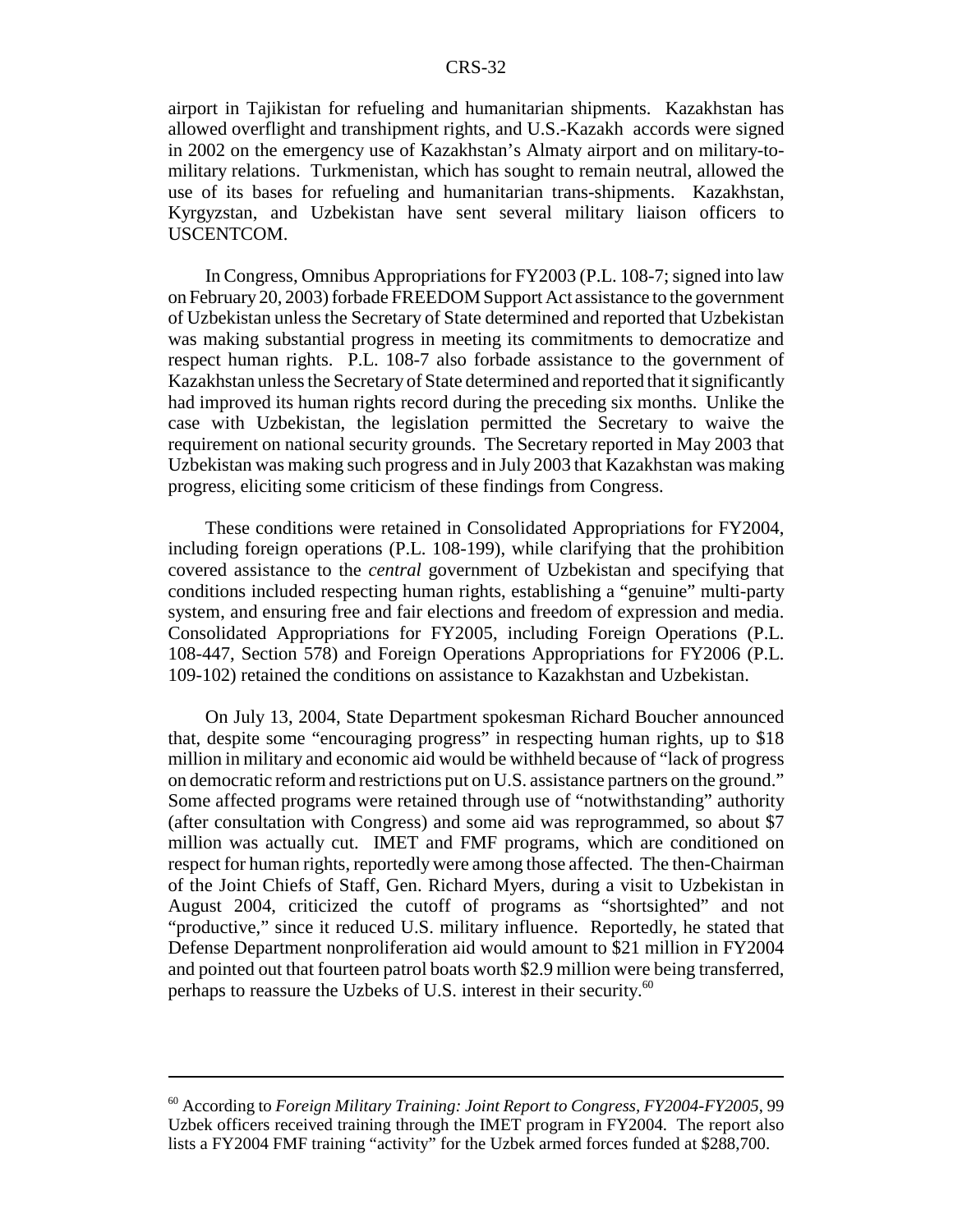For FY2005, Secretary of State Condoleezza Rice reported to Congress in May 2005 that Kazakhstan had failed to significantly improve its human rights record, but that she had waived aid restrictions on national security grounds. The Secretary of State in FY2005 did not determine and report to Congress that Uzbekistan was making significant progress in respecting human rights, so Section 578 aid restrictions remained in place.<sup>61</sup> The State Department reported that it used notwithstanding authority to allocate \$4.16 million in aid to Uzbekistan for reforming health care, promoting better treatment of detainees, combating HIV/AIDS, combating trafficking in drugs and persons, and supporting World Trade Organization accession.

For FY2006, Secretary of State Rice reported to Congress in May 2006 that Kazakhstan had failed to significantly improve its human rights record, but that she had waived aid restrictions on national security grounds. She did not determine and report to Congress that Uzbekistan was making significant progress in respecting human rights, so Section 586 restrictions remained in place. According to the State Department, notwithstanding authority was used to allocate some of the aid.

## **Closure of Karshi-Khanabad**

On July 5, 2005, the presidents of Uzbekistan, Kyrgyzstan, and Tajikistan signed a declaration at an SCO summit that stated that "as large-scale military operations against terrorism have come to an end in Afghanistan, the SCO member states maintain that the relevant parties to the anti-terrorist coalition should set a deadline for the temporary use of ... infrastructure facilities of the SCO member states and for their military presence in these countries."<sup>62</sup> Despite this declaration, none of the Central Asian leaders immediately called for closing the coalition bases. However, after the United States and others interceded so that refugees who fled from Andijon to Kyrgyzstan could fly to Romania, Uzbekistan on July 29 demanded that the United States vacate K2 within six months. On November 21, 2005, the United States officially ceased operations to support Afghanistan at K2. Perhaps indicative of the reversal of U.S. military-to-military and other ties, former pro-U.S. defense minister Qodir Gulomov was convicted of treason and received seven years in prison, later suspended. Many K2 activities shifted to the Manas airbase in Kyrgyzstan.63 In early 2006, Kyrgyz President Bakiyev reportedly requested that lease payments for use of the Manas airbase be increased to more than \$200 million per year and at the same time re-affirmed Russia's free use of its nearby base.64

<sup>61</sup> According to *Foreign Military Training: Joint Report to Congress, FY2005-FY2006*, FMF funding was used in Uzbekistan in FY2005 to train 112 students in non-commissioned officer leadership. No funding for IMET is reported in FY2005.

<sup>62</sup> *CEDR*, July 5, 2005, Doc. No. CPP-249.

<sup>&</sup>lt;sup>63</sup> According to a mid-2006 report, nine million pounds of fuel were being off-loaded and 4,000 tons of cargo and 13,500 people were being transported each month through Manas to Afghanistan. USAFE/CC Revisits Manas, Impressed with Improvements, *US Fed News*, July 10, 2006.

<sup>64</sup> For background, see CRS Report RS22295, *Uzbekistan's Closure of the Airbase at* (continued...)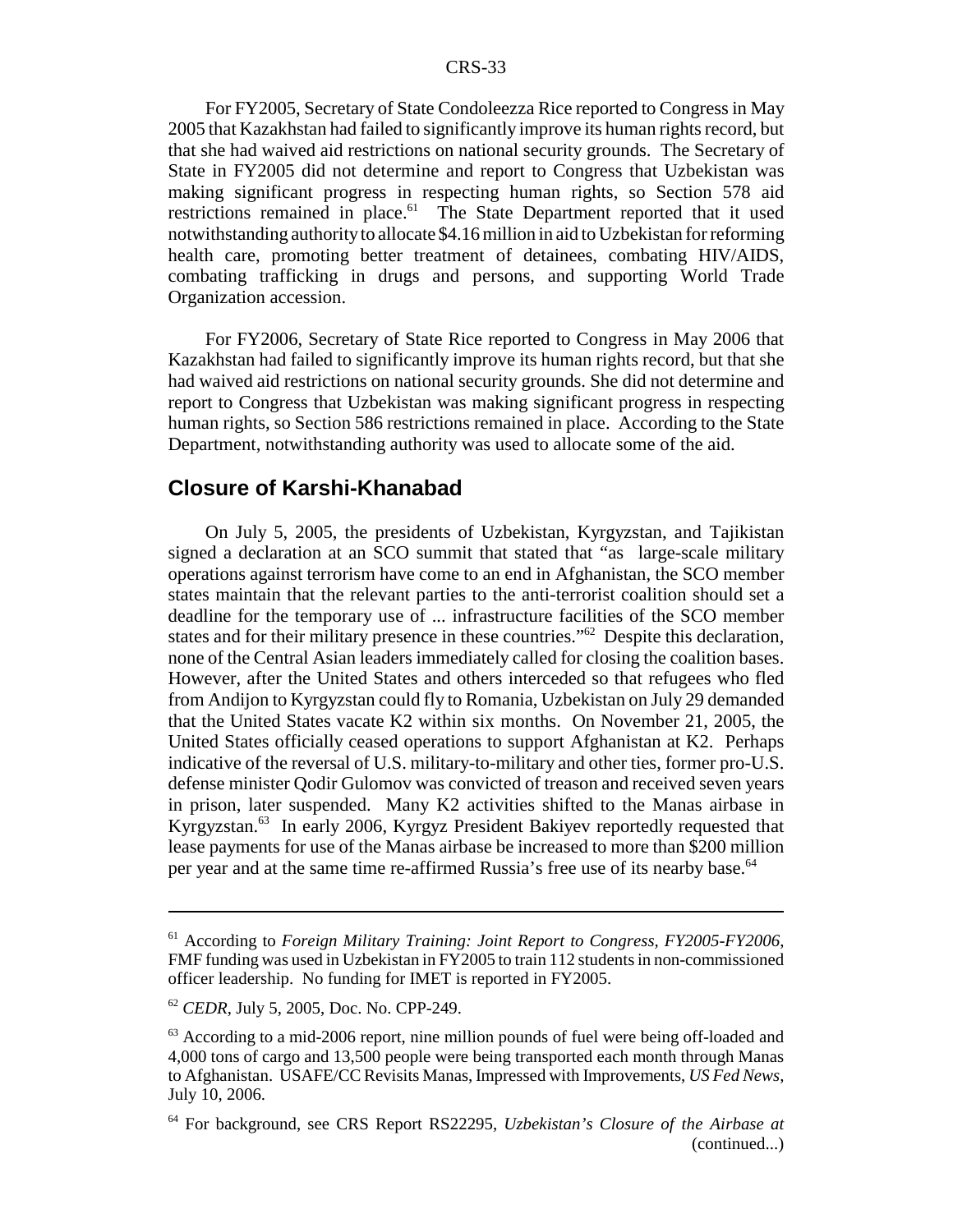Russia's President Vladimir Putin in June 2006 unfavorably compared U.S. foreign policy to Russia's policy toward the other Soviet successor states (particularly toward Uzbekistan). He stated that Russia had "careful" relations with them since they were still "weak and vulnerable" instead of trying to "impose standards" on them. He argued that "I understand the dissatisfaction of the United States with the fact that Uzbekistan has closed [K2]. But if they didn't behave there like a bull in a china shop, maybe the base would not have been closed." Outgoing U.S. Ambassador to Tajikistan Richard Hoagland strongly responded that "to assume that these nations are subject to orders from ... Europe or North America ... is embarrassingly simplistic, offensively paternalistic, and ... does not correspond to reality. To call these republics fragile is equally paternalistic.... Some clear-eyed leaders in [Central Asia] desire strongly to build their nation's independence and sovereignty. Some others are willing to sell their state and even their own soul to the highest bidder for their own and their family's short-term personal and political gain.... It would most definitely not be to [the advantage of Central Asian states] to become the Junior Partners in a new Warsaw Pact or Tashkent Pact.... We have no intention to create a new bloc to exercise control.... [All countries] need to work to integrate Central Asia into the world community."65

Some observers viewed the closure of K2 and souring U.S.-Uzbek relations as setbacks to U.S. influence in the region and as gains for Russian and Chinese influence. Others suggested that U.S. ties with other regional states provided continuing influence and that U.S. criticism of human rights abuses might pay future dividends among regional populations.<sup>66</sup>

On July 14, 2006, the United States and Kyrgyzstan issued a joint statement that the two sides had resolved the issue of the continued U.S. use of airbase facilities at Manas. Although not specifically mentioning U.S. basing payments, it was announced that the United States would provide \$150 million in "total assistance and compensation over the next year," subject to congressional approval (some reports indicated that the "rent" portion of this amount would be \$17-\$20 million). Kyrgyz Security Council Secretary Miroslav Niyazov and U.S. Deputy Assistant Defense Secretary James MacDougall also signed a Protocol of Intentions affirming that the United States would compensate the Kyrgyz government and businesses for goods, services, and support of coalition operations. Some observers suggested that increased terrorist activities in Afghanistan and a May 2006 terrorist incursion from Tajikistan into Kyrgyzstan may have contributed to a Kyrgyz evaluation that the U.S. coalition presence was still necessary. Visiting Central Asia in late July 2006, USCENTCOM's then-head Gen. John Abizaid stated that the United States probably

 $64$  (...continued)

*Karshi-Khanabad: Context and Implications*, by Jim Nichol.

<sup>65 &</sup>quot;Putin Supports Uzbek President to Avoid Afghan Scenario," *Interfax*, June 16, 2006; U.S. Embassy, Dushanbe, Tajikistan. Richard E. Hoagland. *Sovereign States Make Their Own Decisions,* June 19, 2006.

<sup>66</sup> On growing Chinese regional influence, see Michael Mihalka, "Counter-Insurgency, Counter-Terrorism, State-Building and Security Cooperation in Central Asia," *China and Eurasia Forum Quarterly*, May 2006.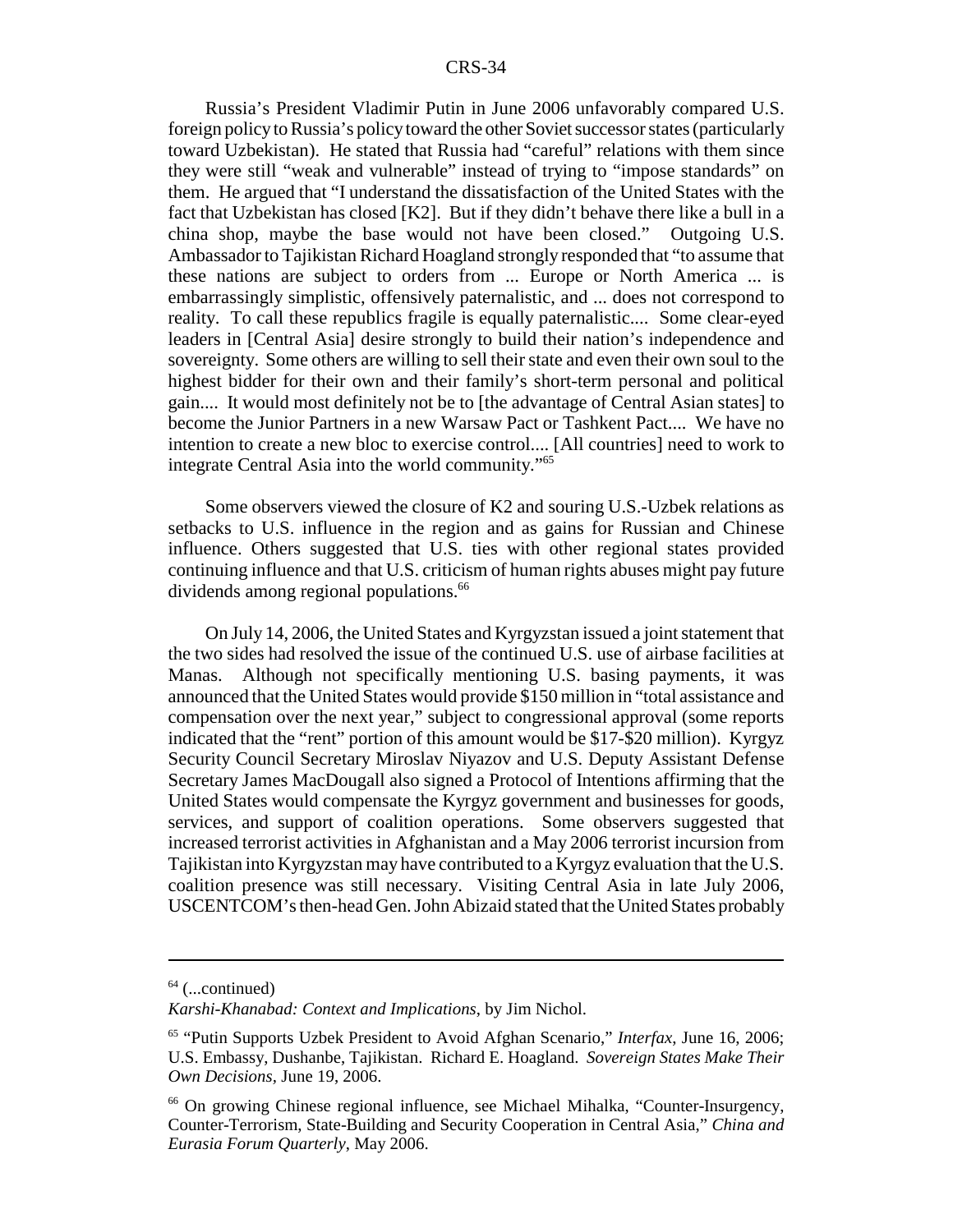would eventually reduce its military presence in the region while increasing its military-to-military cooperation.<sup>67</sup>

Following the shooting death of a civilian by a U.S. serviceman at the U.S. leased Ganci airbase in Kyrgyzstan on December 6, 2006, President Kurmanbek Bakiyev the next day reportedly ordered his foreign ministry to re-examine provisions of a late 2001 status of forces agreement precluding U.S. soldiers serving in Kyrgyzstan from prosecution in local courts. Kyrgyzstan has demanded that the soldier not leave Kyrgyzstan until the completion of its investigation. In late March 2007, the chairman of the Defense Committee of the legislature called for the closure of the Ganci airbase, but President Bakiyev in early April 2007 argued that the airbase benefitted Kyrgyzstan.<sup>68</sup>

### **Safety of U.S. Citizens and Investments**

The U.S. State Department advises U.S. citizens and firms that there are dangers of terrorism in the region, including from ETIM, IMU, and Al Qaeda. Groups such as Hizb ut Tahrir (HT) also foment anti-Americanism. The Peace Corps pulled personnel out of Kyrgyzstan, Turkmenistan, and Uzbekistan after September 11, 2001, but in a policy aimed at fostering pro-U.S. views among Islamic peoples, personnel were re-deployed by mid-2002 (Uzbekistan declined Peace Corps services in 2005). U.S. military personnel in the region mostly stay on base, and travel in groups off base to maximize their safety.

In the wake of the November 2002 coup attempt in Turkmenistan, the State Department advised U.S. citizens to carefully consider travel to Turkmenistan because of the heightened security tensions. One U.S. citizen was held for several weeks in connection with the coup attempt. Uzbekistan had no known incidents of damage to Western firms or politically-motivated violence against U.S. personnel until the bombing of the U.S. embassy in July 2004. The risks of political violence and kidnaping are high in Tajikistan, and the State Department advises U.S. citizens to avoid travel to areas near the Afghan and Kyrgyz borders and in the Karategin Valley and Tavildara region. In June 2001, members of an international humanitarian group that included one U.S. citizen were taken hostage in Tajikistan, but were soon released. Kazakhstan, though viewed as low risk for political violence, including insurrections, has had economic protests that potentially could involve Western firms. Some observers have suggested that U.S. policies regarded with disfavor by many Muslims in the region, such as the 2003 invasion of Iraq, and subsequent problems in Iraq, could harm the U.S. image and perhaps increase dangers to the safety of U.S. citizens and property.

Among reported plots against U.S. military targets, an Uzbek court in November 2004 sentenced sixteen people to 12-17 years in prison for planning to bomb the U.S. coalition airbase at Karshi-Khanabad. Kyrgyz officials announced in November 2003 that individuals trained in Afghanistan and Pakistan had been arrested for

<sup>67</sup> *Associated Press*, July 24, 2006.

<sup>68</sup> *CEDR*, March 23, 2007, Doc. No. CEP-950167; April 7, 2007, Doc. No. CEP-950139.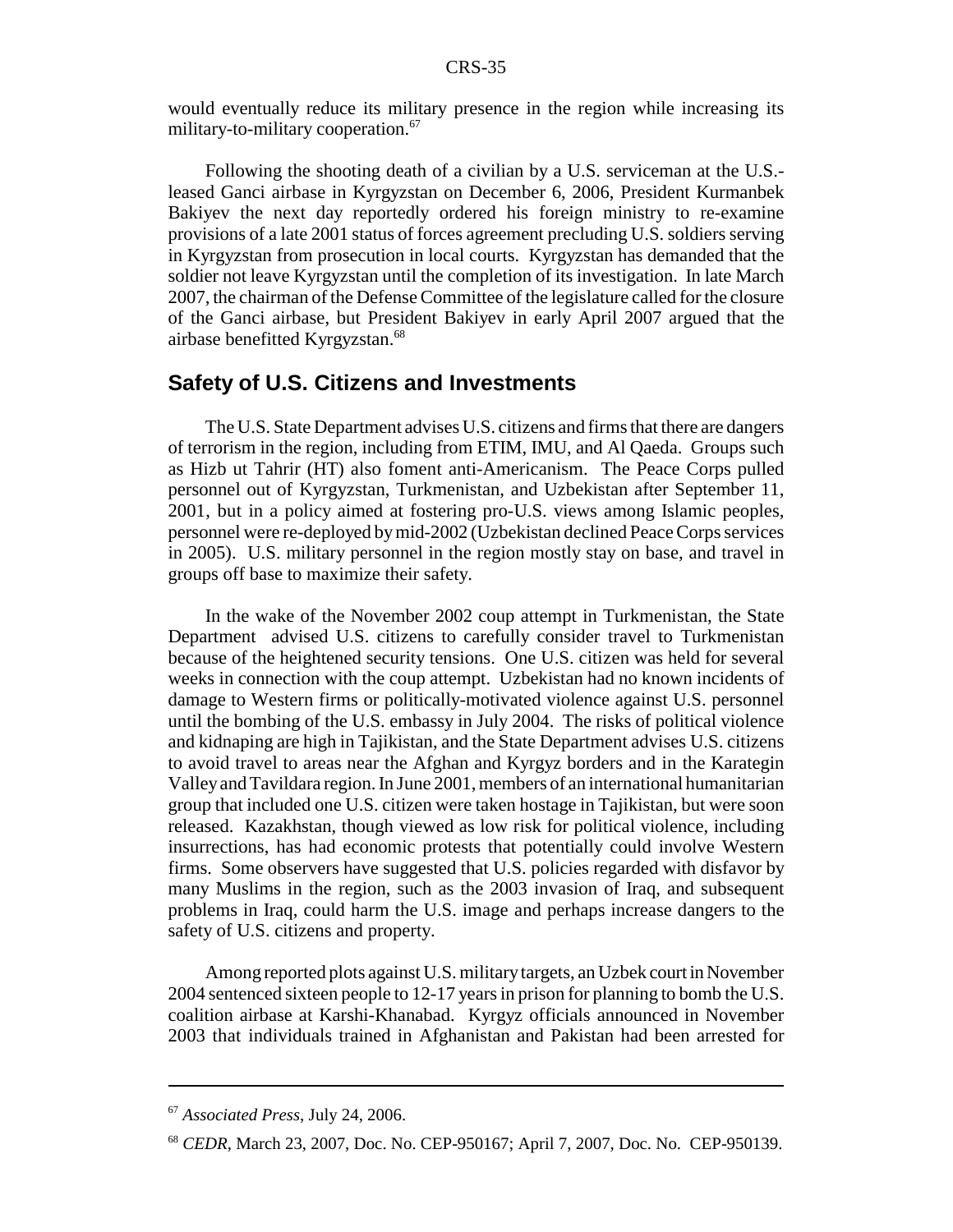planning to bomb the U.S. Ganci airbase.<sup>69</sup> Kyrgyz media reported in July 2004 that the outgoing U.S. Ganci base commander thanked Kyrgyz authorities for helping to thwart three planned terrorist attacks on the base.

In all the Central Asian states, widespread corruption is an obstacle to U.S. firms seeking to invest. In Kazakhstan and Turkmenistan, U.S. firms have reported that corruption is pervasive throughout the central and regional governments and most sectors of the economy, and is an obstacle to U.S. investment. Corruption allegedly is rampant in the Uzbek government, with bureaucrats seeking bribes as business "consultants." Some officials have been prosecuted for corruption. In Tajikistan, there is little effort to combat corruption and anti-corruption laws are inadequate. In terms of crime, the State Department warns that Western investment property and personnel are not safe in Tajikistan, and that crime rates are increasing in all the states (though rates are lower than in many other countries).<sup>70</sup>

**Embassy Security.** Immediately after September 11, 2001, U.S. embassies in the region were placed on heightened alert because of the danger of terrorism. They have remained on alert because of the ongoing threat of terrorism in the region. The IMU explained that the suicide bombing of the U.S. embassy in Tashkent, Uzbekistan, in July 2004 was motivated by U.S. support for Karimov and U.S. opposition to Islam. No embassy personnel were injured. Embassy personnel also may have faced greater danger to their personal safety after Uzbek officials accused the embassy of orchestrating and financing the May 2005 uprising in Andijon. Since late 2002, the U.S. Embassy in Kyrgyzstan has restricted official travel to areas south and west of Osh because of the threat of terrorism and presence of land mines along the Kyrgyz-Uzbek border and in the Batken region. During the Tajik civil war, U.S. personnel faced various threats and some embassy personnel were evacuated during flare-ups of fighting. Two U.S. Embassy guards were killed in Dushanbe in February 1997 while off-site but in uniform.

After the bombing of U.S. embassies in Tanzania and Kenya in August 1998, and intense fighting in Dushanbe, U.S. embassy facilities in Dushanbe were deemed to be vulnerable and diplomatic staff were moved to Almaty in Kazakhstan. Some operations were resumed in 2000 and more were resumed in the wake of September 11, 2001. U.S. government personnel in Tajikistan often must travel in the embassy's armored cars with bodyguards, and are occasionally restricted from travel to certain areas because of safety concerns. U.S. officials have judged the embassy to be highly vulnerable to terrorism, including threats from the IMU and Al Qaeda.<sup>71</sup> The 2007 *Crime and Safety Report* warns that U.S. commercial interests could

<sup>69</sup> *CEDR*, November 6, 2003, Doc. No. CEP-185; April 22, 2004, Doc. No. CEP-77; and July 7, 2004, Doc. No. CEP-164.

<sup>70</sup> U.S. Department of State. *Kazakhstan 2007 Crime & Safety Report*, February 8, 2007.

<sup>71</sup> Rashid, p. 166. U.S. Embassy Dushanbe. *Warden's Report,* July 17, 2005; *Warden Message*, December 17, 2005.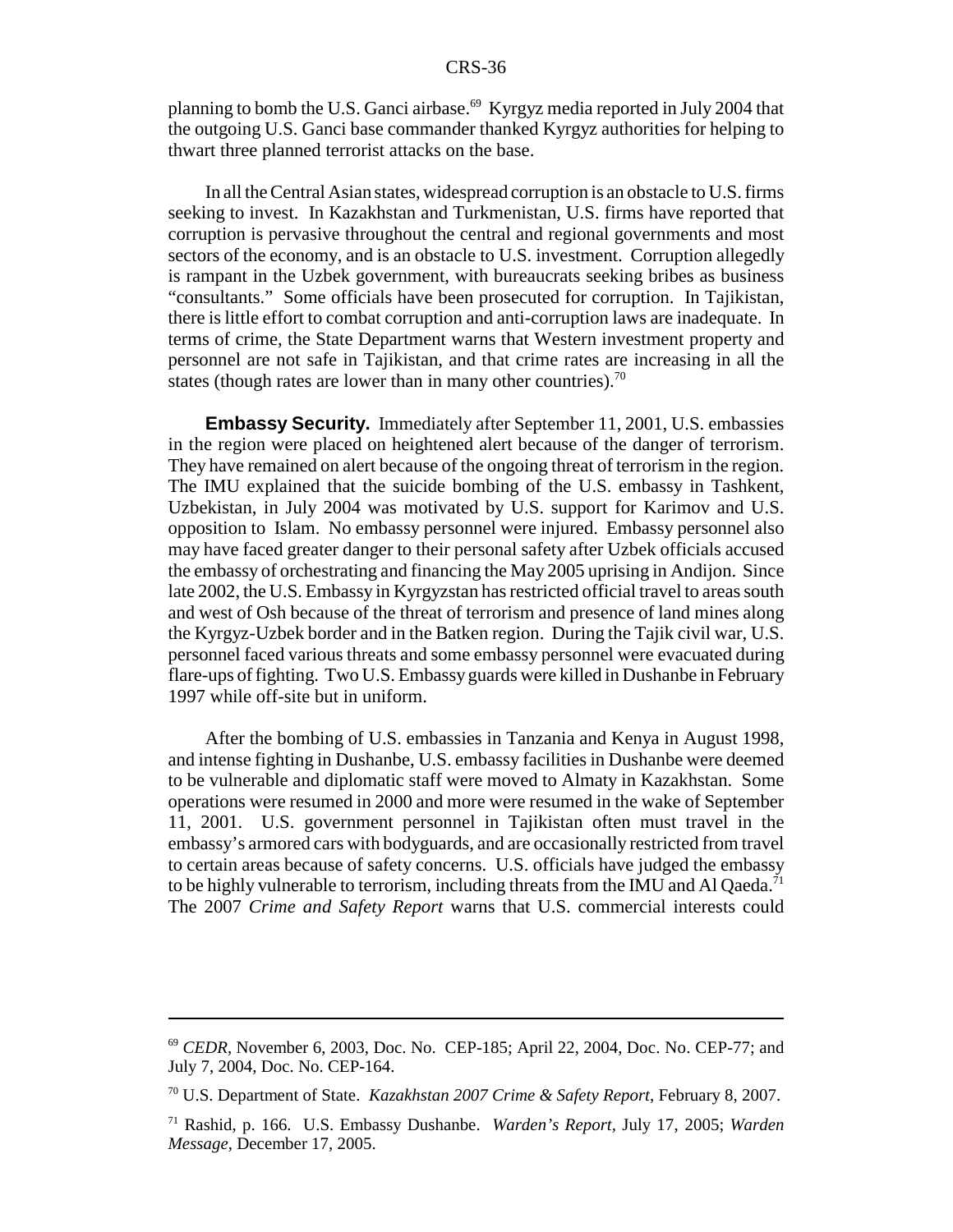become potential targets of opportunity in Tajikistan, in part because the U.S. embassy in Tajikistan had become more secure (see below).<sup>72</sup>

Pakistani police in June 2002 reported the apprehension of three Uighurs with photographs and plans of U.S. embassies in Kazakhstan and Kyrgyzstan. The U.S. Embassy in Beijing accused ETIM of working with Al Qaeda to plan the attack against the U.S. Embassy in Kyrgyzstan.<sup>73</sup> In July 2005, the U.S. Embassy in Kyrgyzstan issued a Warden Message announcing that it had bolstered its security posture, and in October 2005 the State Department's Bureau of Consular Affairs warned that there continued to be indications that terrorist groups might be planning possible future attacks against U.S. interests in Kyrgyzstan, so the U.S. Embassy in Bishkek continued to maintain a heightened security posture. In September 2006, a U.S. military officer serving at the Ganci airbase in Kyrgyzstan allegedly was kidnaped but was eventually released. The 2007 *Crime and Safety Report* for Kazakhstan warns that increasing numbers of U.S. diplomats and other official personnel, including several Peace Corps volunteers, have been victims of crime.

Conferees on H.R. 4775 (Emergency Supplemental Appropriations for FY2002; P.L.107-206) approved \$20.3 million for opening and securing diplomatic posts in Dushanbe, Tajikistan and Kabul, Afghanistan. Among other diplomatic premises in the region, Congress approved State Department requests for FY2002 and for FY2003 for designing and building secure embassy facilities in Tashkent, Uzbekistan and in Kazakhstan's new capital of Astana. The new embassy compound in Tashkent opened in February 2006 and that in Astana was dedicated in November 2006.

## **Issues for Congress**

Most in Congress have supported U.S. assistance to bolster independence and reforms in Central Asia and other NIS. Attention has included several hearings and legislation, the latter including earmarks at times for aid for Kyrgyzstan, sense of Congress provisions on U.S. policy toward Central Asia, statements and resolutions concerning violations of human rights in the region, and endorsements of aid for energy development. (For details, see CRS Report RL32866, *U.S. Assistance to the Former Soviet Union*, by Curt Tarnoff.)

## **Should the United States Play a Prominent Role in Central Asia?**

The Administration and others have argued that the United States should emphasize ties with the Central Asian states. They maintain that U.S. interests do not perfectly coincide with those of its coalition partners and friends, that Turkey and other actors possess limited aid resources, and that the United States is in the strongest position as a superpower to influence democratization and respect for human rights in these new states. They stress that U.S. leadership in world efforts

<sup>72</sup> U.S. Department of State. *Tajikistan 2007 Crime & Safety Report*, January 17, 2007.

<sup>73</sup> *TASS*, June 30, 2002; *ABC World News Tonight*, June 14, 2002.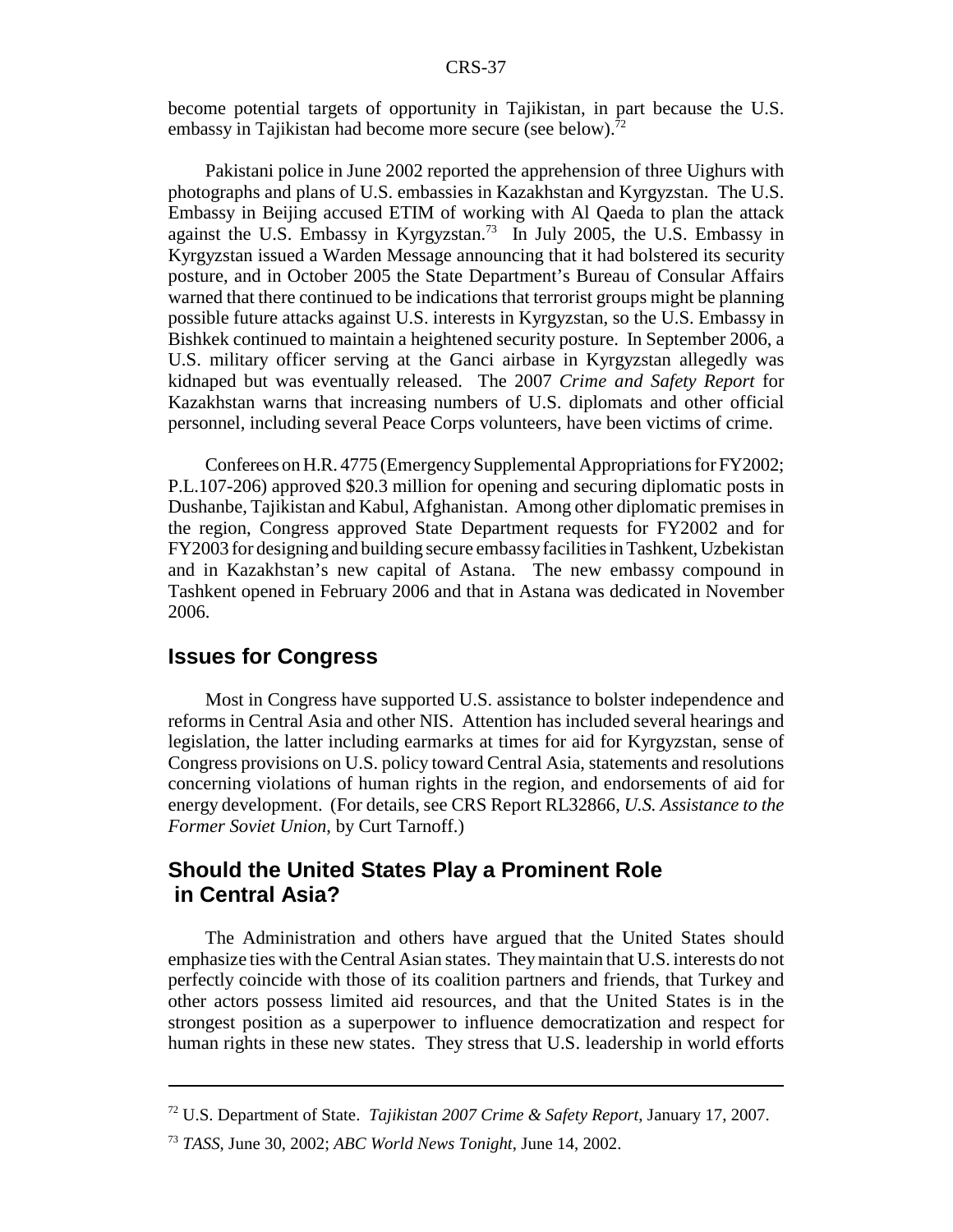to provide humanitarian and economic reform aid will help alleviate the high levels of social distress that are exploited by anti-Western Islamic extremist groups seeking new members. Although many U.S. policymakers acknowledge a role for a democratizing Russia in the region, they stress that U.S. and other Western aid and investment strengthen the independence of the states and their openness to the West and forestall Russian or Chinese attempts to (re-)subjugate the region.

Those who object to a more forward U.S. policy toward Central Asia argue that the United States has historically had few interests in this region, and that as peace is established in Afghanistan, the region again will be less important to U.S. interests. They advocate limited U.S. involvement undertaken along with Turkey and other friends and coalition partners to ensure general U.S. goals of preventing strife, fostering democratization and regional cooperation, and improving human rights and the quality of life. Some objections to a forward U.S. policy might appear less salient given September 11, 2001, and other recent developments. For instance, it no longer seems possible to argue that anti-Western Islamic extremism will never threaten secular regimes or otherwise harm U.S. interests.

## **What Are U.S. Interests in Central Asia?**

Although a consensus appears to exist among most U.S. policymakers and others on the general desirability of fostering such objectives in Central Asia as democratization, the creation of free markets, trade and investment, integration with the West, and responsible security policies, there are varying views on the levels and types of U.S. involvement. Uzbekistan's decision in mid-2005 to ask the United States to vacate K2 has spurred the debate over what role the United States should play in the region. Some analysts argue that the region is "strategically tangential" to U.S. concerns for the stability of Afghanistan, Russia, China, Turkey, and the Persian Gulf, and for combating global human rights abuses, nuclear proliferation, and drug trafficking.<sup>74</sup> They point to the dangers of civil and ethnic conflict and terrorism in the region as reasons for the United States to eschew major involvement that might place U.S. personnel and citizens at risk. These analysts call for withdrawing U.S. military personnel from the region and depending on U.S. rapid deployments from other bases outside the region.<sup>75</sup>

Many of those who endorse continued or enhanced U.S. support for Central Asia argue that the United States has a vital interest in preventing the region from becoming an Afghanistan-like hotbed of terrorism aimed against U.S. interests.<sup>76</sup> They argue that political instability in Central Asia can produce spillover effects in important nearby states, including U.S. allies and friends such as Turkey. They also assert that the United States has a major interest in preventing outside terrorist regimes or groups from illicitly acquiring nuclear weapons-related materials and

<sup>74</sup> Amy Jaffe, in Gennadiy Chufrin, ed., *The Security of the Caspian Sea Region*, Oxford, UK: Oxford University Press, 2001, p. 150.

 $75$  Wishnick, p. 35.

<sup>76</sup> Charles Fairbanks, *The National Interest*, Summer 2002, pp. 45-53.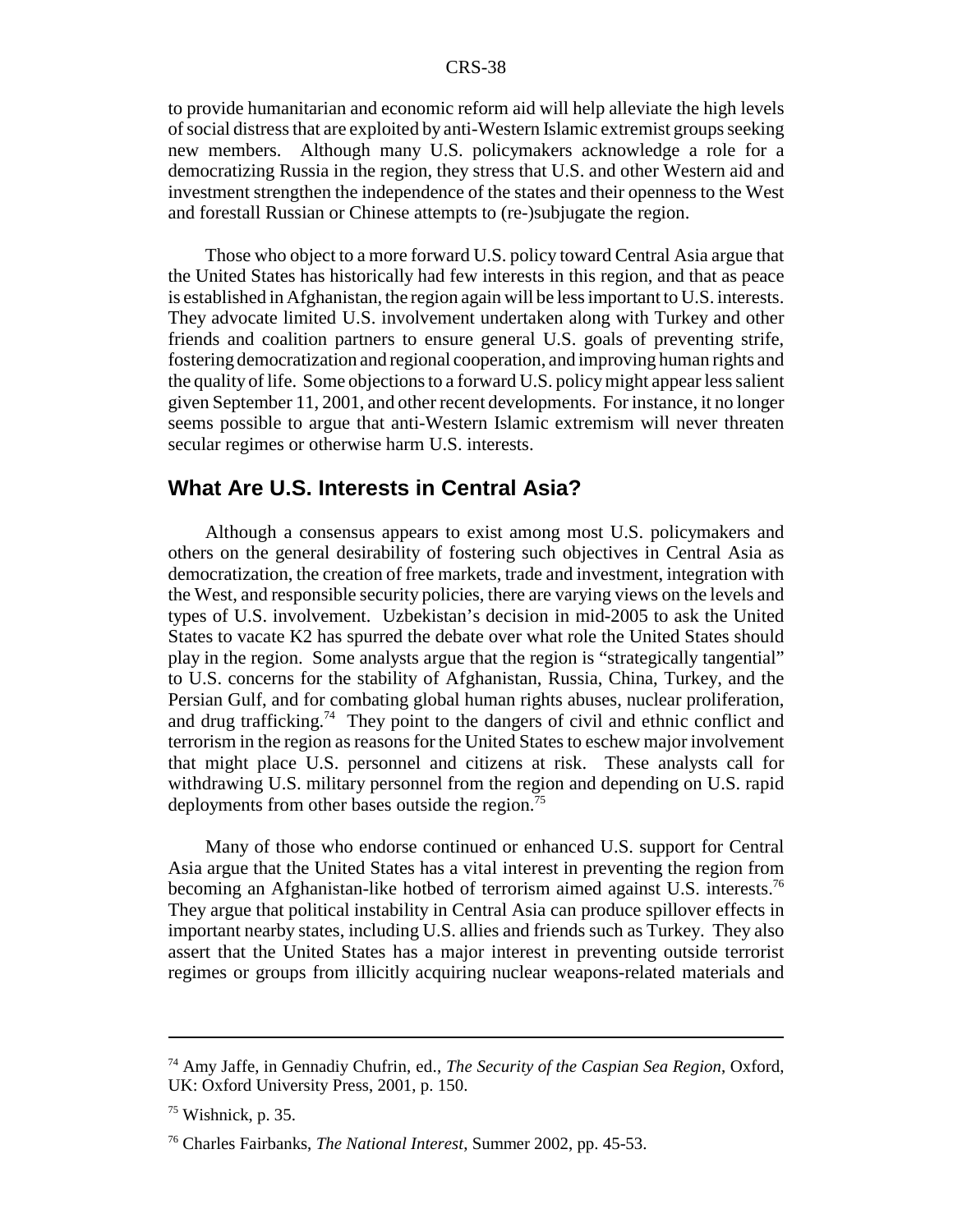technology from the region. They also advocate the greater diversification of world energy supplies as a U.S. national security interest (see below, *Energy Resources*).

Calling for greater U.S. policy attention to Central Asia and South Caucusus, Senator Sam Brownback introduced "Silk Road" legislation in the  $105<sup>th</sup>$  and  $106<sup>th</sup>$ Congresses. Similar legislation was sponsored in the House by Representative Benjamin Gilman (105<sup>th</sup>) and Representative Doug Bereuter (106<sup>th</sup>).<sup>77</sup> In introducing the Silk Road Act in the 106<sup>th</sup> Congress, Senator Brownback pointed out that the Central Asian and South Caucasian states are "caught between world global forces that seek to have them under their control." To counter such forces, he argued, the United States should emphasize democratization, the creation of free markets, and the development of energy and trade with the region to bolster its independence and pro-Western orientations. The Silk Road language was eventually enacted by reference in H.R. 3194 (Istook), Consolidated Appropriations Act for FY2000, and signed into law on November 29, 1999 (P.L. 106-113). The Silk Road language calls for enhanced policy and aid to support conflict amelioration, humanitarian needs, economic development, transport (including energy pipelines) and communications, border controls, democracy, and the creation of civil societies in the South Caucasian and Central Asian states.

Other congressional initiatives include the Security Assistance Act of 2000 (P.L. 106-280; signed into law on October 6, 2000), which authorizes aid to combat nuclear, biological, and chemical weapons and conventional weapons proliferation in the New Independent States. It authorized \$45.5 million in FY2001-FY2002 to assist GUAM to carry out provisions of the Silk Road Act to strengthen national control of borders and to promote independence and territorial sovereignty.

## **What Roles Should Outside Powers Play in the Region?**

Although many U.S. policymakers argue that a democratizing Russia could play a positive role in the region, they stress that U.S. and other Western aid and investment strengthen the independence of the states and forestall Russian attempts to dominate the region. Some observers warn that a more authoritarian Russia might soon seek to reabsorb Central Asia into a new empire. Others, however, discount such plans by a Russia facing immense internal economic, political, ethnic, and military disorder, but nonetheless endorse close monitoring of Russian activities that might infringe on the independence of the Soviet successor states. Some appear to acquiesce to Russia's argument of historic rights to a "sphere of influence" in Central Asia that provides a reduced scope for U.S. involvement. Russia's intentions in the region have become more murky since it has faltered in democratizing, according to many observers.

According to some observers, Administration policy should focus more clearly on refereeing Russian, Iranian, and Chinese influence in the region, since these states

 $77$  The Silk Road language amends the Foreign Assistance Act of 1961 by adding a chapter 12. The chapter supercedes or draws authority from the Freedom Support Act (P.L. 102- 511), which constitutes chapter 11 of the Foreign Assistance Act of 1961, and adds otherwise to the authority of the Freedom Support Act.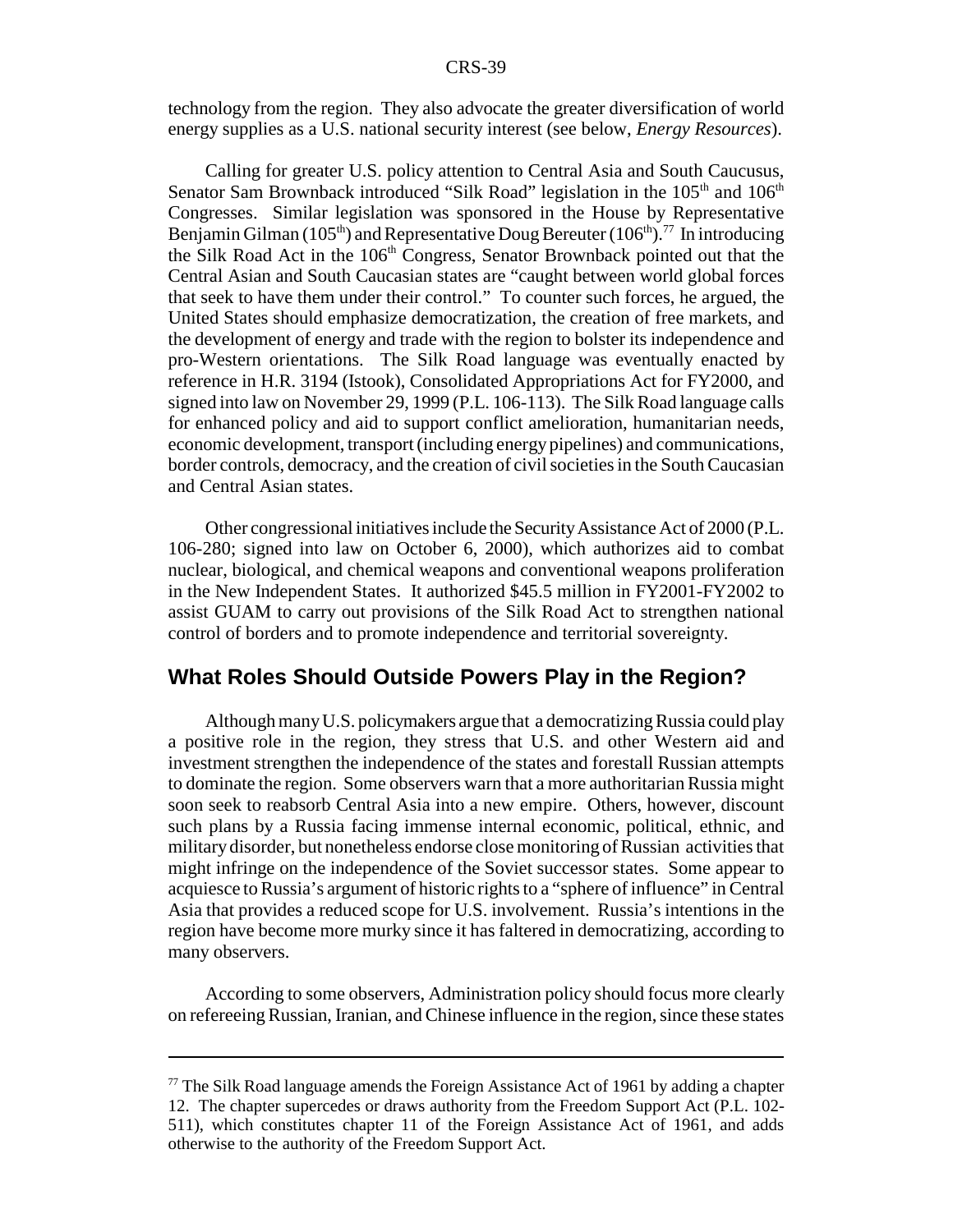are bound to play roles in the region, with the aim of maximizing the independence of the Central Asian states and protecting U.S. interests. U.S. interests may correspond to other outside states' interests in political and economic stability and improved transport in the region, so that the coordination of some activities in the region becomes possible.78 Alternatively, U.S. interests might conflict with those of Russia, Iran, or China, leading to compromises, tradeoffs, or deadlock. The U.S. interest in restricting Iran's financial ability to sponsor international terrorism, for instance, may conflict with desires by Central Asian states to build pipelines through Iran. U.S.-Iranian rapprochement might contribute to a less hostile Iranian attitude toward U.S. regional investment. Poor U.S.-Iranian relations and questions about Russia's role contributed to U.S. support for the BTC pipeline. While the Administration has supported a role for Turkey in the region, others argue that its disagreements in 2003 with U.S. policy toward Iraq indicate that it may not serve optimally as a proxy for U.S. interests in Central Asia.

The United States and Russia agreed to set up a working group on Afghanistan in June 2000 that assumed greater importance in the Bush Administration, particularly after September 11, 2001. Headed on the U.S. side by then-First Deputy Secretary of State Richard Armitage and on the Russian side by Vyacheslav Trubnikov, it was central to obtaining Russian acquiescence to the U.S. use of military facilities in Central Asia, with Armitage visiting Moscow just days after September 11, 2001. In May 2002, the group's mandate reportedly was expanded to more broadly cover counter-terrorism in Central Asia, the South Caucasus, and South Asia. At the meeting in January 2003, Armitage reportedly reiterated that the United States would pull its troops out of Central Asia at the end of the anti-terrorism campaign in Afghanistan. At meetings in December 2005 and September 2006, the two sides proclaimed that they were cooperating on countering terrorism in Afghanistan.

## **How Significant Are Regional Energy Resources to U.S. Interests?**

The Bush Administration's national energy policy report, released in May 2001, posited that the exploitation of Caspian energy resources could not only benefit the economies of the region, but also help mitigate possible world supply disruptions, a major U.S. security goal. It recommended that the President direct U.S. agencies to support building the BTC pipeline, facilitate oil companies operating in Kazakhstan to use the pipeline, support constructing a Baku-Turkey natural gas pipeline to export Azerbaijani gas, and otherwise encourage the Caspian regional states to provide a stable and inviting business climate for energy and infrastructure development. It averred that the building of the pipelines will enhance energy supply diversification,

<sup>78</sup> *U.S. Policy Priorities in Central Asia: Report of an Atlantic Council Delegation Visit*, The Atlantic Council, 1998, p. 2; Lena Jonson, *Central Asia & Caucasus Newsletter*, No. 1, 2003. On U.S. cooperation in a "regional concert," see Charles Fairbanks, S. Frederick Staar, C. Richard Nelson, and Kenneth Weisbrode, *Strategic Assessment of Central Asia*, The Atlantic Council and the Central Asia-Caucasus Institute, January 2001. See also Stephen Blank, *The Future of Transcaspian Security*, Carlisle, PA, U.S. Army War College, August 2002, pp. 30-31.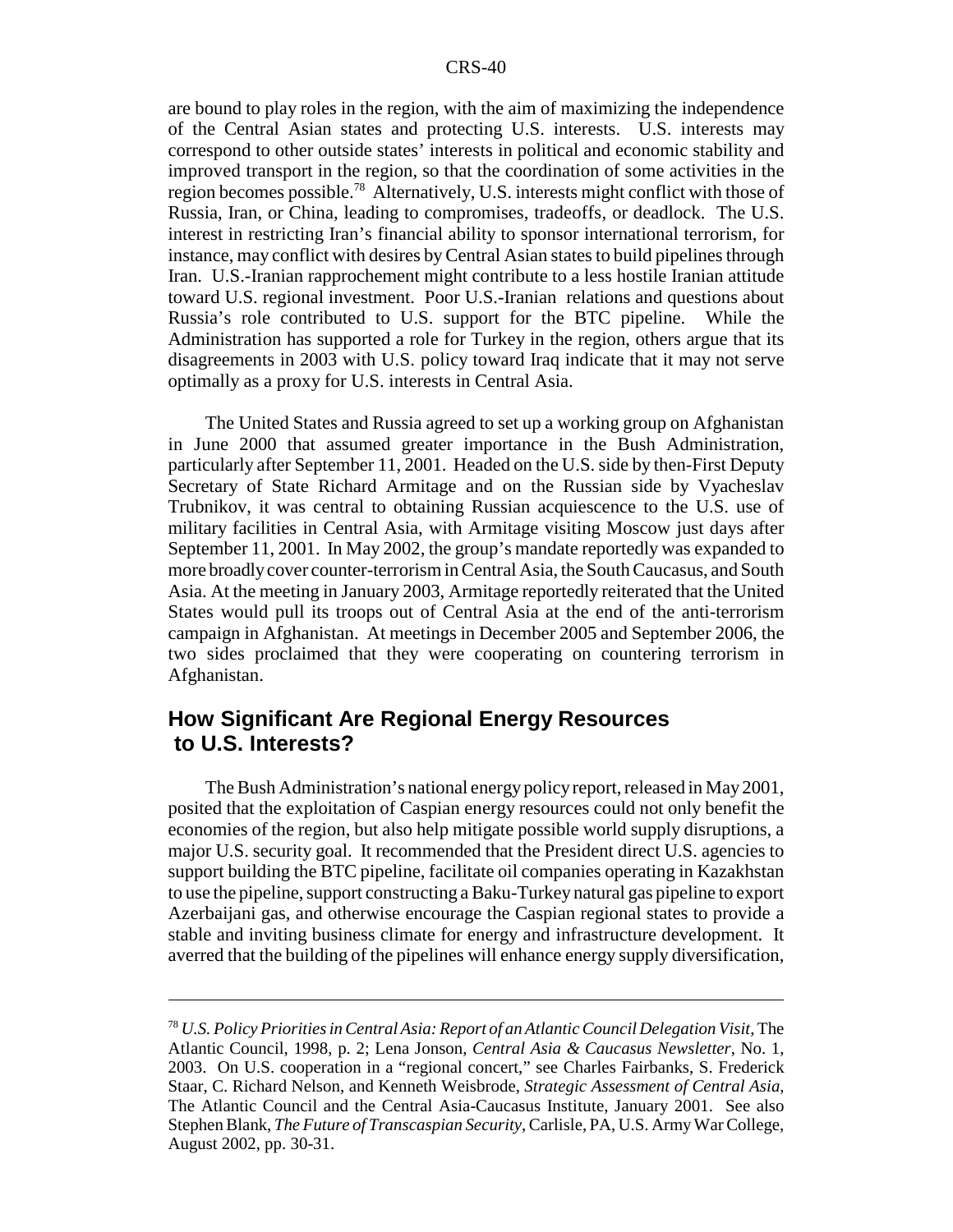including for Georgia and Turkey.<sup>79</sup> Caspian regional oil exports from Azerbaijan, Kazakhstan, and Turkmenistan might have constituted about 1% of world oil exports, and gas exports might have constituted about 2% in 2004, according to the U.S. Energy Department. $80$  Oil and gas exports are projected to increase in coming years, making these countries of incremental significance as world suppliers, according to this view.

Critics of Administration policy question the economic viability of BTC and trans-Caspian pipeline routes given uncertainties about regional stability, ownership of Caspian Sea fields, world oil and gas prices, and the size of regional reserves. They question whether the oil and other natural resources in these new states are vital to U.S. security and point out that they are, in any event, unlikely to be fully available to Western markets for many years. Analyst Amy Jaffe argues that Caspian energy "hardly seems worth the risks" of an enhanced U.S. presence.<sup>81</sup>

Some of those who oppose U.S. policy also juxtapose an emphasis on energy development in these states to what they term the neglect of broader-based economic reforms that they argue would better serve the population of the region. Other critics argue that the Administration's policy against energy routes and projects involving Iran makes it more likely that the Central Asian states will have to rely for several more years on Russia's willingness to export their oil and gas.

#### **What U.S. Security Involvement is Appropriate?**

The events of September 11, 2001, transformed the U.S. security relationship with Central Asia, as the region actively supported U.S.-led coalition anti-terrorism efforts in Afghanistan. These efforts were a top U.S. national security concern, but a major question is how the region may be regarded if Afghanistan becomes more stable. Some observers advocate maintaining the U.S. security relationship even if Afghanistan becomes more stable and the threat of Al Qaeda and other terrorism based in the area recedes. They stress that Central Asia was host to Soviet-era weapons of mass destruction and associated research and development facilities, and

<sup>79</sup> Among Congressional action, the Foreign Operations Appropriations Act for FY1998 (P.L. 105-118) stated that the Central Asian and South Caucasian states are a major East-West transport route and contain substantial oil and gas reserves that will increase the diversity of supplies to the United States. Congress urged targeting policy and aid to support independence, friendly relations, conflict resolution, democracy, free markets, integration with the West, and U.S. business and investment in these states. The conferees on Omnibus Appropriations for FY1999 (including foreign operations; P.L. 105-277) recommended that up to \$10 million be made available to promote Turkmen energy development, and endorsed an east-west energy corridor that would exclude building pipelines through Iran.

<sup>&</sup>lt;sup>80</sup> Percentages derived from data on production, consumption, and exports by the Energy Department, Energy Information Administration, [http://www.eia.doe.gov/]. See also CRS Report RS21190, *Caspian Oil and Gas: Production and Prospects*, by Bernard A. Gelb.

<sup>81</sup> Jaffe, pp. 145, 150. See also *Kazakhstan Unlikely to Be Major Source of Oil for the United States*, GAO, March 1994, pp. 2-3; Bulent Aliriza, *Caspian Energy Update*, Center for Strategic and International Studies, August 24, 2000.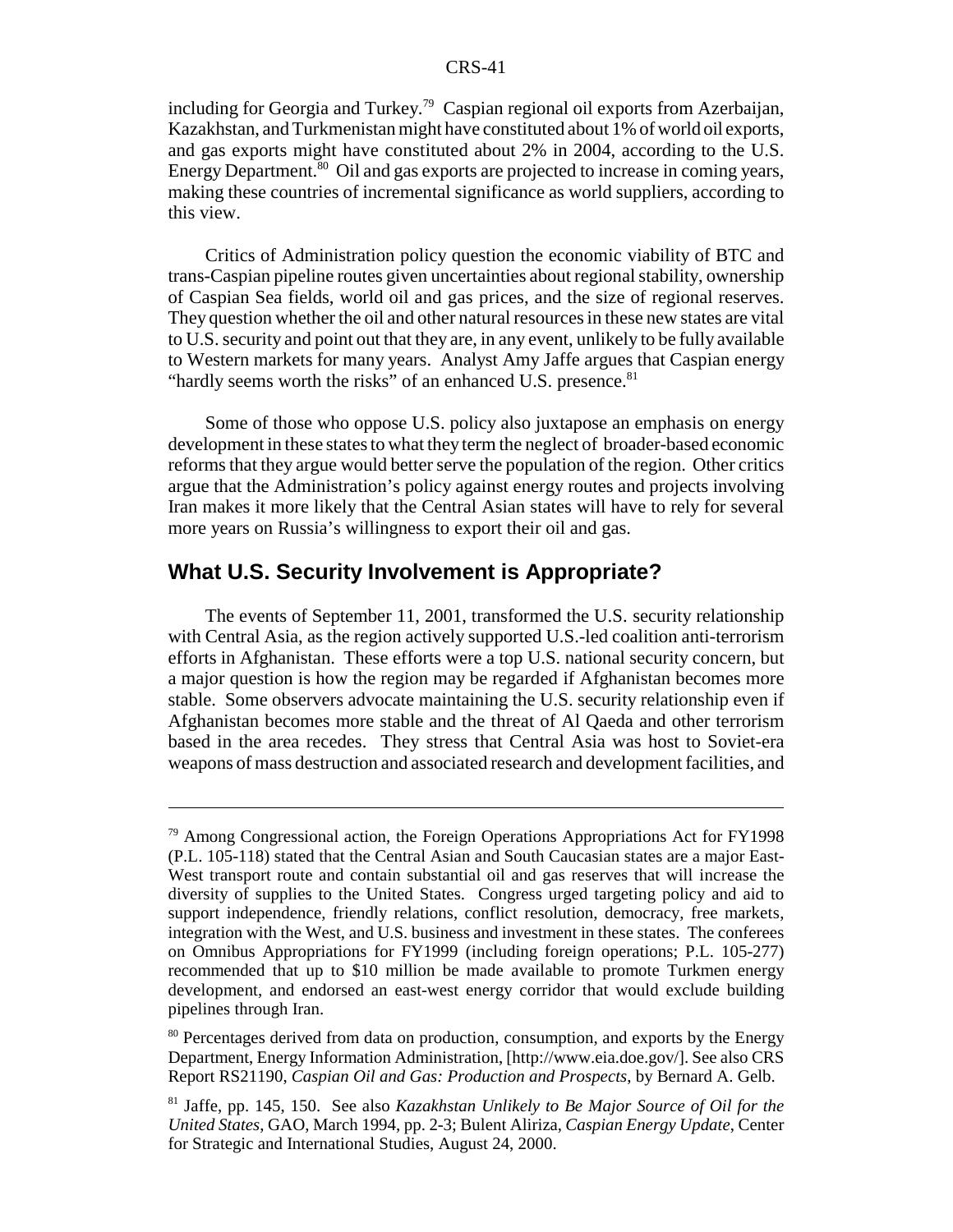that residual technologies, materials, and personnel might fall prey to terrorist states or groups. They view military education and training programs as fostering the creation of a professional, Western-style military and democratic civil-military relations, and reducing chances of military coups. Training that these militaries receive through PFP is multinational in scope, involving cooperation among regional militaries, with the purpose of spurring these states to continue to work together. They also argue that as Iran increases its military capabilities, including missiles and possibly nuclear weapons, the Central Asian states may necessarily seek closer countervailing ties with the United States. They argue that a major dilemma of current policy is that while the United States proclaims vital interests in the region, it also states that military basing arrangements are temporary. This makes the U.S. commitment appear uncertain, spurring the Central Asian states to continue their search for security ties with other outside powers, these analysts warn.

The question of who the United States should partner with in Central Asia is also topical. Before Uzbekistan requested in mid-2005 that the United States vacate K2, it seemed that some in the Administration emphasized the strategic importance of building ties with Uzbekistan. Others emphasized ties with Kazakhstan. In the case of Uzbekistan, its central location in the region and sizeable population and other resources (including energy) were stressed. Energy and other resources were also stressed in the case of Kazakhstan, as well as its huge territory and lengthy borders. Some observers argued that Uzbekistan was more likely to become unstable because of its more authoritarian government, so was a less suitable U.S. strategic partner. Recently, it appears that the Administration is emphasizing security ties with Kazakhstan. Some observers argue that Kazakhstan's long border with Russia makes it likely to continue close security ties with Russia.<sup>82</sup>

Critics of greater U.S. security involvement in the region argue that the United States should primarily seek to encourage regional demilitarization. They oppose providing formal security guarantees to regional states and urge the pullout of U.S. bases once the Taliban threat has abated and Al Qaeda largely rousted from Afghanistan. Some analysts warn that increased U.S. engagement in the region, including military basing, is unlikely to soon turn the countries into free market democracies, and will link the United States to the regimes in the eyes of the local populations. This may exacerbate anti-American Islamic extremism, place U.S. personnel in danger, stretch U.S. military capabilities, and antagonize China and Russia. Long-term U.S. basing in the region could in particular harm U.S.-Russia ties, by giving Russian hardliners ammunition in their efforts to encourage President Putin to take a harder line against the United States.<sup>83</sup>

## **Should the United States Try to Foster Democratization?**

Although Central Asia's leaders have appeared to counterpose stability to democratization and opted for stability (except perhaps in Kyrgyzstan), the Bush Administration and other observers generally have viewed the two concepts as

<sup>82</sup> Jacquelyn Davis and Michael Sweeney, *Central Asia in U.S. Strategy and Operational Planning*, The Institute for Foreign Policy Analysis, February 2004, p. vi.

<sup>83</sup> Andrew J. Bacevich, *The National Interest*, Summer 2002, pp. 45-53.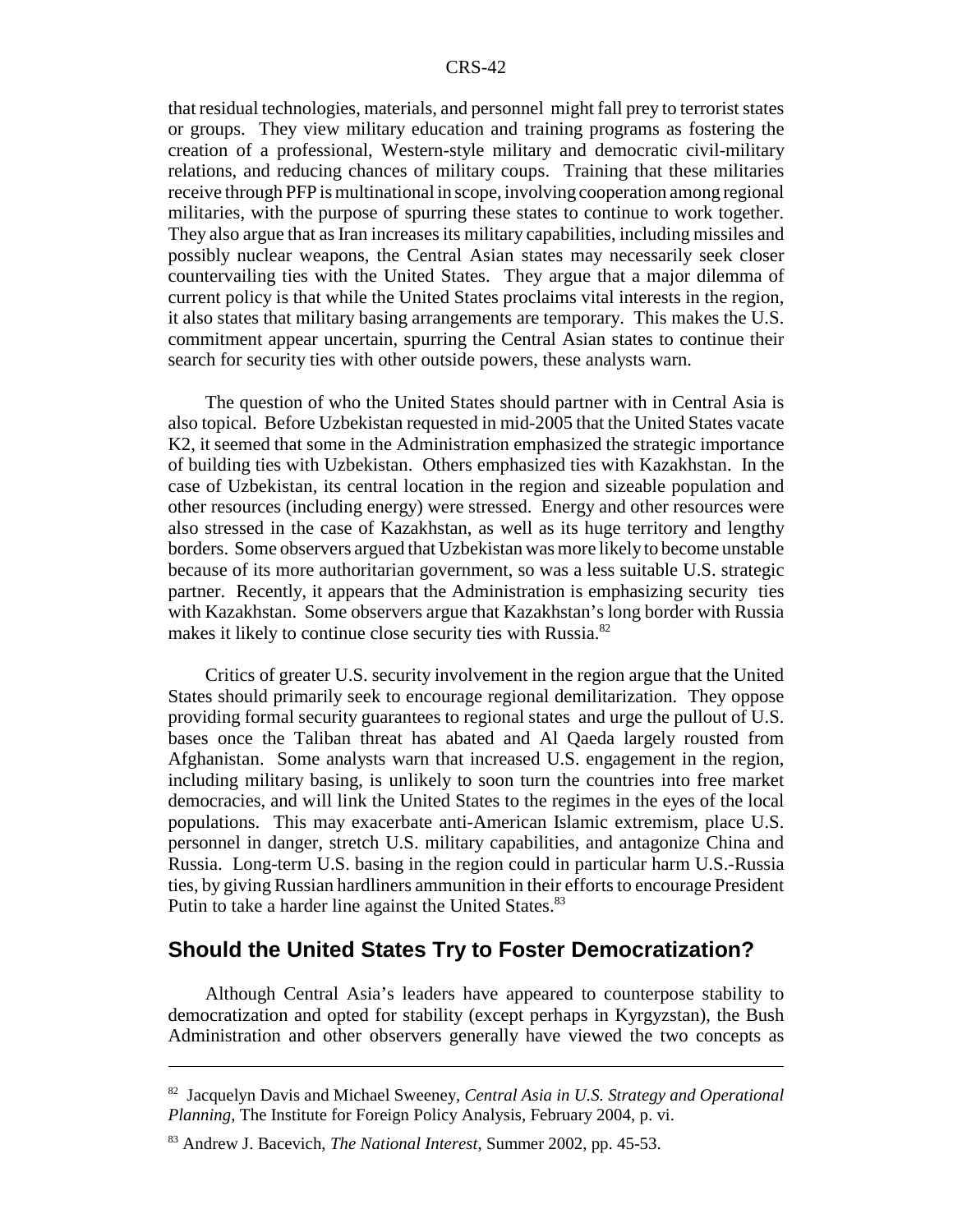complementary, particularly in the long term. In recent years, the Bush Administration has appeared to place greater diplomatic emphasis on democratization in the region, in parallel with policy toward Iraq and the wider Middle East. To some degree, this emphasis has tracked with increased congressional concerns over human rights conditions in Central Asia. According to some critics, the Administration's protests over human rights abuses at Andijon contributed to the loss of U.S. military access to K2 and other security ties with Uzbekistan. These critics suggest that simultaneous emphases on democratization and security ties proved corrosive to both goals, and that the United States instead should carefully engage with the Central Asian states to maintain important security relationships and cautiously encourage them to eventually emulate the positive features of Turkish or other Islamic democracies.<sup>84</sup>

Supporters of the Administration's reaction to the events at Andijon and other observers have argued that a policy stress on gradual political change connotes support for the stability of the current authoritarian leaders in the region. They have warned that the populations of these states would come to view the United States as propping up these leaders and that such authoritarianism encourages the countervailing rise of Islamic fundamentalism as an alternative channel of dissent. Some of these observers have supported reducing or cutting off most aid to repressive governments that widely violate human rights and have rejected arguments that U.S. interests in anti-terrorism, nonproliferation, regional cooperation, trade, and investment outweigh concerns over democratization and human rights. These observers urge greater U.S. assistance to grass-roots democracy and human rights organizations in Central Asia and more educational exchanges.85

<sup>84</sup> Stephen Blank, *U.S. Interests in Central Asia and the Challenges to Them*, US Army War College, March 2007. Some observers assert that Uzbekistan's disappointment with U.S. economic and military assistance played a greater role in the deterioration of U.S.-Uzbek relations than U.S. complaints about democratization and human rights.

<sup>&</sup>lt;sup>85</sup> Some proponents of this view had criticized the engagement policies of the Clinton and early Bush Administrations. Wishnick, p. 29; Christian Caryl, Collateral Victory, *Washington Monthly*, November 1, 2002, pp. 21-27; *Central Asia in U.S. Strategy and Operational Planning*, pp. iii-iv.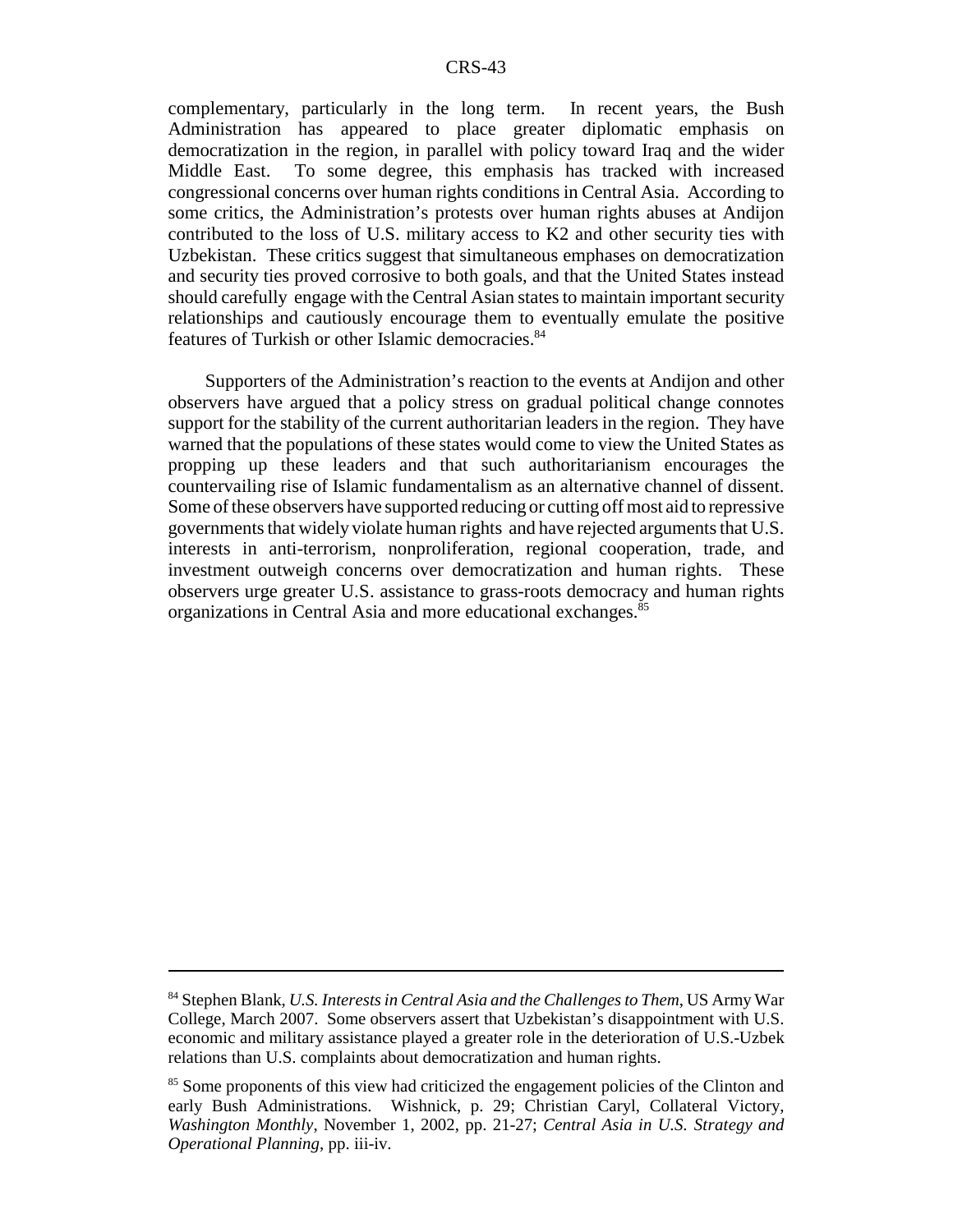# **Appendix 1: Selected Outside Players**

**Russia.** For the Central Asian states, the challenge is to maintain useful ties with Russia without allowing it undue influence. This concern is most evident in Kazakhstan and Uzbekistan. Kazakhstan, because of its shared 4,200 mile border with Russia and its relatively large ethnic Russian population, is highly vulnerable to Russian influence. Uzbekistan is interested in asserting its own regional power. Alternatively, Tajikistan's President Rakhmanov has relied to some extent on Russian security assistance to stay in power.

Russia's behavior in Central Asia partly depends on alternative futures of Russian domestic politics, though regardless of scenario, Russia will retain some economic and other influence in the region as a legacy of the political and transport links developed during Tsarist and Soviet times. The long-term impact of September 11, 2001, on Russia's influence over the Central Asian states depends on the duration and scope of U.S. and coalition presence in the region, Russia's countervailing polices, and the fate of Afghanistan.

Prior to September 11, 2001, the Putin Administration had tried to strengthen Russia's interests in the region while opposing the growth of U.S. and other influence. After September 11, 2001, Uzbekistan reaffirmed its more assertive policy of lessening its security dependence on Russia by granting conditional overflight rights and other support to the U.S.-led coalition, nudging a reluctant Putin regime to accede to a coalition presence in the region in keeping with Russia's own support to the Northern Alliance to combat the Taliban. Russia's other reasons for permitting the increased coalition presence included its interests in boosting some economic and other ties to the West and its hope of regaining influence in a post-Taliban Afghanistan. On September 19, 2001, Russian Foreign Minister Igor Ivanov indicated that the nature of support given by the Central Asian states to the U.S.-led coalition was up to each state, and President Putin reiterated this point on September 24, 2001, giving Russia's accedence to cooperation between these states and the United States. Russia cooperated with Central Asia in supporting U.S. and coalition efforts, including by quickly sending military equipment and advisors to assist the Northern Alliance in attacks on the Taliban.

Russian officials have emphasized interests in strategic security and economic ties with Central Asia, and concerns over the treatment of ethnic Russians. Strategic concerns have focused on drug trafficking and regional conflict, and the region's role as a buffer to Islamic extremism. Russia's economic decline in the 1990s and demands by Central Asia caused Russia to reduce its security presence. President Putin may have reversed this trend, although the picture is mixed. About 11,000 Russian Border Troops (mostly ethnic Tajiks under Russian command) formerly defended "CIS borders" in Tajikistan. Russia announced on June 14, 2005, that it had handed over the last guard-house along the Afghan-Tajik border to Tajik troops. Russian border forces were largely phased out in Kyrgyzstan in 1999. In late 1999, the last Russian military advisors left Turkmenistan. In 1999, Uzbekistan withdrew from the CST, citing its ineffectiveness and obtrusiveness. Russia justified a 1999 military base accord with Tajikistan by citing the Islamic extremist threat to the CIS.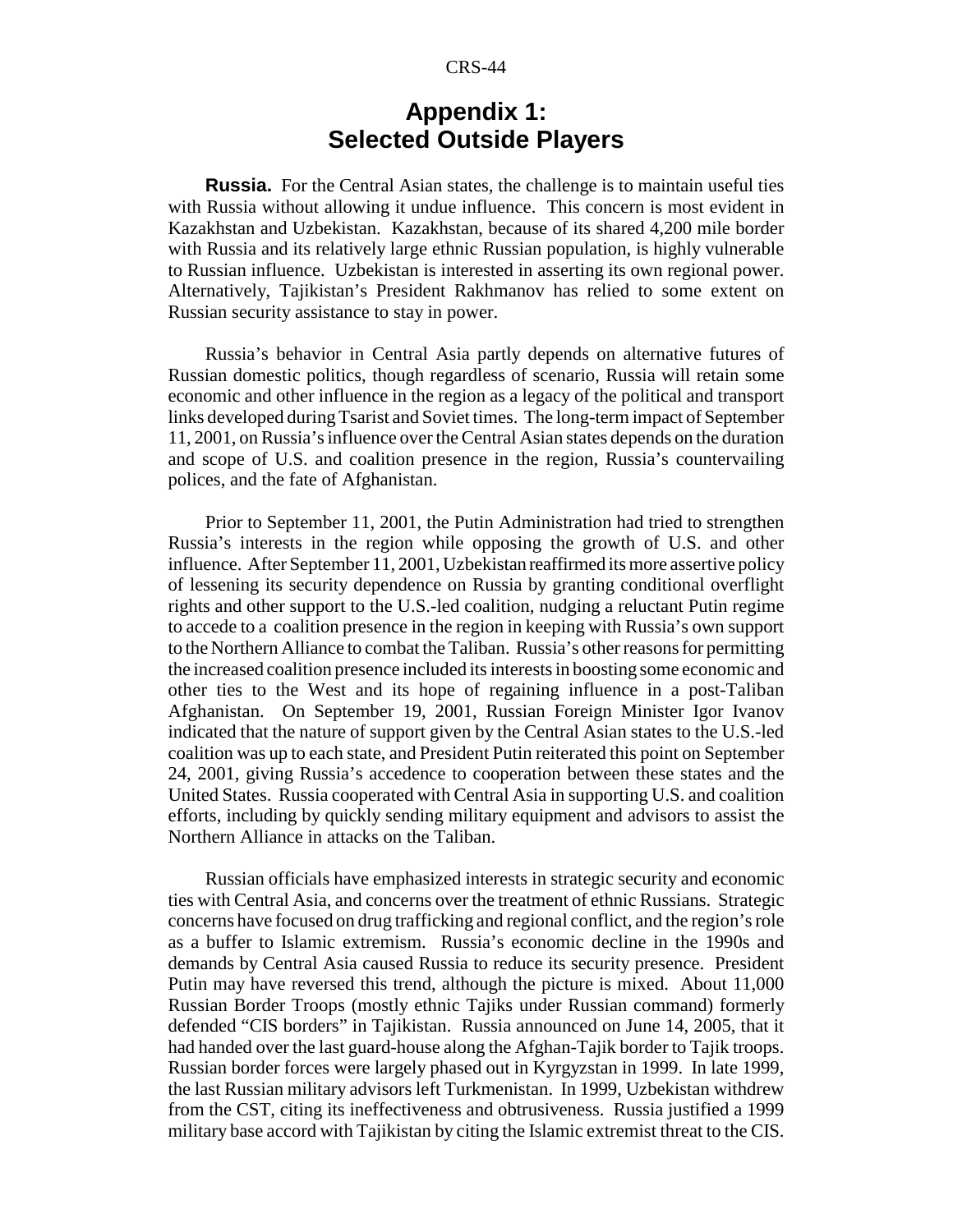In an apparent shift toward a more activist Russian role in Central Asia, in January 2000, then-Acting President Putin approved a "national security concept" that termed foreign efforts to "weaken" Russia's "position" in Central Asia a security threat. In April 2000, Russia called for the members of the CST to approve the creation of rapid reaction forces, including in Central Asia, to combat terrorism emanating from Afghanistan. Russian officials suggested that such a force might launch pre-emptive strikes on Afghan terrorist bases.

A May 2001 CST summit approved the creation of a Central Asian Rapid Deployment Force composed (at least on paper) of nine Russian, Kazakh, Kyrgyz, and Tajik country-based battalions of 4,000 troops and a headquarters in Bishkek. This initiative seemed in part aimed to protect Russian regional influence in the face of nascent U.S. and NATO anti-terrorism moves in the region. A regional branch of the CIS Anti-Terrorism Center, composed of intelligence agencies, opened in Bishkek, Kyrgyzstan, in January 2002 (this organization reportedly has proven ineffective in sharing intelligence data). Russia's threats of pre-emptive strikes against the Taliban prompted them in May 2000 to warn the Central Asian states of reprisals if they permitted Russia to use their bases for strikes. At the June 2000 U.S.-Russia summit, the two presidents agreed to set up a working group to examine Afghan-related terrorism, and the group held two meetings prior to September 11, 2001. These events prior to September 11, 2001, helped to ease the way for Russian and Central Asian assistance to the U.S.-led coalition in Afghanistan.

Soon after September 11, 2001, Russia seemed to reverse the policy of drawing down its military presence in Central Asia by increasing its troop presence in Tajikistan by a reported 1,500. In mid-June 2002, Russia also signed military accords with Kyrgyzstan extending leases on military facilities to fifteen years (including, amazingly, a naval test base), opening shuttered Kyrgyz defense industries, and training Kyrgyz troops. Most significantly, Kyrgyzstan also agreed that its Kant airfield outside its capital of Bishkek could be used as a base for the Central Asian rapid reaction forces, marking a major re-deployment of Russian forces into the country. In signing the accords, Russian Defense Minister Sergey Ivanov declared that they marked Russia's help — along with the U.S.-led coalition and China — in combating terrorism, were necessary for Russia to monitor the proliferation of weapons of mass destruction, and marked Russia's intention to maintain a military presence in the region. Attack jets, transports, jet trainers, helicopters, and Russian personnel began to be deployed at Kant at the end of 2002.

Russia's military deployments at Kant appeared at least partially intended to check and monitor U.S. regional military influence, and these intentions also were reflected in support for the 2005 SCO communique calling for the closure of U.S.-led coalition bases in Central Asia. Taking advantage of Uzbekistan's souring relations with many Western countries, Russia signed a Treaty on Allied Relations with Uzbekistan in November 2005 that contains provisions similar to those in the CST that call for mutual defense consultations in the event of a threat to either party. In 2006, Uzbekistan rejoined the CST. Evidence that Russia may seek to minimize, but not immediately eliminate, U.S. influence was indicated by a statement by Deputy Foreign Minister Aleksandr Alekseyev, who proclaimed in December 2006 that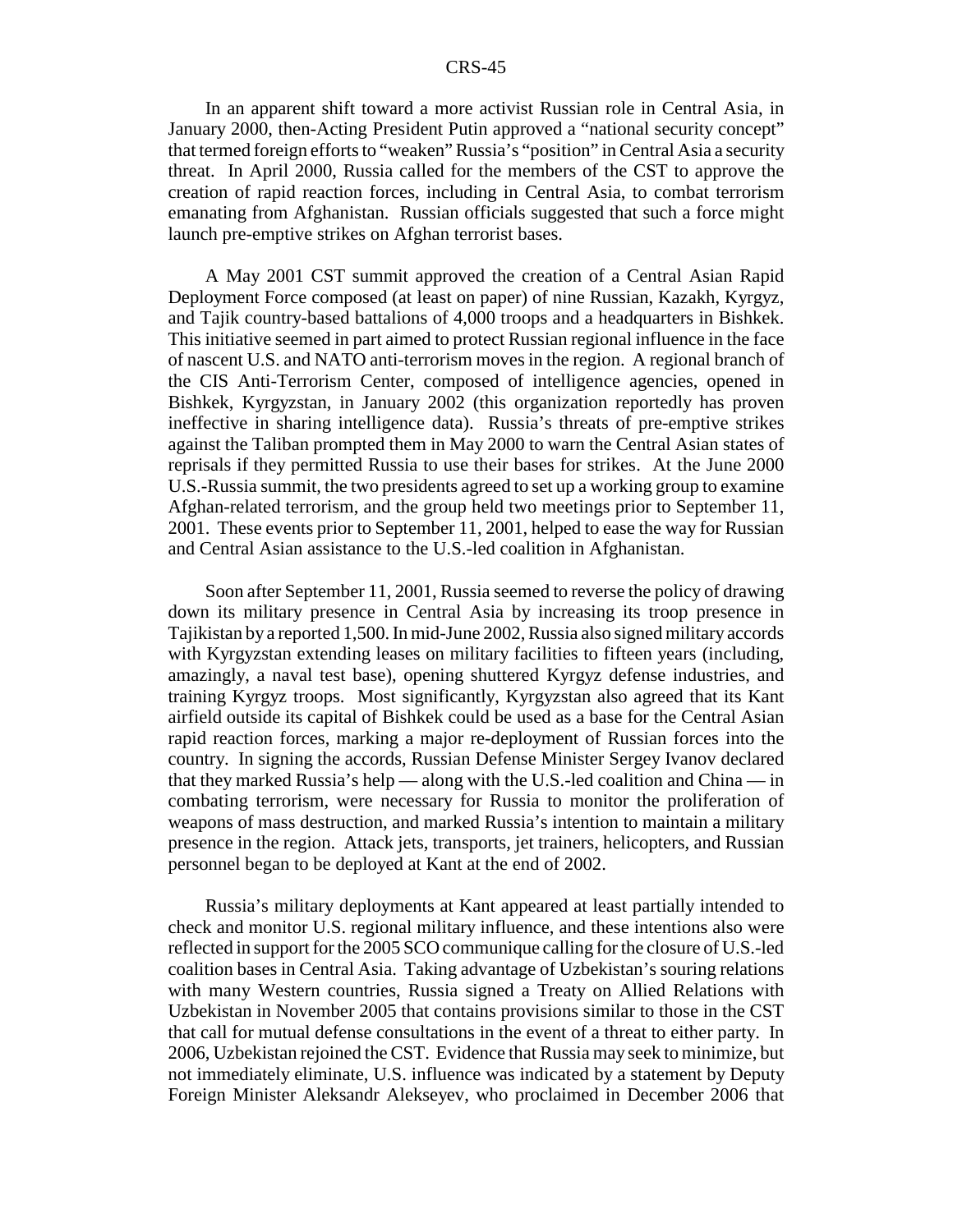"Russia is interested in continued operation of [the Ganci] airbase for a certain period, until the terrorist threat emanating from Afghanistan is eliminated."86

Russian economic policy in Central Asia has been contradictory, involving pressures to both cooperate with and to oppose US and Western interests. Russia has cut off economic subsidies to Central Asia and presses demands for the repayment of energy and other debts the states owe Russia. Russia increasingly has swapped this debt for equity in strategic and profitable energy and military industries throughout Central Asia. Its opposition to U.S. and Western private investment in the region initially led it to demand that Caspian Sea oil and gas resources be shared in common among littoral states and to insist that oil pipeline routes transit Russian territory to Russian Black Sea ports. Russia's oil discoveries in the Caspian Sea, however, contributed to its decision to sign accords with Kazakhstan in 1998 and with Azerbaijan in 2001 on seabed borders.

Russian energy firms have become partners with U.S. and Western firms in several regional oil and gas development consortiums. Nonetheless, Russia continues to lobby for pipeline routes through its territory. President Putin has called for the Central Asian states to form a Eurasian Gas Alliance to "export through a single channel," which Russian media have speculated means that Putin wants to counter U.S. energy influence in the region. Instead of opposing U.S. and Western private investment and business in the region, some Russians argue that enhanced cooperation would best serve Russian national interests and its oil and other companies. Russia has been wary of growing Chinese economic influence in the region.

The region's continuing economic ties with Russia are encouraged by the existence of myriad Moscow-bound transport routes, the difficulty of trade through war-torn Afghanistan, and U.S. opposition to ties with Iran. Also, there are still many inter-enterprise and equipment supply links between Russia and these states. While seeking ties with Russia to provide for some security and economic needs, at least in the short term, the Central Asian states have tried with varying success to resist or modify various Russian policies viewed as diluting their sovereignty, such as Russian calls for dual citizenship and closer CIS economic and security ties. Karimov and Nazarbayev have been harsh critics of what they have viewed as Russian tendencies to treat Central Asia as an "unequal partner."

 The safety of Russians in Central Asia is a populist concern in Russia, but has in practice mainly served as a political stalking horse for those in Russia advocating the "reintegration" of former "Russian lands." Ethnic Russians residing in Central Asia have had rising concerns about employment, language, and other policies or practices they deem discriminatory and many have emigrated, contributing to their decline from 20 million in 1989 to 6.6 million in 2001. They now constitute 12% of the population of Central Asia, according to the CIS Statistics Agency. Remaining Russians tend to be elderly or low-skilled. In Kazakhstan, ethnic Kazakhs have again become a majority.

<sup>86</sup> *CEDR*, December 11, 2006, Doc. No. CEP-9005.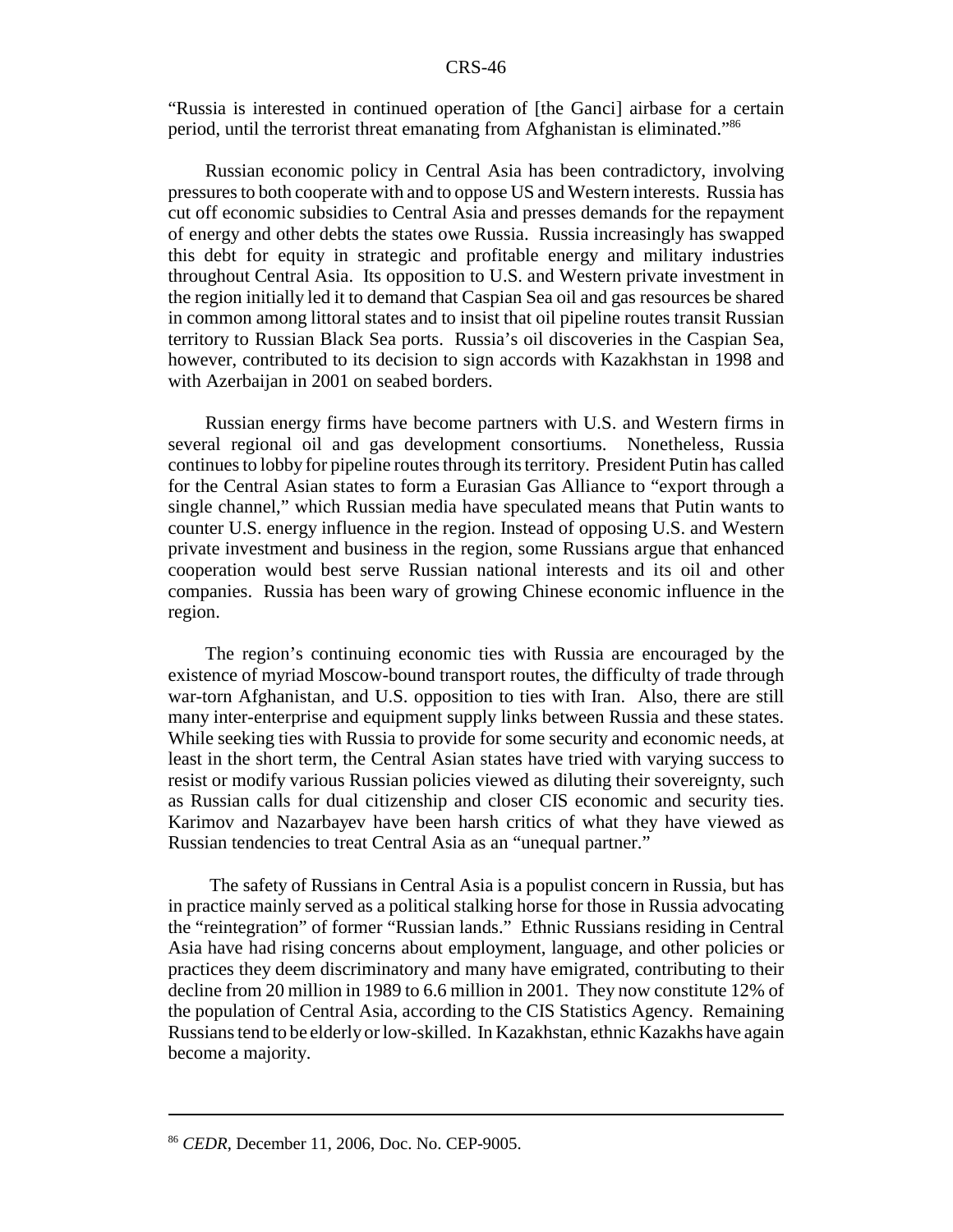**Afghanistan.** The stability of Afghanistan is of central concern to Central Asia, China, and Russia. Particular concerns of Central Asia in recent years have focused on the export of drugs and Islamic extremism from Afghanistan. Historical trade routes facilitate the smuggling of drugs and other contraband through the region to Russian and European markets. Central Asia's leaders do not want Islamic extremists to use bases in Afghanistan, as the Tajik opposition once did. They objected to the refuge the Taliban provided for the IMU and for terrorist Osama Bin Laden, who allegedly contributed financing and training for Islamic extremists throughout Central Asia who endeavored to overthrow governments in that region.

Several Central Asian ethnic groups reside in northern Afghanistan, raising concerns in Central Asia about their fates. Tajikistan has been concerned about the fate of 6.2 million ethnic Tajiks residing in Afghanistan. Uzbekistan, likewise, has concerns about 1.5 million ethnic Uzbeks in Afghanistan. Karimov has supported ethnic Uzbek paramilitary leader Abdul-ul-Rashid Dostum in Afghanistan. Dostum lost to Taliban forces in August 1998 and exited Afghanistan, but returned to help lead Northern Alliance forces to victory post-September 11, 2001. Iran and Tajikistan supported ethnic Tajik Ahmad Shah Masood, who was killed on September 9, 2001, allegedly by Al Qaeda operatives. Iran's massing of troops on the Afghan border in August 1998 in response to the Taliban's takeover of Mazar-e-Sharif and killing of Iranian diplomats and Shiite civilians also gave support to Masood. Turkmenistan's concerns about the status of half a million ethnic Turkmen residing in Afghanistan, and its hopes for possible energy pipelines through Afghanistan, led it to stress workable relations with both the Taliban and the successor government.

Tajikistan was especially challenged by the Taliban's growing power. A Taliban victory in Afghanistan threatened to present it with regimes in both the north (Uzbekistan) and south (Afghanistan) that pressed for undue influence. Iran and Uzbekistan backed different sides in the Tajik civil war, but both opposed the Taliban in Afghanistan. Tajik opposition ties with Iran provided friction with the Taliban. Tajikistan's instability and regional concerns caused the Rakhmanov government to rely more on Russia and, by granting formal basing rights to Russia, antagonized Uzbekistan and the Taliban.

As Afghanistan stabilizes, Central Asian states will be able to establish more trade ties, including with Pakistan. Hopes for the construction of a gas pipeline from Turkmenistan to Pakistan were evidenced by the signing of a framework agreement in December 2002 by the late President Niyazov, Afghan President Hamed Karzai, and Pakistan's Prime Minister Mir Zafarullah Khan. The problems of drug production in Afghanistan and trafficking through Central Asia have increased, however, in part because the Afghan government remains weak despite the hopeful success of the 2004 presidential and 2005 legislative elections.<sup>87</sup> Interest in regional stability led Afghanistan, Tajikistan, Turkmenistan, Uzbekistan, China, Iran, and Pakistan to sign a "Declaration of Good Neighborly Relations" in Kabul in December 2002 pledging mutual respect for sovereignty and territorial integrity. Russia's attempts to influence developments in Afghanistan are facilitated by its basing

<sup>87</sup> S. Frederick Starr, *The National Interest*, Winter 2004/2005.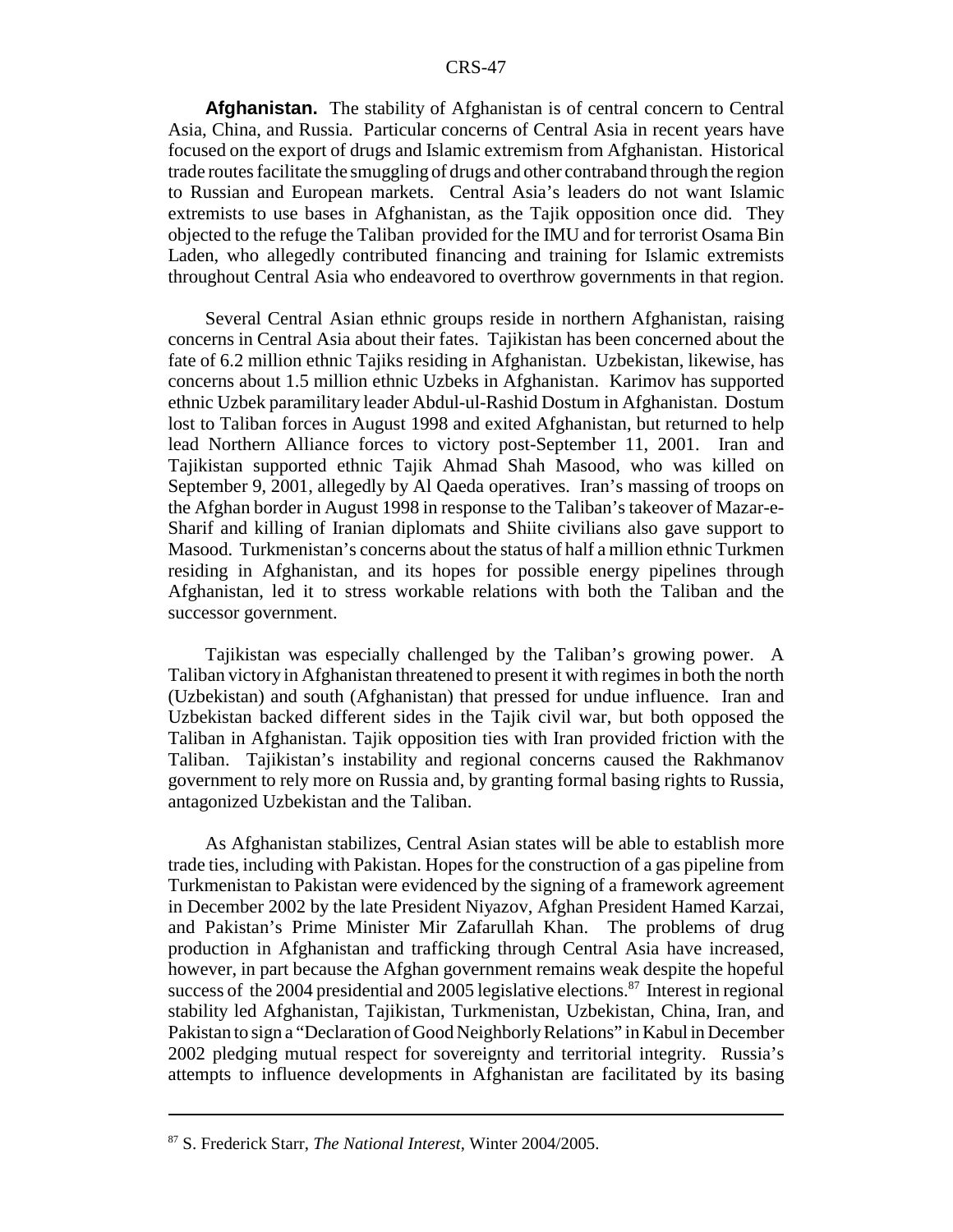arrangement with Tajikistan, but its favored warlords were largely excluded in December 2004 from the new Karzai government. (See also CRS Report RL30588, *Afghanistan: Post-War Governance, Security, and U.S. Policy*, by Kenneth Katzman.)

**China.** China's objectives in Central Asia include ensuring border security, non-belligerent neighbors, and access to trade and natural resources. In April 1996, the presidents of Kazakhstan, Kyrgyzstan, Russia, and Tajikistan traveled to Shanghai to sign a treaty with Chinese President Jiang Zemin pledging the sanctity and substantial demilitarization of borders. They signed protocols that they would not harbor or support separatists, aimed at China's efforts to quash separatism in its Uighur Autonomous Region of Xinjiang Province, which borders Central Asia. According to the U.S. State Department, China continues to commit human rights abuses against the Uighurs, an Islamic and Turkic people.<sup>88</sup> In April 1997, the five presidents met again in Moscow to sign a follow-on treaty demilitarizing the 4,000 mile former Soviet border with China. In May 2001, the parties admitted Uzbekistan as a member and formed the Shanghai Cooperation Organization (SCO), and agreed to pursue common antiterrorist actions through a center established in the region. In theory, China could send troops into Central Asia at the request of one of the states.<sup>89</sup> The states signed a Shanghai Convention on joint fighting against terrorism, extremism and separatism, viewed by some observers as Russia's and China's effort to gain greater support by the Central Asian states for combat against extremists and regime opponents of the two major powers. China's goals in the SCO echo its general regional goals noted above, as well as containing U.S. influence.

After September 11, 2001, SCO members did not respond collectively to U.S. overtures but mainly as individual states. China encouraged Pakistan to cooperate with the United States. China benefitted from the U.S.-led coalition actions in Afghanistan against the IMU and the Taliban, since these groups had been providing training and sustenance to Uighur extremists. Nonetheless, the U.S. presence in Central Asia poses a challenge to China's aspirations to become the dominant Asian power.

Most analysts do not anticipate Chinese territorial expansion into Central Asia, though China is seeking greater economic influence. China is a major trading partner for the Central Asian states and may become the dominant economic influence in the region. In comparison, Turkey's trade with the region is much less than China's. Central Asia's China trade exceeded \$1 billion annually by the late 1990s.

Kazakhstan and Kyrgyzstan have been deft in building relations with China. They have cooperated with China in delineating borders, building roads, and increasing trade ties. The construction of an oil pipeline from Kazakhstan to China's Xinjiang region marks China's growing economic influence in the region (see

<sup>88</sup> U.S. Department of State. *Country Reports on Human Rights Practices for 2006*. Washington, D.C.: Government Printing Office, March 6, 2007.

<sup>&</sup>lt;sup>89</sup> China and Kyrgyzstan held joint border exercises in October 2002, the first under SCO auspices and the first by the Chinese People's Liberation Army on foreign soil. *CEDR*, September 19, 2002, Doc. No. CPP-031.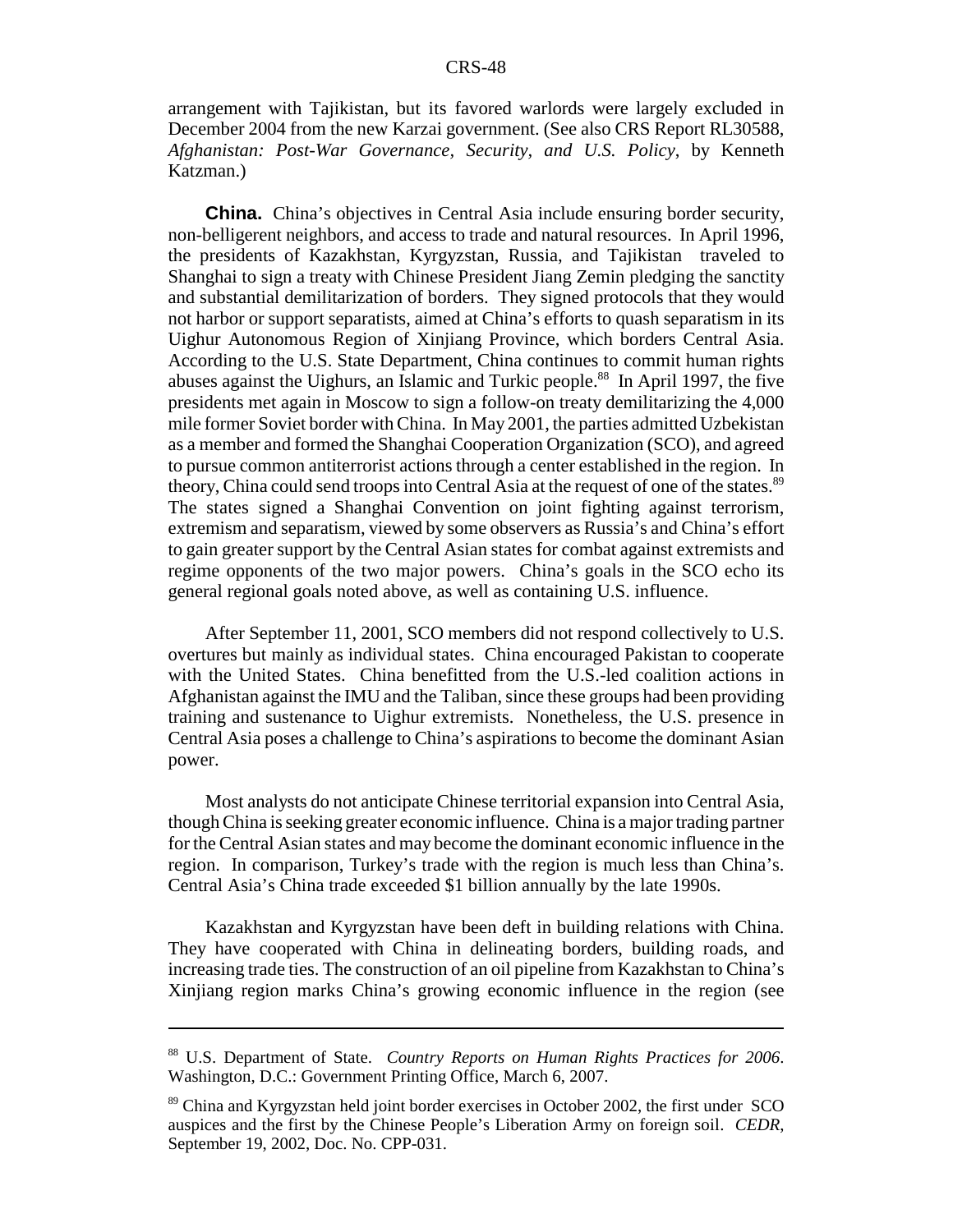below). However, officials in these states also have been concerned about Chinese intentions and the spillover effects of tensions in Xinjiang. Some have raised concerns about growing numbers of Chinese "suitcase" traders and immigrants, and there are tensions over issues like water resources. China's crackdown on dissidence in Xinjiang creates particular concern in Kazakhstan, because over one million ethnic Kazakhs reside in Xinjiang and many Uighurs reside in Kazakhstan. Some ethnic Kyrgyz also reside in Xinjiang. On the other hand, Kazakhstan fears that Uighur separatism in Xinjiang could spread among Uighurs residing in Kazakhstan, who may demand an alteration of Kazakh borders to create a unified Uighur "East Turkestan." China's relations with Tajikistan improved with the signing of a major agreement in May 2002 delineating a final section of borders in the Pamir Mountains shared by the two states.

In 1993, China abandoned its policy of energy self-sufficiency, making Central Asia's energy resources attractive. In September 1997, Kazakhstan granted China's National Petroleum Corporation (CNPC) production rights to develop major oil fields, including the Aktyubinsk Region of northwestern Kazakhstan. China pledged to build a 1,900 mile trans-Kazakh pipeline to Xinjiang within five years (and a shorter pipeline to the Turkmen border). It appeared that China's attention flagged in the late 1990s, and Kazakhstan threatened to cancel some energy investment accords. More recently, China's booming economy has increased its need for energy imports, and hence its need to diversify suppliers to safeguard its energy security, causing renewed attention to joint energy projects with Kazakhstan. In 2005, CNPC purchased the Canadian-based company PetroKazakhstan, giving it ownership of refineries and control over production licenses for twelve oilfields and exploration licenses for five blocks. Kazakhstan and China completed construction in mid-2006 of an oil pipeline from Atasu in central Kazakhstan to the Xinjiang region of China. Initial capacity is 146.6 million barrels per year. At Atasu, it links to another pipeline from Kumkol, also in central Kazakhstan, and will eventually link to Atyrau on Kazakhstan's Caspian Sea coast. In late 2006, the state-owned China International Trust and Investment Corporation (CITIC) purchased the Canadian-based Nations Energy's Karazhanbas oil and gas field in Kazakhstan with proved reserves in excess of 340 million barrels of oil and current production of over 50,000 barrels of oil per day.

**Iran.** Iran has pursued limited economic interests in Central Asia and has not fomented the violent overthrow of the region's secular regimes. Its economic problems and technological backwardness have prevented it from playing a major investment role in the region. Iran's support for the Northern Alliance against the Taliban placed it on the same side as most of the Central Asian states and Russia. Iran has had good ties with Turkmenistan, having established rail and pipeline links. Iran's relations with other Central Asian states are more problematic. Kazakhstan's ties with Iran have improved in recent years with a visit by Iran's then-president Mohammad Khatami to Astana in April 2002, during which a declaration on friendly relations was signed. Nazarbayav continues to urge Iran to agree to a median-line delineation of Caspian Sea borders rather than demand territorial concessions (Kazakhstan claims the largest area of seabed), and dangles prospects for energy pipelines through Iran and enhanced trade as incentives. Uzbek-Iranian relations have been mercurial. Iran allegedly harbored some elements of the IMU, creating Uzbek-Iranian tensions. Relations appeared somewhat improved after 2003 as both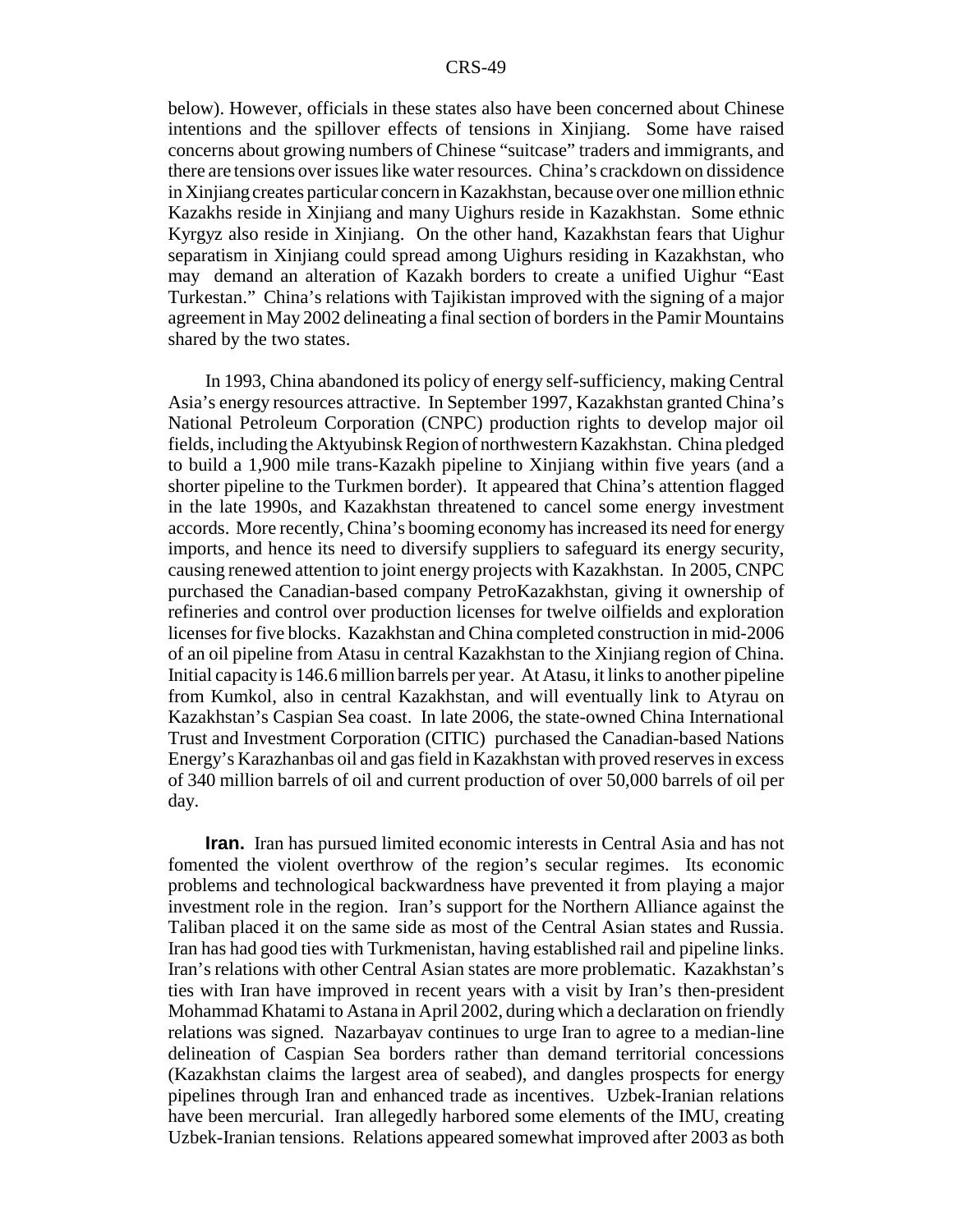states cooperated on rebuilding projects in Afghanistan and as Uzbekistan attempted to develop trade and transport links to Middle Eastern markets.

The establishment of the U.S. military presence in Central Asia and Afghanistan after September 11, 2001, has directly challenged Iran's security and interests in the region by surrounding Iran with U.S. friends and allies, although Iran also has gained from the U.S.-led defeat of the Taliban and coalition operations in Iraq. Iran views the U.S.-backed BTC pipeline and its regional military presence as part of U.S. efforts to make Central Asia part of an anti-Iranian bloc. During the 1990s, Iran and Russia shared similar interests in retaining their influence in the Caspian region by hindering the growth of U.S. and Western influence. They also opposed U.S. encouragement of Turkey's role in the region. They used the issue of the status of the Caspian Sea to hinder Western oil development efforts. With Russia's adoption of a more conciliatory stance regarding Caspian seabed development, Iran in 2001 became isolated in still calling for the Sea to be held in common, or alternatively for each of the littoral states to control 20% of the Sea (and perhaps, any assets). This ongoing stance and U.S. opposition have restrained Kazakhstan's interest in building pipelines through Iran to the Persian Gulf. (See also CRS Report RL32048, *Iran: U.S. Concerns and Policy Responses*, by Kenneth Katzman.)

**Turkey.** Turkey's strategic interests have included enhancing its economic and security relations with both the South Caucasian and Central Asian states along the "Silk Road" to bolster its access to regional oil and gas. Turkey's role as an energy conduit also would enhance its influence and appeal as a prospective member of the EU, according to some Turkish views. Turkey desires the abatement of ethnic conflict in the Caspian region that threatens energy development. While Turkey plays a significant and U.S.-supported role in trade and cultural affairs in Central Asia among the region's mainly Turkic peoples, it has been hampered by its own political struggles between secularists and Islamic forces and has been obsessed with its own economic and ethnic problems. Also, the authoritarian leaders in Central Asia have been reluctant to embrace the "Turkish model" of relatively free markets and democracy. Perhaps a sign of greater interest in forging ties, Turkey hosted a meeting in November 2006 of Turkic heads of state (the last meeting was in 2001), which was attended by the presidents of Kazakhstan and Kyrgyzstan, and by Turkmenistan's ambassador to Turkey.

Russia has opposed Turkish influence in Central Asia and the Caspian region, including Turkey's building of gas and oil pipelines (the BTC oil pipeline from Azerbaijan's Caspian Sea fields to Turkey's Mediterranean Sea port at Ceyhan has provided Kazakhstan with another oil export route circumventing Russia).

**The South Caucasus.** Central Asia is linked with the South Caucasus region as an historic and re-emerging transport corridor. Construction and plans for major pipeline and transport routes from Central Asia through the South Caucasus region to Europe make Central Asia's economic security somewhat dependent on the stability of the South Caucasus. At the same time, the authoritarian Central Asian leaders have been concerned that democratization in Georgia could inspire dissension against their rule.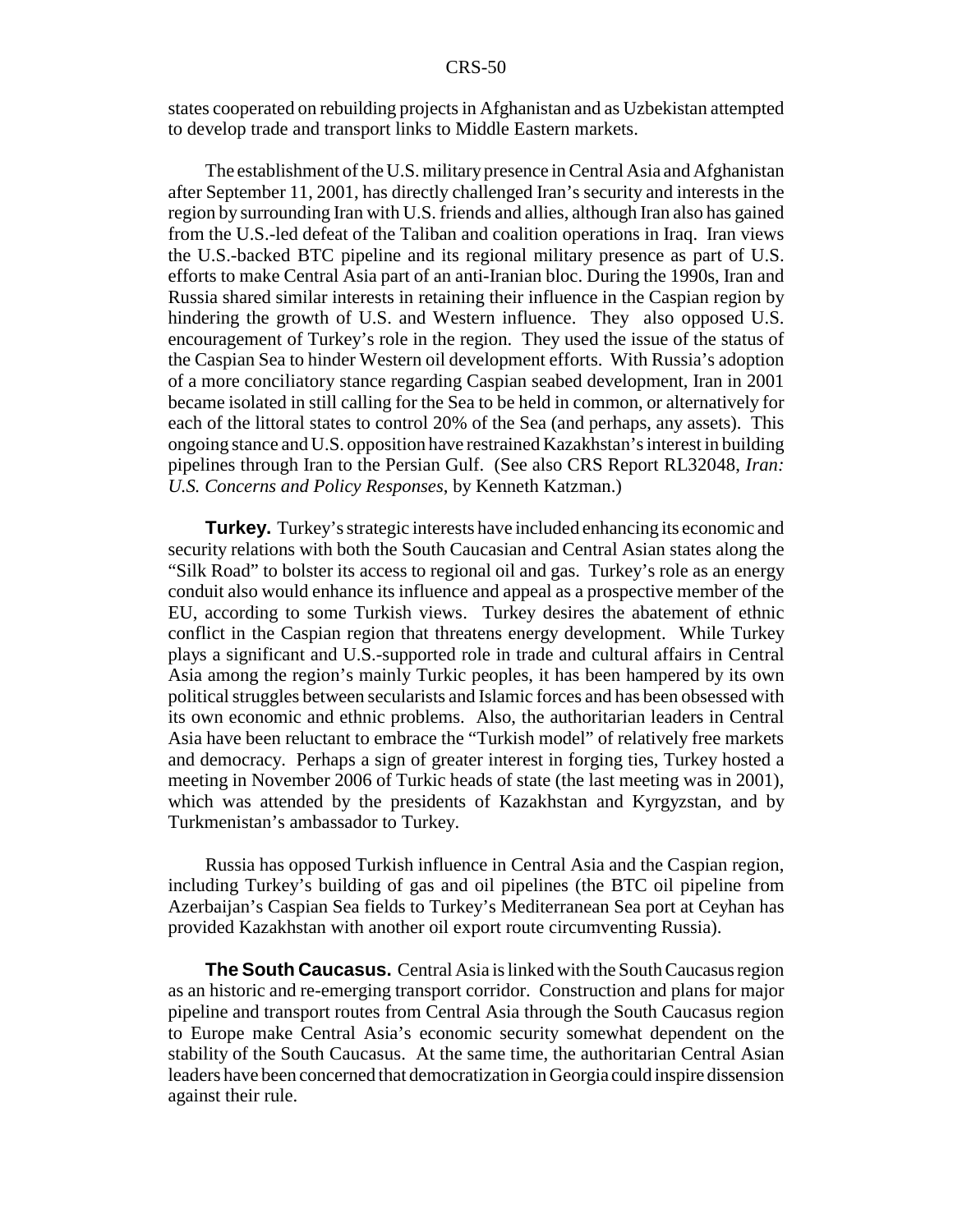| <b>Central Asian State</b>                                                            | Kaz.   | Kyr.   | Taj.  | Turk.       | Uzb.         | <b>Total</b>    |
|---------------------------------------------------------------------------------------|--------|--------|-------|-------------|--------------|-----------------|
| Territory (000 sq.mi.)                                                                | 1,100  | 77     | 55.8  | 190         | 174.5        | 1,597.3         |
| Population (2006;<br>Millions)                                                        | 15.2   | 5.2    | 7.3   | 5.0         | 27.3         | 60              |
| <b>Gross Domestic</b><br>Product (Bill. Dollars,<br>2006, Purchasing<br>Power Parity) | 138.7  | 10.49  | 9.405 | 45.11       | 54.81        | 51.7<br>(Avg.)  |
| GDP per capita<br>(Dollars)                                                           | 9,100  | 2,000  | 1,300 | 8,900       | 2,000        | 4,660<br>(Avg.) |
| Proven Oil Reserves<br>(Billion Barrels)                                              | $9-40$ | 40     | 12    | $0.5 - 1.7$ | $0.3 - 0.59$ | 61.8-94.29      |
| <b>Natural Gas Reserves</b><br>(Tr. Cubic Feet)                                       | 65     | 0.2    | 0.2   | 71          | 66.2         | 202.6           |
| Size of Military                                                                      | 65,800 | 12,500 | 7,600 | 26,000      | 55,000       | 166,900         |
| FY2006 U.S. Aid<br>Budgeted (\$millions)                                              | 88.48  | 43.54  | 45.01 | 10.44       | 49.41        | $241.71^a$      |
| — of which:<br><b>Security Assistance</b><br>(\$millions)                             | 58.35  | 12.57  | 9.29  | 2.17        | 28.12        | $111.18^{b}$    |
| Administration<br>Request FY2008<br>(\$millions; Foreign<br>Operations) $\text{c}$    | 24.315 | 31.429 | 32.12 | 8.43        | 9.374        | $108.168^{d}$   |
| - of which:<br><b>Security Assistance</b><br>$(\text{Imillions})^c$                   | 8.4    | 8.7    | 14.94 | 1.45        | 1.5          | 34.99           |

## **Table 1. Central Asia: Basic Facts**

**Sources:** U.S. Central Intelligence Agency. *The World Factbook*; U.S. Energy Information Administration, Department of Energy. *Caspian Sea Region*, January 2007; U.S. Energy Information Administration. *Central Asia Region*, 2002 (data for Kyrgyzstan and Tajikistan); International Institute of Strategic Studies. *The Military Balance,* February 2007; Department of State. *U.S. Government Assistance to and Cooperative Activities with the New Independent States, FY2005 Annual Report*; Department of State. Office of the Coordinator of U.S. Assistance to Europe and Eurasia. Data tables for FY2006; Department of State. *Congressional Presentation for Foreign Operations, FY2008*.

- a. Includes Central Asia Regional Funding of \$4.83 million.
- b. Includes Central Asia Regional Funding of \$68,000.
- c. Excludes Defense and Energy Department funds and food aid. Includes Peace Corps funds.
- d. Includes Central Asia Regional Funding of \$2.5 million.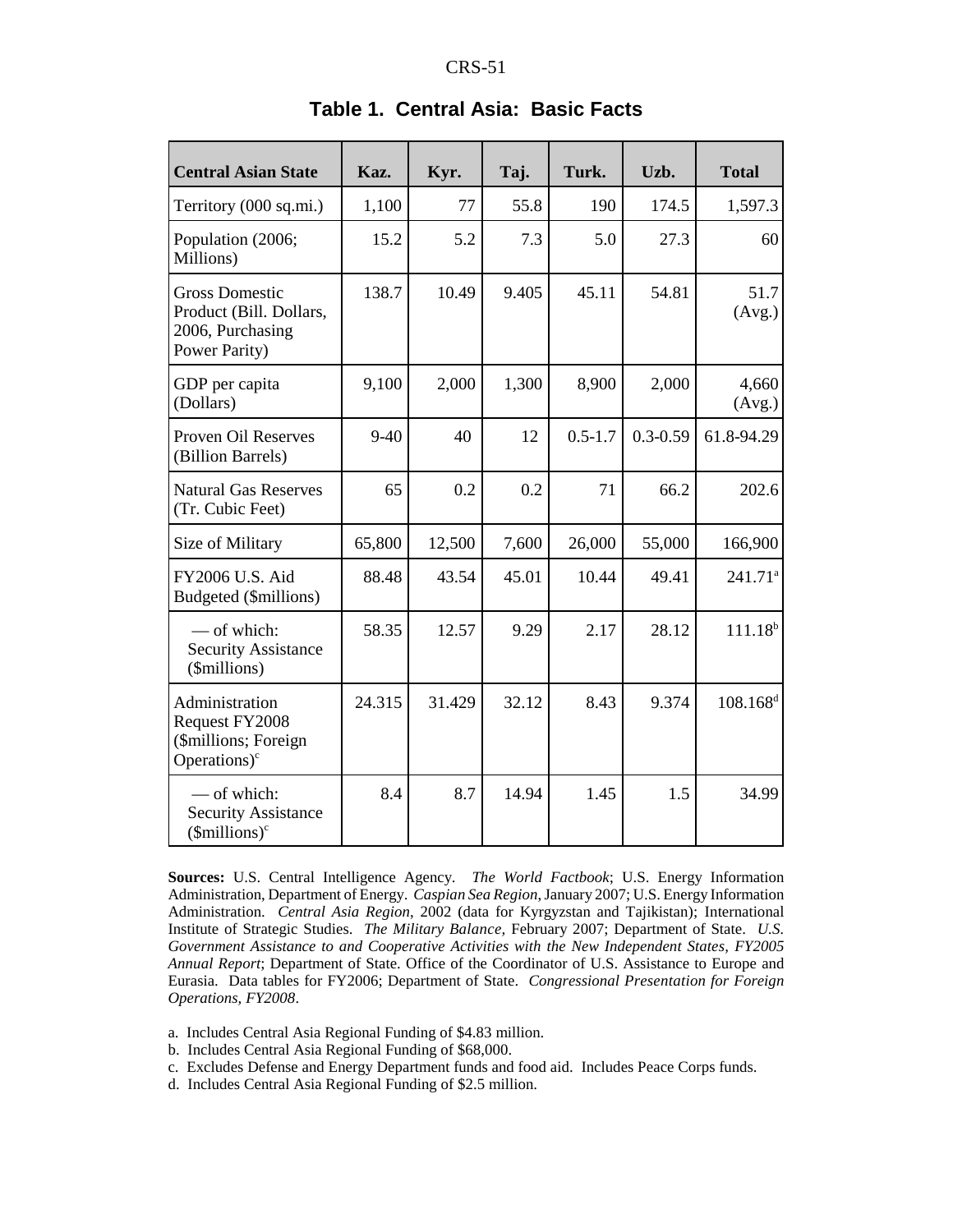## **Table 2. U.S. Government FY1992-FY2005 Budgeted Security Assistance to Central Asia, FREEDOM Support Act, and Agency Budgets**

| <b>Agency</b> <sup>a</sup> | Program                                                      | Kazakh-<br>stan | Kyrgyz<br><b>Republic</b> | <b>Tajikistan</b> | Turkmeni-<br>stan | Uzbeki-<br>stan | <b>Total</b>       |
|----------------------------|--------------------------------------------------------------|-----------------|---------------------------|-------------------|-------------------|-----------------|--------------------|
| <b>State</b>               | Export Control and Related Border Security Assistance (EXBS) | 9.85            | 13.59                     | 3.84              | 1.35              | 8.60            | 37.23              |
| <b>State</b>               | <b>Law Enforcement Assistance</b>                            | 11.92           | 17.36                     | 17.24             | 5.13              | 16.26           | 68.33 <sup>a</sup> |
| <b>State</b>               | Nonproliferation of WMD Expertise                            | 10.50           | 1.25                      |                   |                   | 3.25            | 15.00              |
| <b>USDA</b>                | Nonproliferation of WMD Expertise                            | 6.29            |                           |                   |                   | 2.52            | 8.81               |
| <b>DOE</b>                 | Initiatives for Proliferation Prevention                     | 0.67            |                           |                   |                   |                 | 0.67               |
| <b>DOE</b>                 | <b>Nuclear Reactor Safety</b>                                | 7.42            | 1.20                      |                   |                   |                 | 8.62               |
| <b>NSF</b>                 | Civilian R & D Foundation (CRDF)                             | 4.05            | 2.50                      | 0.01              |                   | 4.90            | 11.46              |
| <b>NRC</b>                 | <b>Nuclear Reactor Safety</b>                                | 6.23            |                           |                   |                   |                 | 6.23               |
| <b>HHS</b>                 | Nonproliferation of WMD Expertise                            | 3.39            |                           |                   |                   |                 | 3.39               |
| <b>EPA</b>                 | Nonproliferation of WMD Expertise                            | 1.52            |                           |                   |                   |                 | 1.52               |
| <b>DOJ</b>                 | <b>Law Enforcement Assistance</b>                            | 0.03            | 0.03                      |                   |                   | 0.86            | 0.92               |
| DHS/Customs                | Export Control and Related Border Security Assistance (EXBS) |                 | 9.70                      |                   |                   | 17.80           | 27.50              |
| <b>ESF:USAID</b>           | Democratic Reform                                            |                 |                           | 0.32              |                   |                 | 0.32               |
| NADR:State                 | Anti-Terrorism Assistance (ATA)                              | 5.06            | 2.28                      | 1.18              | 0.02              | 6.98            | 15.52              |
| NADR:State                 | Export Control and Related Border Security Assistance (EXBS) | 9.36            | 5.00                      | 8.50              | 5.29              | 6.56            | 34.71              |
| FMF:State                  | Foreign Military Financing                                   | 24.54           | 27.51                     | 6.19              | 4.73              | 52.95           | 115.92             |
| <b>IMET:State</b>          | International Military Education and Training (IMET)         | 7.23            | 5.8                       | 1.30              | 3.13              | 5.12            | 22.58              |
| <b>INCLE:State</b>         | <b>Law Enforcement Assistance</b>                            |                 |                           | 9.00              | 2.00              |                 | 11.00              |
| NADR:State                 | Nonproliferation and Disarmament Fund                        | 2.42            |                           |                   |                   | 0.91            | 3.33               |
| NADR:State                 | Nonproliferation of WMD Expertise                            | 8.50            | 4.10                      | 1.4               |                   | 6.04            | 20.03              |
| PKO:State                  | Peacekeeping Operations                                      | 2.00            |                           |                   |                   |                 | 2.00               |
| NADR:State                 | Small Arms/Light Weapons Destruction                         | 0.30            |                           | 0.22              |                   |                 | 0.52               |
| <b>NADR:USDA</b>           | Nonproliferation of WMD Expertise                            | 2.68            |                           | 0.65              |                   | 4.66            | 7.99               |
| <b>DOE</b>                 | Global (Comprehensive) Threat Reduction Initiative           | 86.74           |                           |                   |                   |                 | 86.74              |

(millions of dollars)